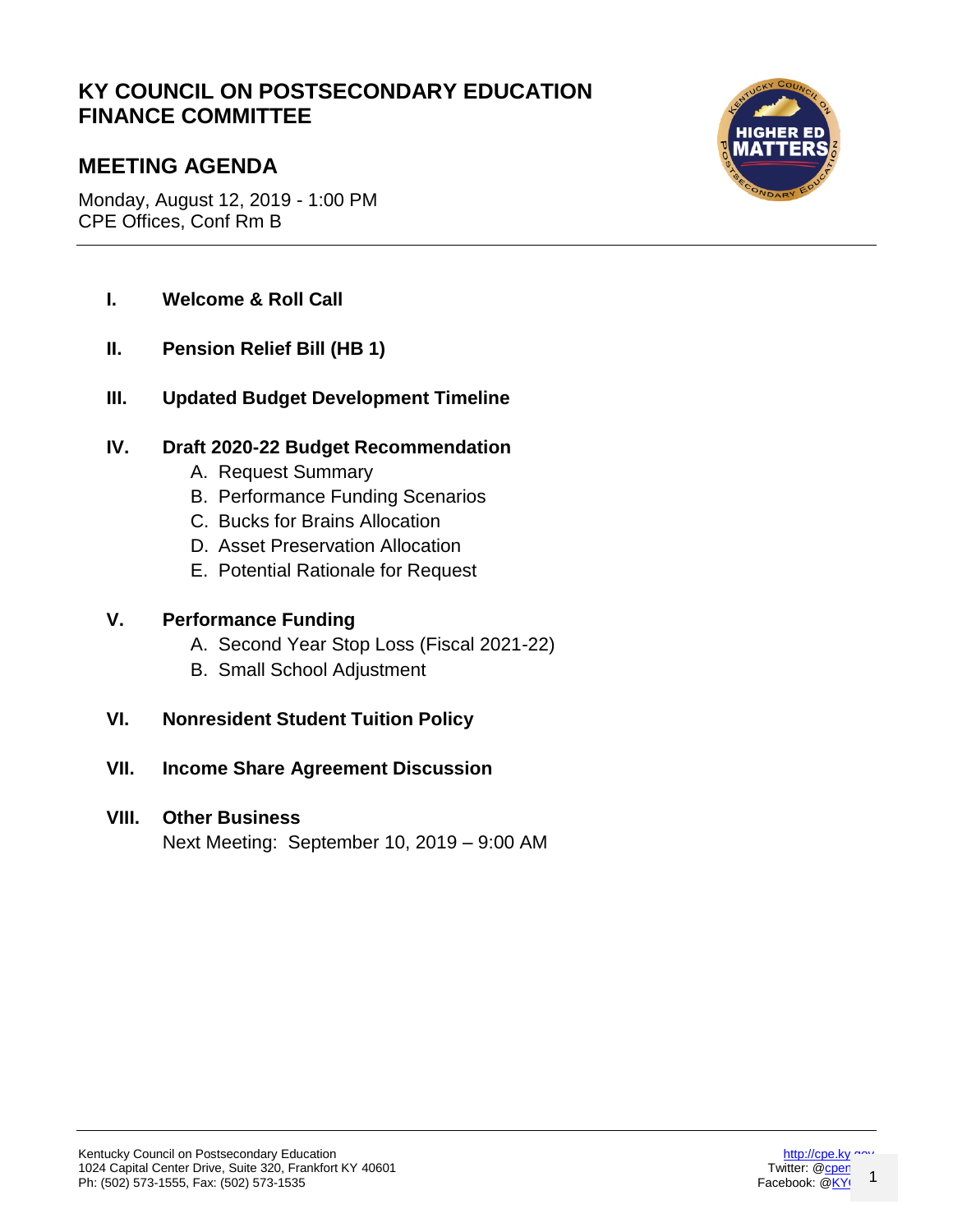# Council on Postsecondary Education 2020‐22 Biennial Budget Request Development Timeline

| Group                    | Date                      | Activity                                                                                                                                                                                                                                                                                                                                                                                                             |
|--------------------------|---------------------------|----------------------------------------------------------------------------------------------------------------------------------------------------------------------------------------------------------------------------------------------------------------------------------------------------------------------------------------------------------------------------------------------------------------------|
| <b>CBO</b> Meeting       | March 19, 2019            | • Share timeline and discuss process.<br>• Review funding components, amounts, and rationale from previous biennia.<br>· Discuss beginning base, mandated programs, and stop loss for 2020-22.<br>• Discuss potential funding components for 2020-22.<br>• Share and discuss preliminary 2019-20 Performance Fund distribution.                                                                                      |
| → Presidents' Meeting    | April 3, 2019             | • Review funding components, amounts, and rationale from previous biennia.<br>· Discuss beginning base, mandated programs, and stop loss for 2020-22.<br>• Discuss potential funding components for 2020-22.<br>• Share and discuss final 2019-20 Performance Fund distribution.                                                                                                                                     |
| <b>CBO</b> Meeting       | April 29, 2019            | • Discuss and finalize recommendations on beginning base, mandated programs,<br>and stop loss for 2020-22.<br>• Continue discussion of potential funding components for 2020-22.                                                                                                                                                                                                                                     |
| → Presidents' Meeting    | May 1, 2019               | • Present CBO recommendations on beginning base, mandated programs, and<br>stop loss for 2020-22 to the presidents.<br>• Discuss and make decisions regarding beginning base, mandated programs, and<br>stop loss for 2020-22.<br>• Continue discussion of potential funding components for 2020-22.                                                                                                                 |
| <b>CBO</b> Meeting       | May 31, 2019              | • Present final decisions regarding beginning base, mandated programs, and stop<br>loss for 2020-22, given input from presidents.<br>• Continue discussion of potential funding components for 2020-22.<br>• Initiate discussion of funding amounts and rationale for the request.                                                                                                                                   |
| → Presidents' Meeting    | June 5, 2019              | • Continue discussion of including stop loss in second year of biennium.<br>• Continue discussion of potential funding components for 2020-22.<br>• Initiate discussion of funding amounts and rationale for the request.                                                                                                                                                                                            |
| <b>Finance Committee</b> | June 14, 2019             | • Share timeline and discuss process.<br>• Review funding components, amounts, and rationale from previous biennia.<br>• Share and discuss preliminary funding component priorities for 2020-22.<br>• Present CPE staff and institution recommendations on beginning base,<br>mandated programs, and stop loss for 2020-22 to Finance Committee.<br>• Share and discuss final 2019-20 Performance Fund distribution. |
| <b>CBO</b> Meeting       | July 10, 2019             | • Continue discussion of potential funding components for 2020-22.<br>• Continue discussion of funding amounts and rationale for the request.                                                                                                                                                                                                                                                                        |
| <b>CBO</b> Meeting       | July 30, 2019             | • Formulate draft 2020-22 budget recommendation to share with presidents,<br>including components, funding amounts, and rationale.<br>• Initiate discussion of presentation materials.                                                                                                                                                                                                                               |
| → Presidents' Meeting    | August 7, 2019            | • Present draft 2020-22 budget recommendation to presidents.<br>• Discuss funding components, amounts, and rationale for request.<br>• Initiate discussion of presentation materials.                                                                                                                                                                                                                                |
| <b>Finance Committee</b> | August 12, 2019           | • Present draft 2020-22 budget recommendation to Finance Committee.<br>• Discuss funding components, amounts, and rationale for request.<br>• Initiate discussion of presentation materials.                                                                                                                                                                                                                         |
| <b>CBO</b> Meeting       | <b>TBD (August 26-30)</b> | • Modify request based on input from presidents and Finance Committee.<br>• Formulate preliminary presentation materials.<br>2                                                                                                                                                                                                                                                                                       |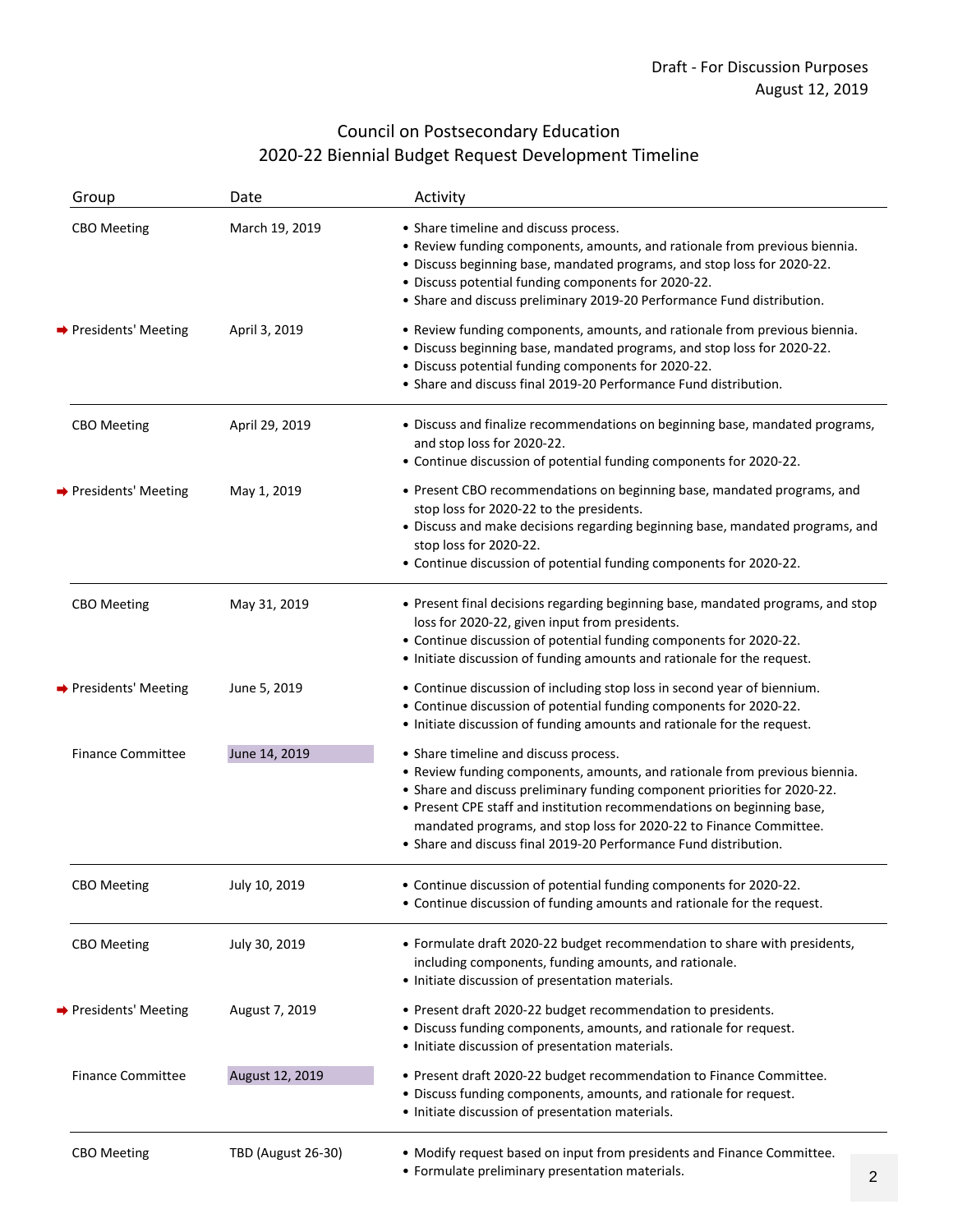# Council on Postsecondary Education 2020‐22 Biennial Budget Request Development Timeline

| Group                             | Date                  | Activity                                                                                                                                                                                    |
|-----------------------------------|-----------------------|---------------------------------------------------------------------------------------------------------------------------------------------------------------------------------------------|
| → Presidents' Meeting             | September 4, 2019     | • Present revised 2020-22 budget recommendation to presidents.<br>• Present preliminary presentation materials for review and discussion.                                                   |
| <b>Finance Committee</b>          | September 10, 2019    | • Present revised 2020-22 budget recommendation to Finance Committee.<br>• Present preliminary presentation materials for review and discussion.                                            |
| <b>CBO</b> Meeting                | TBD (September 23-27) | • Finalize 2020-22 budget recommendation, given input from presidents and<br>Finance Committee.<br>• Finalize presentation materials, given input from presidents and Finance<br>Committee. |
| $\rightarrow$ Presidents' Meeting | October 2, 2019       | • Present final 2020-22 biennial budget recommendation to presidents.<br>• Present final presentation materials to presidents.                                                              |
| Finance Committee                 | October 16, 2019      | • Present final 2020-22 budget recommendation to Finance Committee.<br>• Present final presentation materials to Finance Committee.                                                         |
| <b>Council Meeting</b>            | October 31, 2019      | • Council takes action on proposed 2020-22 budget recommendation.                                                                                                                           |
| <b>CPE Staff</b>                  | November 15, 2019     | • Biennial budget submission to Governor and General Assembly.                                                                                                                              |

TBD = To Be Determined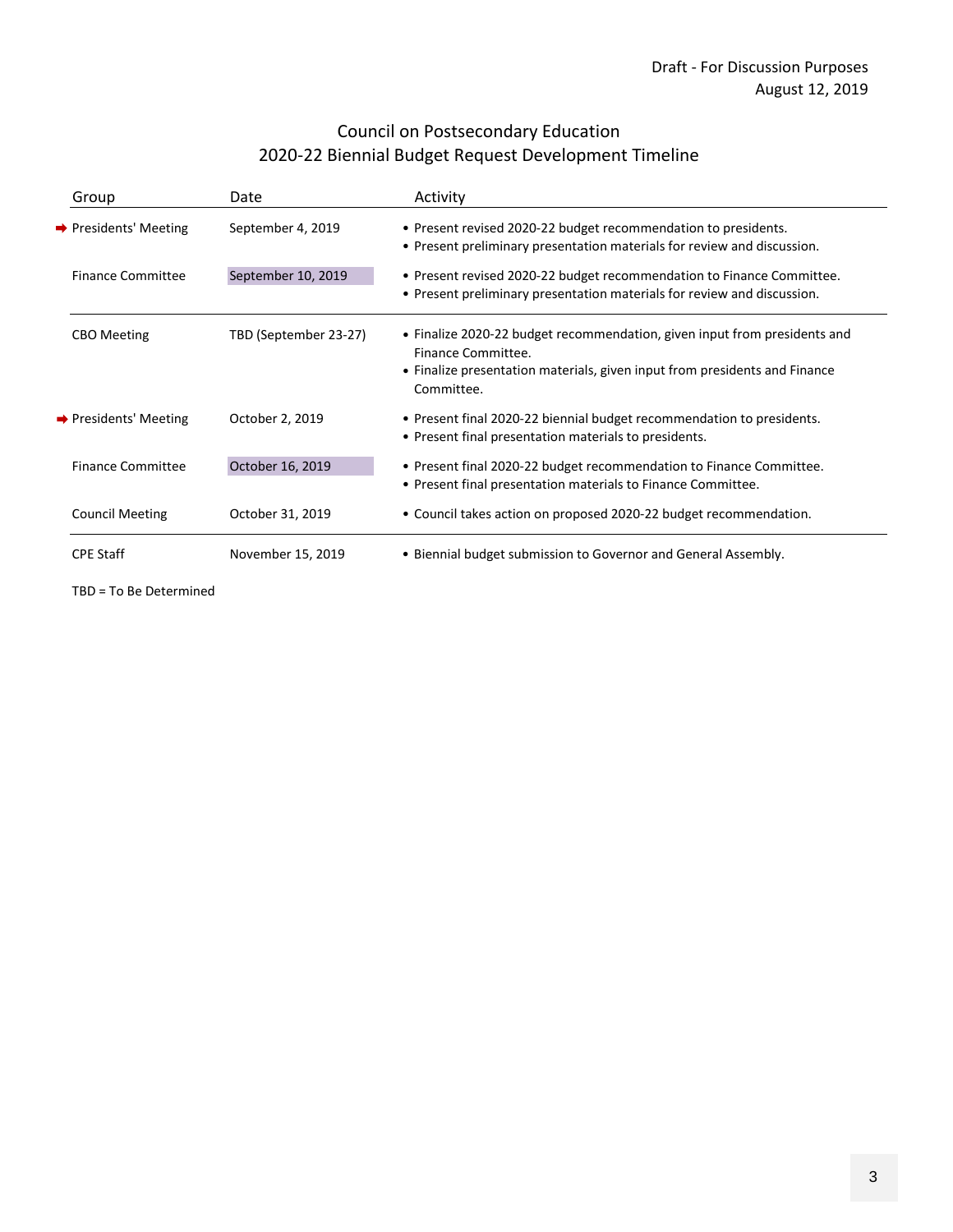# Council on Postsecondary Education Draft - For Discussion Purposes

2020-22 Biennial Budget Recommendation August 7, 2019

Table 1 ‐ Funding Components and Request Amounts

|                                                                   | Fiscal        | Fiscal        | <b>Biennial</b> |
|-------------------------------------------------------------------|---------------|---------------|-----------------|
| <b>Funding Component</b>                                          | 2020-21       | 2021-22       | Total           |
| <b>Operating Funds</b><br>• Performance Funding $1$               | \$37,494,500  | \$52,492,400  | \$89,986,900    |
| <b>Special Initiatives</b><br>• KSU Land Grant Match <sup>2</sup> | \$301,800     | \$301,800     | \$603,600       |
| <b>Trust Funds</b>                                                |               |               |                 |
| $\bullet$ Bucks for Brains $^3$                                   | \$30,000,000  | \$30,000,000  | \$60,000,000    |
| - Debt Service                                                    | 1,369,500     | 4,108,500     | 5,478,000       |
| • KCTCS Nursing Program                                           | TBD           | TBD           | TBD             |
| Capital Investment                                                |               |               |                 |
| • Asset Preservation $4$                                          | \$200,000,000 | \$200,000,000 | \$400,000,000   |
| - Debt Service                                                    | 8,484,000     | 25,452,000    | 33,936,000      |

 $1$  Additional operating funds that provide incentives for institutions to increase student success and course completion outcomes. If authorized, these funds will help Council and campus officials maintain affordability and access for Kentucky citizens and provide resources necessary for institutions to continue making progress toward HB 1 goals. The requested funds represent increases of 4.4% and 6.1%, respectively, above the current year net General Fund base.

- <sup>2</sup> Additional operating funds to meet federal matching requirements for KSU's land-grant program. These funds will help sustain the effectiveness and impact of outreach, service, and applied research of KSU's land‐grant program.
- $3$  Debt service for a \$60 million bond issue to support a fifth round of funding for Bucks for Brains. If authorized, state bond funds will be **matched dollar‐for‐dollar** with institutional funds generated from external sources. State and campus matching funds will either be endowed, with investment proceeds available for expenditure in perpetuity, or expended on eligible capital projects as permitted by Council guidelines. Investment proceeds can be used to support endowed chairs, professorships, research staff and infrastructure, and student fellowships and scholarships.

4 Debt service for a \$400 million bond issue to finance asset preservation and renovation projects at the postsecondary institutions during the upcoming biennium. If requested bond funds are authorized, they will be **matched fifty cents on the dollar** by receiving institutions. It is estimated that the combined \$600 million total, state bonds and campus matching funds, will address about 10% of the total asset preservation need.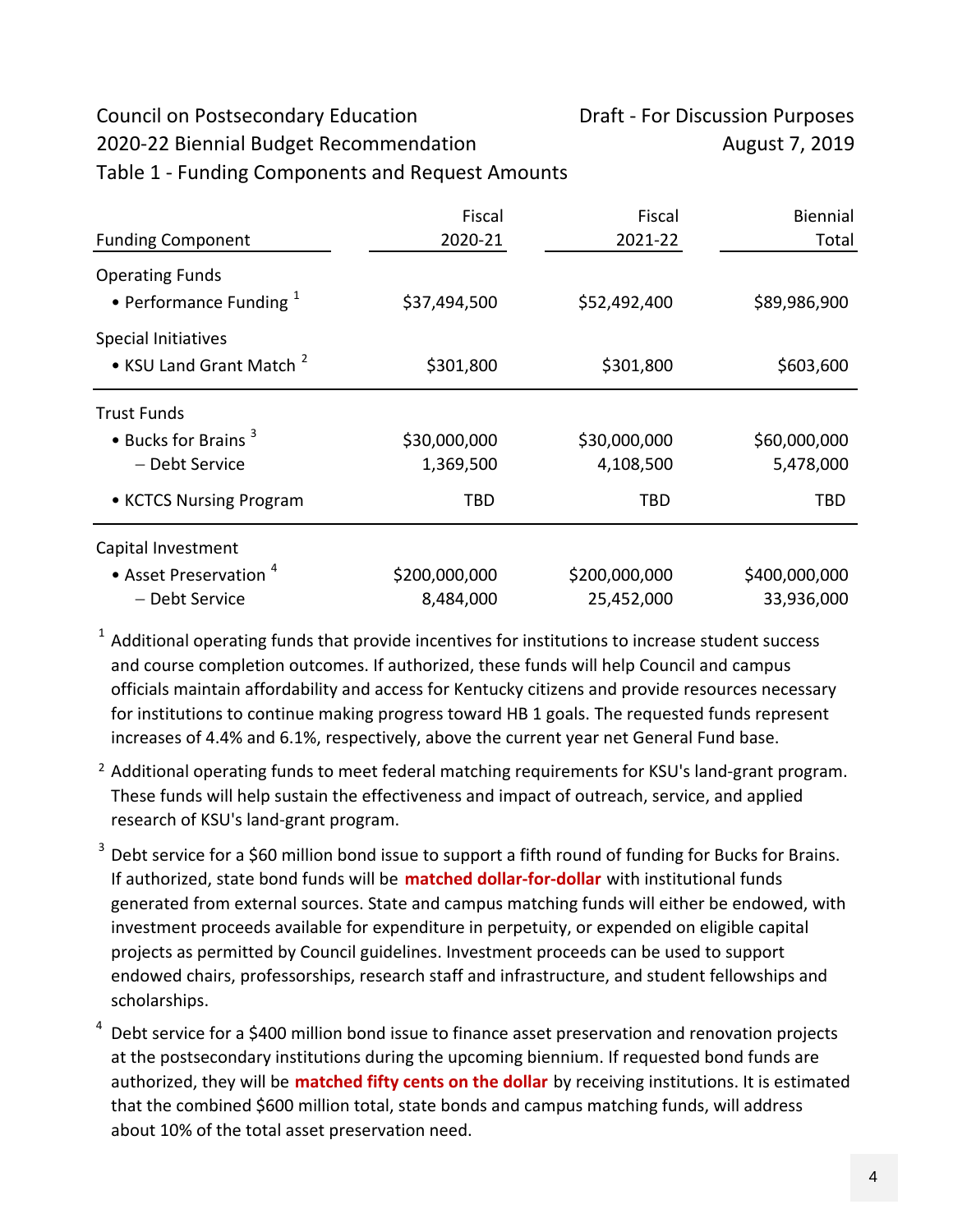# Council on Postsecondary Education Draft - For Discussion Purposes

2020-22 Biennial Budget Recommendation August 7, 2019

Table 1 ‐ Funding Components and Request Amounts

|                                                                   | Fiscal        | Fiscal        | <b>Biennial</b> |
|-------------------------------------------------------------------|---------------|---------------|-----------------|
| <b>Funding Component</b>                                          | 2020-21       | 2021-22       | Total           |
| <b>Operating Funds</b><br>• Performance Funding $1$               | \$37,494,500  | \$52,492,400  | \$89,986,900    |
| <b>Special Initiatives</b><br>• KSU Land Grant Match <sup>2</sup> | \$301,800     | \$301,800     | \$603,600       |
| <b>Trust Funds</b>                                                |               |               |                 |
| $\bullet$ Bucks for Brains $^3$                                   | \$30,000,000  | \$30,000,000  | \$60,000,000    |
| - Debt Service                                                    | 1,369,500     | 4,108,500     | 5,478,000       |
| • KCTCS Nursing Program                                           | TBD           | TBD           | TBD             |
| Capital Investment                                                |               |               |                 |
| • Asset Preservation $4$                                          | \$200,000,000 | \$200,000,000 | \$400,000,000   |
| - Debt Service                                                    | 8,484,000     | 25,452,000    | 33,936,000      |

 $1$  Additional operating funds that provide incentives for institutions to increase student success and course completion outcomes. If authorized, these funds will help Council and campus officials maintain affordability and access for Kentucky citizens and provide resources necessary for institutions to continue making progress toward HB 1 goals. The requested funds represent increases of 4.4% and 6.1%, respectively, above the current year net General Fund base.

- <sup>2</sup> Additional operating funds to meet federal matching requirements for KSU's land-grant program. These funds will help sustain the effectiveness and impact of outreach, service, and applied research of KSU's land‐grant program.
- $3$  Debt service for a \$60 million bond issue to support a fifth round of funding for Bucks for Brains. If authorized, state bond funds will be **matched dollar‐for‐dollar** with institutional funds generated from external sources. State and campus matching funds will either be endowed, with investment proceeds available for expenditure in perpetuity, or expended on eligible capital projects as permitted by Council guidelines. Investment proceeds can be used to support endowed chairs, professorships, research staff and infrastructure, and student fellowships and scholarships.

4 Debt service for a \$400 million bond issue to finance asset preservation and renovation projects at the postsecondary institutions during the upcoming biennium. If requested bond funds are authorized, they will be **matched fifty cents on the dollar** by receiving institutions. It is estimated that the combined \$600 million total, state bonds and campus matching funds, will address about 10% of the total asset preservation need.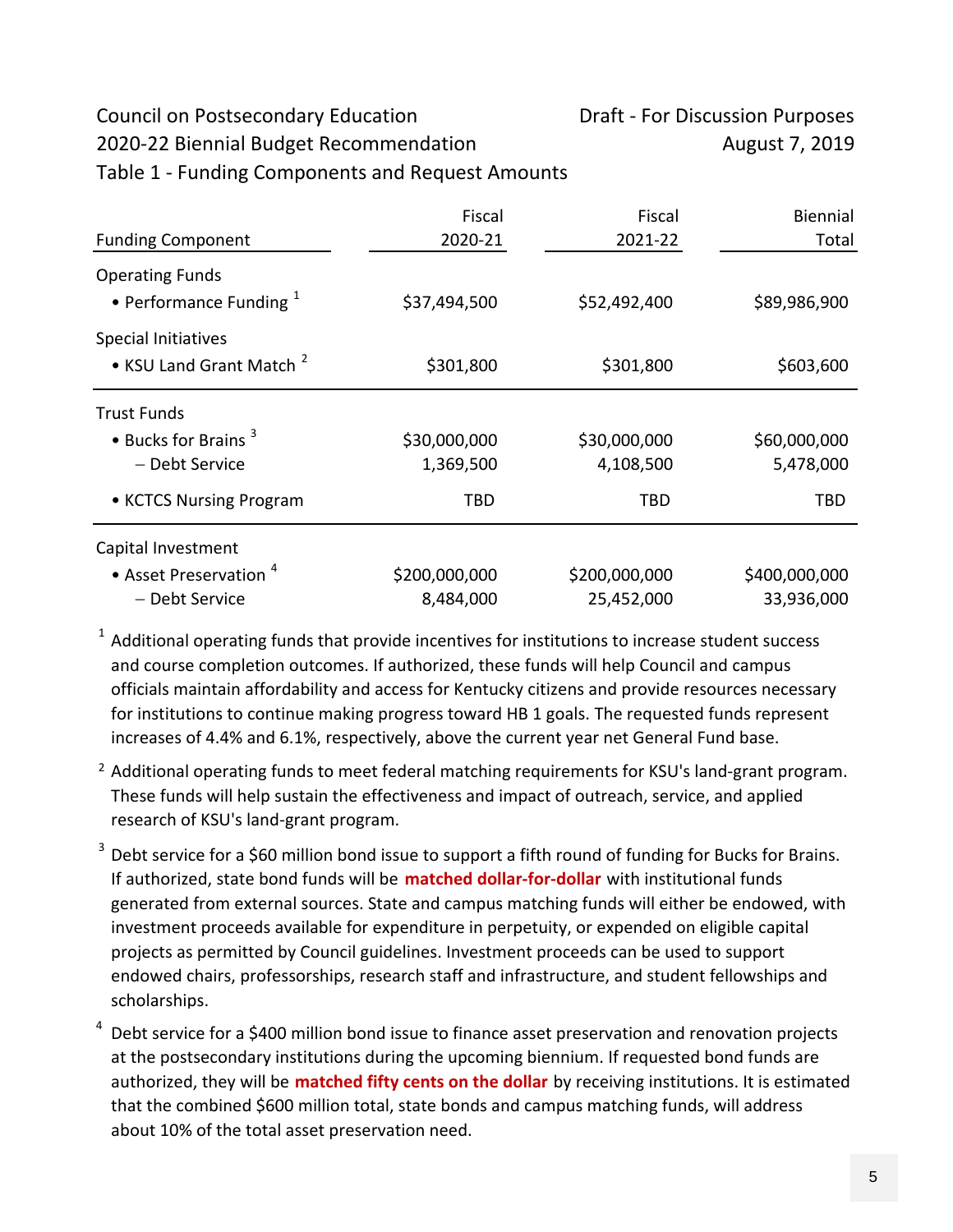### Council on Postsecondary Education **Draft - For Discussion Purposes** Draft - For Discussion Purposes Performance Fund Distribution ScenariosTable 2 ‐ Hypothetical New Funding *(No Change in Model)* Fiscal Year 2020‐21

#### Calculated Performance Fund

| Fiscal 2019-20 Adjusted Net General Fund |                | \$749,890,900 | \$749,890,900 | \$749,890,900 | \$749,890,900 | \$749,890,900 | \$749,890,900 |
|------------------------------------------|----------------|---------------|---------------|---------------|---------------|---------------|---------------|
| Stop Loss Funds                          |                |               |               |               |               |               |               |
| <b>Statutory Stop Loss Parameter</b>     |                | 2.0%          | 2.0%          | 2.0%          | 2.0%          | 2.0%          | 2.0%          |
| Required Stop Loss Contribution          | $\overline{A}$ | \$14,997,800  | \$14,997,800  | \$14,997,800  | \$14,997,800  | \$14,997,800  | \$14,997,800  |
| <b>Assumed New Funds</b>                 |                |               |               |               |               |               |               |
| <b>Percent Increase Parameter</b>        |                | 2.0%          | 3.0%          | 4.0%          | 5.0%          | 6.0%          | 7.0%          |
| <b>Performance Fund Appropriation</b>    | $\overline{B}$ | \$14,997,800  | \$22,496,700  | \$29,995,600  | \$37,494,500  | \$44,993,500  | \$52,492,400  |
| Fiscal 2020-21 Performance Fund          | $(A + B)$      | \$29,995,600  | \$37,494,500  | \$44,993,400  | \$52,492,300  | \$59,991,300  | \$67,490,200  |

#### *(Assumes No Change In Performance)*  $\sim$

| <b>Hypothetical Performance Distribution</b> |                           |                           |                           |                           |                           |                           |
|----------------------------------------------|---------------------------|---------------------------|---------------------------|---------------------------|---------------------------|---------------------------|
|                                              | Distribution<br>@ Assumed | Distribution<br>@ Assumed | Distribution<br>@ Assumed | Distribution<br>@ Assumed | Distribution<br>@ Assumed | Distribution<br>@ Assumed |
| Institution                                  | 2.0% Increase             | 3.0% Increase             | 4.0% Increase             | 5.0% Increase             | 6.0% Increase             | 7.0% Increase             |
| University of Kentucky                       | \$8,031,100               | \$10,024,500              | \$12,017,800              | \$14,011,100              | \$15,995,000              | \$17,877,700              |
| University of Louisville                     | 5,551,100                 | 6,925,500                 | 8,300,000                 | 9,674,400                 | 11,042,400                | 12,340,500                |
| Eastern Kentucky University                  | 2,761,800                 | 3,454,500                 | 4,147,300                 | 4,840,100                 | 5,529,500                 | 6,183,800                 |
| Kentucky State University                    |                           |                           |                           |                           |                           |                           |
| Morehead State University                    |                           |                           |                           |                           | 27,800                    | 352,200                   |
| Murray State University                      | 1,692,200                 | 2,137,800                 | 2,583,400                 | 3,029,000                 | 3,472,500                 | 3,893,300                 |
| Northern Kentucky University                 | 2,261,700                 | 2,824,900                 | 3,388,100                 | 3,951,300                 | 4,511,800                 | 5,043,600                 |
| Western Kentucky University                  | 3,067,200                 | 3,839,200                 | 4,611,100                 | 5,383,100                 | 6,151,400                 | 6,880,500                 |
| Subtotal                                     | \$23,365,100              | \$29,206,400              | \$35,047,700              | \$40,889,000              | \$46,730,400              | \$52,571,600              |
| <b>KCTCS</b>                                 | 6,630,500                 | 8,288,100                 | 9,945,700                 | 11,603,300                | 13,260,900                | 14,918,600                |
| Total                                        | \$29,995,600              | \$37,494,500              | \$44,993,400              | \$52,492,300              | \$59,991,300              | \$67,490,200              |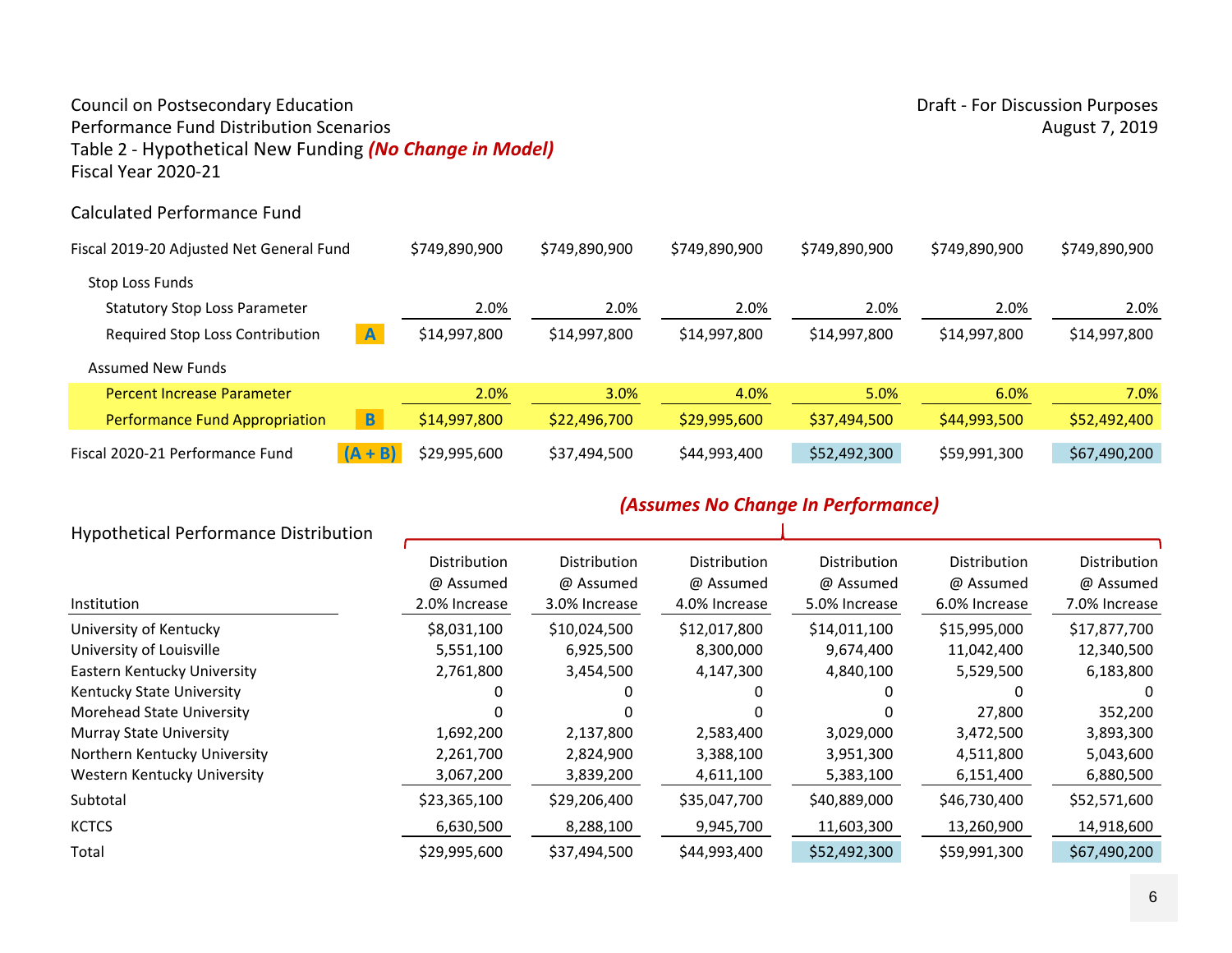# Council on Postsecondary Education Draft - For Discussion Purposes 2020-22 Biennial Budget Recommendation August 7, 2019 Table 3 ‐ Bucks for Brains Allocation by Institution

| <b>Research Institutions</b>                                                                                                                                                           | <b>RCTF</b><br>Distribution <sup>(1)</sup>                                         |                                                   |                                                                            |  |
|----------------------------------------------------------------------------------------------------------------------------------------------------------------------------------------|------------------------------------------------------------------------------------|---------------------------------------------------|----------------------------------------------------------------------------|--|
| University of Kentucky<br>University of Louisville                                                                                                                                     | \$33,333,300<br>16,666,700                                                         |                                                   |                                                                            |  |
| Category Total                                                                                                                                                                         | \$50,000,000                                                                       |                                                   |                                                                            |  |
| Comprehensive Institutions                                                                                                                                                             | 2019-20 Total<br><b>General Fund</b><br>Appropriation                              | Percent<br>of Total                               | <b>CUETF</b><br>Distribution <sup>(2)</sup>                                |  |
| Eastern Kentucky University<br>Kentucky State University<br>Morehead State University<br><b>Murray State University</b><br>Northern Kentucky University<br>Western Kentucky University | \$63,753,600<br>25,259,100<br>38,466,800<br>44,581,400<br>52,300,000<br>73,723,300 | 21.4%<br>8.5%<br>12.9%<br>15.0%<br>17.5%<br>24.7% | \$2,138,800<br>847,400<br>1,290,500<br>1,495,600<br>1,754,500<br>2,473,200 |  |
| <b>Category Total</b><br><b>Postsecondary Sectors</b>                                                                                                                                  | \$298,084,200<br>Sector<br>Distribution                                            | 100.0%                                            | \$10,000,000<br>B                                                          |  |
| <b>Research Institutions</b><br>Comprehensive Institutions                                                                                                                             | \$50,000,000<br>10,000,000                                                         |                                                   |                                                                            |  |
| <b>Request Total</b>                                                                                                                                                                   | \$60,000,000                                                                       | B)                                                |                                                                            |  |

RCTF = Research Challenge Trust Fund

CUETF = Comprehensive University Excellence Trust Fund

 $^{(1)}$  Appropriations to the RCTF are required by statute to be distributed one-third to the University of Louisville and two‐thirds to the University of Kentucky.

 $(2)$  Appropriations to the CUETF are required by statute to be distributed based on each institution's share of total comprehensive university General Fund appropriations.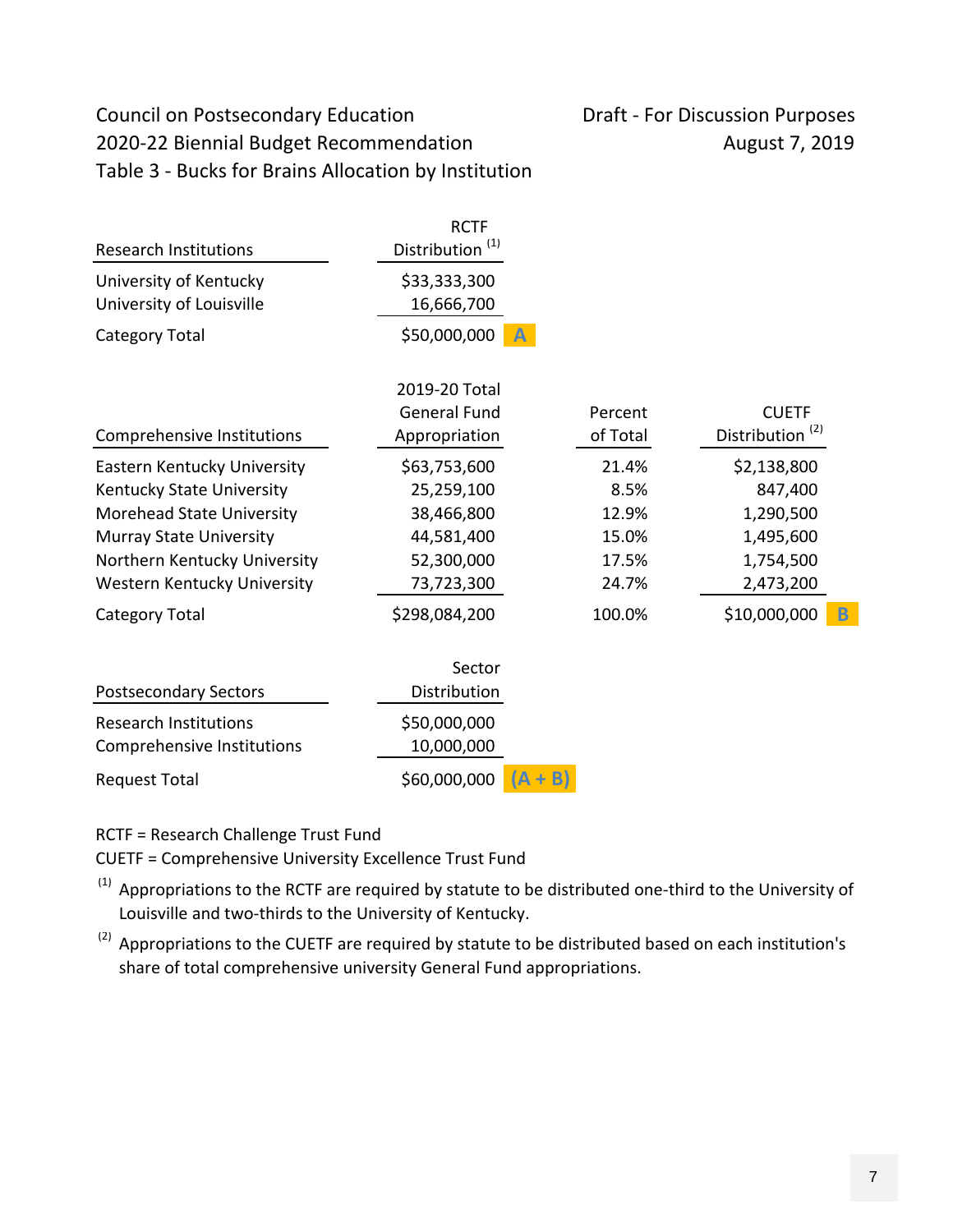# Council on Postsecondary Education Draft - For Discussion Purposes 2020-22 Biennial Budget Recommendation and all the manufacture of the August 7, 2019 Table 4 ‐ Asset Preservation Allocation by Institution

First‐Year Request (Fiscal 2020‐21)

| Institution                      | 2013 VFA Study<br>Renovation and<br>Renewal Need <sup>(1)</sup> | Percent<br>of Total | <b>General Fund</b><br>Debt Supported<br><b>State Bonds</b> | Institutional <sup>(2)</sup><br><b>Matching Funds</b> |
|----------------------------------|-----------------------------------------------------------------|---------------------|-------------------------------------------------------------|-------------------------------------------------------|
| University of Kentucky           | \$2,242,371,690                                                 | 36.8%               | \$73,682,200                                                | \$36,841,100                                          |
| University of Louisville         | 1,032,082,314                                                   | 17.0%               | 33,913,300                                                  | 16,956,700                                            |
| Eastern Kentucky University      | 438,941,880                                                     | 7.2%                | 14,423,200                                                  | 7,211,600                                             |
| Kentucky State University        | 113,775,480                                                     | 1.9%                | 3,738,600                                                   | 1,869,300                                             |
| <b>Morehead State University</b> | 321,567,480                                                     | 5.3%                | 10,566,400                                                  | 5,283,200                                             |
| <b>Murray State University</b>   | 347,559,030                                                     | 5.7%                | 11,420,500                                                  | 5,710,200                                             |
| Northern Kentucky University     | 294,015,940                                                     | 4.8%                | 9,661,100                                                   | 4,830,500                                             |
| Western Kentucky University      | 537,724,980                                                     | 8.8%                | 17,669,200                                                  | 8,834,600                                             |
| <b>KCTCS</b>                     | 758,556,630                                                     | 12.5%               | 24,925,500                                                  | 12,462,800                                            |
|                                  | \$6,086,595,424                                                 | 100.0%              | \$200,000,000                                               | \$100,000,000                                         |

### Second‐Year Request (Fiscal 2021‐22)

|                                | 2013 VFA Study              |          | <b>General Fund</b>   |                              |
|--------------------------------|-----------------------------|----------|-----------------------|------------------------------|
|                                | Renovation and              | Percent  | Debt Supported        | Institutional <sup>(2)</sup> |
| Institution                    | Renewal Need <sup>(1)</sup> | of Total | <b>State Bonds</b>    | <b>Matching Funds</b>        |
| University of Kentucky         | \$2,242,371,690             | 36.8%    | \$73,682,200          | \$36,841,100                 |
| University of Louisville       | 1,032,082,314               | 17.0%    | 33,913,300            | 16,956,700                   |
| Eastern Kentucky University    | 438,941,880                 | 7.2%     | 14,423,200            | 7,211,600                    |
| Kentucky State University      | 113,775,480                 | 1.9%     | 3,738,600             | 1,869,300                    |
| Morehead State University      | 321,567,480                 | 5.3%     | 10,566,400            | 5,283,200                    |
| <b>Murray State University</b> | 347,559,030                 | 5.7%     | 11,420,500            | 5,710,200                    |
| Northern Kentucky University   | 294,015,940                 | 4.8%     | 9,661,100             | 4,830,500                    |
| Western Kentucky University    | 537,724,980                 | 8.8%     | 17,669,200            | 8,834,600                    |
| <b>KCTCS</b>                   | 758,556,630                 | 12.5%    | 24,925,500            | 12,462,800                   |
|                                | \$6,086,595,424             | 100.0%   | \$200,000,000         | \$100,000,000                |
| <b>Biennial Total Request</b>  | A                           |          | B                     | $(A + B)$                    |
|                                | <b>State Bonds</b>          | Proposed | Institutional         | State Bonds &                |
| <b>Request Year</b>            | Requested                   | Match %  | <b>Matching Funds</b> | Campus Match                 |
| First Year (2020-21)           | \$200,000,000               | 50.0%    | \$100,000,000         | \$300,000,000                |
| Second Year (2021-22)          | 200,000,000                 | 50.0%    | 100,000,000           | 300,000,000                  |

<sup>(1)</sup> Figures obtained from *Kentucky Postsecondary Education System Facility Condition and Space Study,* Vanderweil Facilities Advisors, Paulien & Associates, and NCHEMS, February 2007 (updated in 2013).

 $^{(2)}$  Given the institutions have sustained a decade of funding cuts and are facing KERS rate increase or buyout costs, CPE staff recommends a fifty cents on the dollar match for asset preservation funds.

Biennial Total  $$400,000,000$   $$5200,000,000$   $$600,000,000$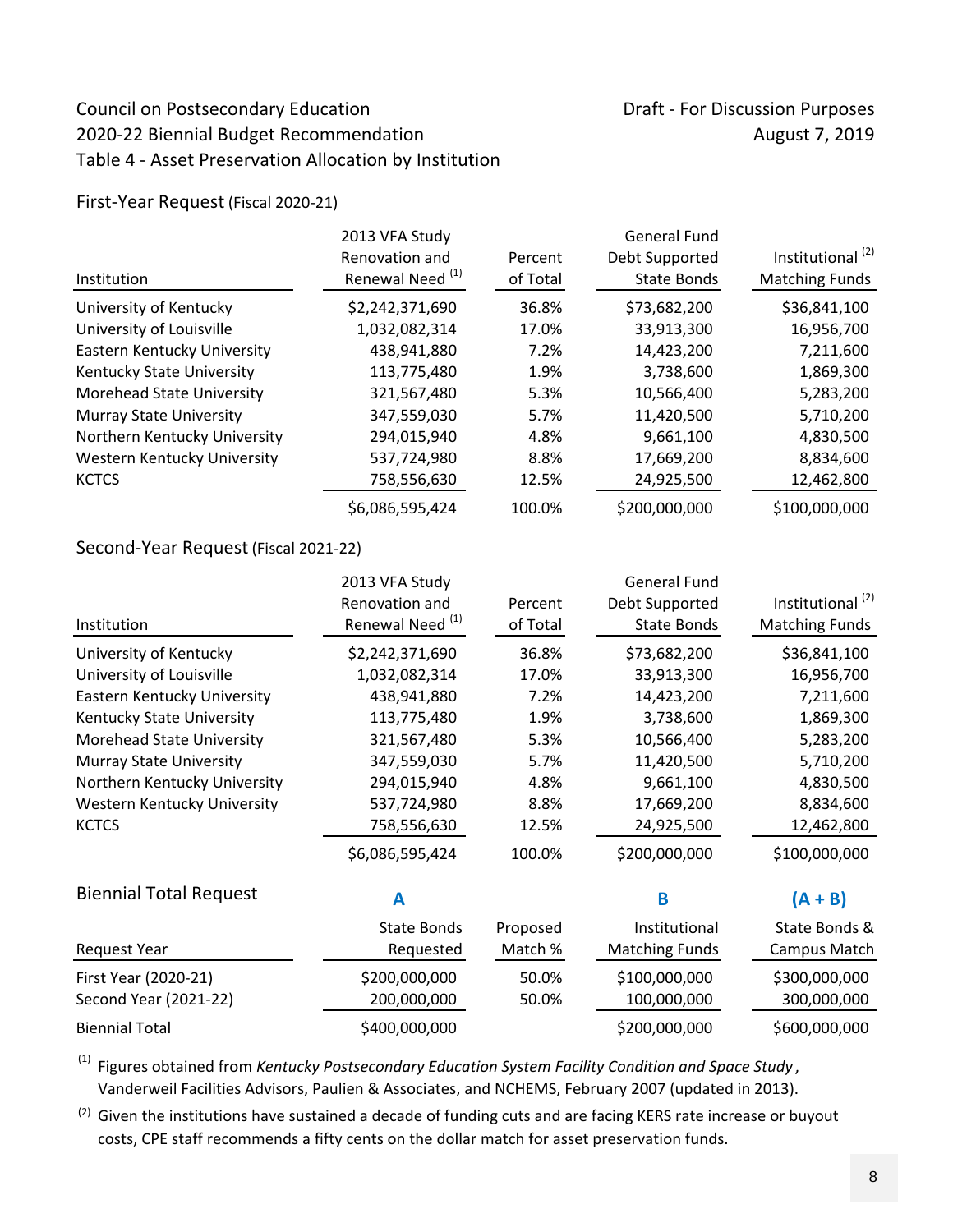# 2020‐22 Biennial Budget Recommendation Potential Rationale for Request

### Performance Funding

- Postsecondary institutions have sustained a decade of funding cuts and rapidly rising pension contribution costs.
	- State colleges and universities have had their operating budgets cut nine times since the enacted 2008 budget, resulting in an aggregate nominal dollar loss of \$222.7 million or 21%.
	- Between 2012 and 2018, employer-paid retirement contributions at the comprehensive universities and KCTCS increased from \$30.1 million to \$63.1 million or by 109 percent.
- Since 2008, Kentucky is one of only a handful of states that has not begun reinvesting in higher education (use Grapevine data).
- State reinvestment in postsecondary institution operations is necessary to:
	- maintain affordability and access for Kentucky citizens;
	- offset anticipated KERS rate increases or buyout costs;
	- provide resources to address pressing workforce needs; and
	- support continuing progress toward achieving HB 1 and *Strategic Agenda* goals and objectives (additional funding needed to achieve optimal performance).
- Performance funding provides incentives for institutions to increase student success and course completion outcomes, but sustainable progress can only be attained if there is new funding (make case that recent growth in degree production should be rewarded).
- Research has found a correlation between stagnating state support for higher education and graduation declines (NBER, 2019).
- Strategic Agenda, Strategy 5.1 calls for the postsecondary system to maintain college affordability by advocating for sufficient state operating and financial aid support and moderating tuition increases (p. 10).

# Asset Preservation

- State investment in asset preservation is necessary to maintain the value, functionality, and safety and security of public postsecondary facilities.
- Sustained investment is necessary to address what has become an overwhelming and urgent need for renovation and renewal of existing facilities and to protect valuable state owned assets.
- A growing inventory of aging facilities, infrastructure, and related systems, increasing construction costs, and minimal state investment since 2007 has resulted in an accumulated asset preservation need in excess of \$6.0 billion (use budget bill data to show lack of investment).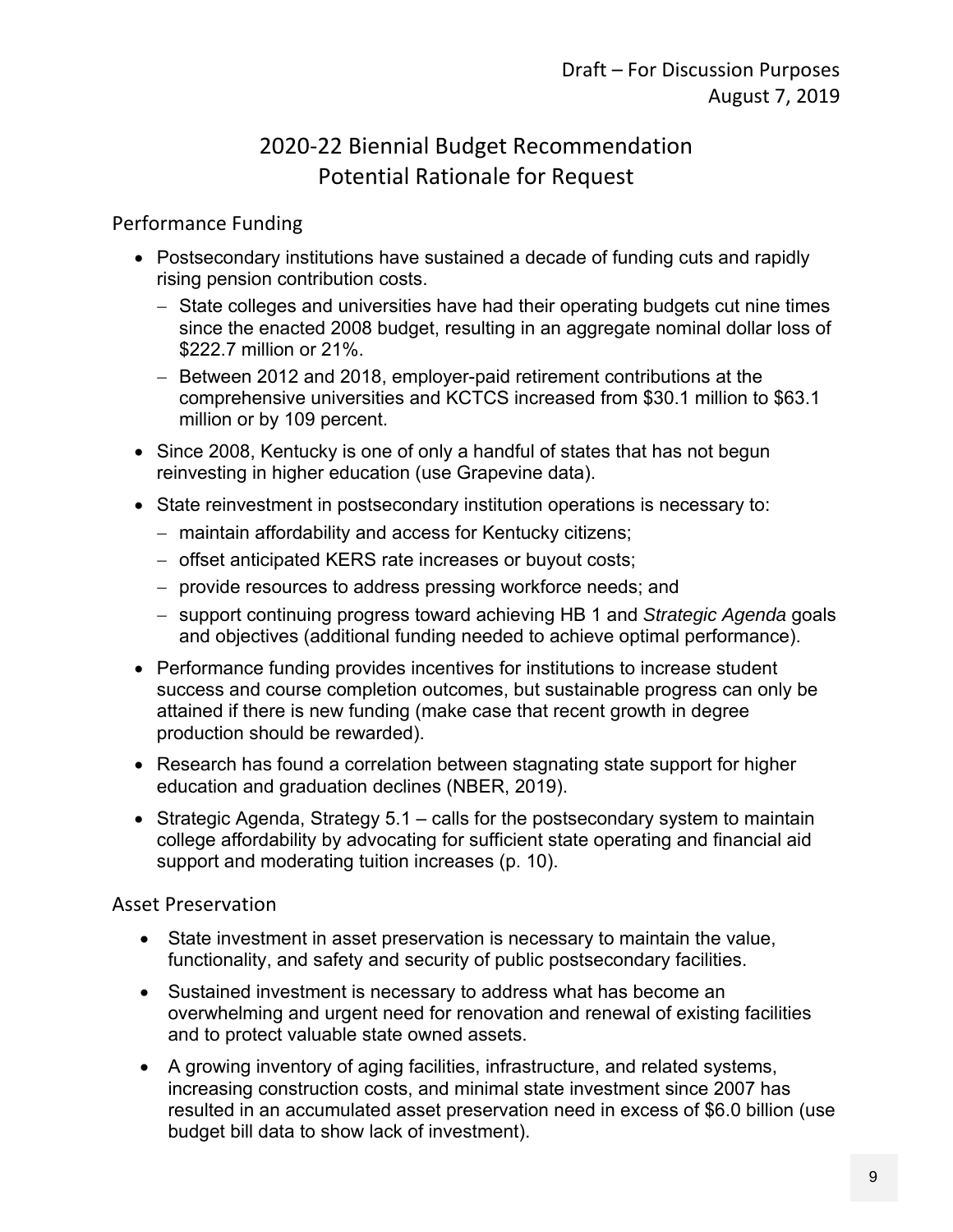• Investment is needed to bring facilities up to current industry standards and better serve all students.

Bucks for Brains

- State investment in Bucks for Brains encourages private investment in public higher education research activities, grows university endowments, increases endowed chairs and professorships, and generates federal and externally sponsored research.
- Since the program's inception in 1998, Kentucky's research universities have recorded increases in annual giving, the market value of endowment assets, the number of endowed chairs and professorships, and federal and extramural R&D expenditures.
- The state's investment in this program has been used to leverage an additional \$410 million in private contributions through the dollar-for-dollar matching feature.
- Strategic Agenda, Objective 10 calls for Kentucky universities to increase basic, applied, and translational research to create new knowledge, accelerate innovation, and promote economic growth (p. 17).
- Strategic Agenda, Strategy 10.3 calls for the postsecondary system to advocate for funding for research and innovation through the Endowment Match Trust Fund (Bucks for Brains) or other similar funding approaches (p. 17).

# KSU Land Grant Funding

- Every year since 2016, Kentucky State University has received over \$6.9 million in federal funds to support land-grant program research and service activities.
- These funds must be matched dollar-for-dollar by the state, from non-federal sources, to ensure that KSU is eligible to receive its full allotment of federal funds.
- $\bullet$  In 2019, KSU received \$6,953,200 in federal grants, but only had \$6,651,400 in its base to use as matching funds, or a shortage of \$301,800.
- A recurring appropriation of \$301,800 each year of the biennium is needed to meet the required federal match for KSU's land-grant program.
- These funds will help sustain the effectiveness and impact of outreach, service, and applied research for KSU's land-grant program.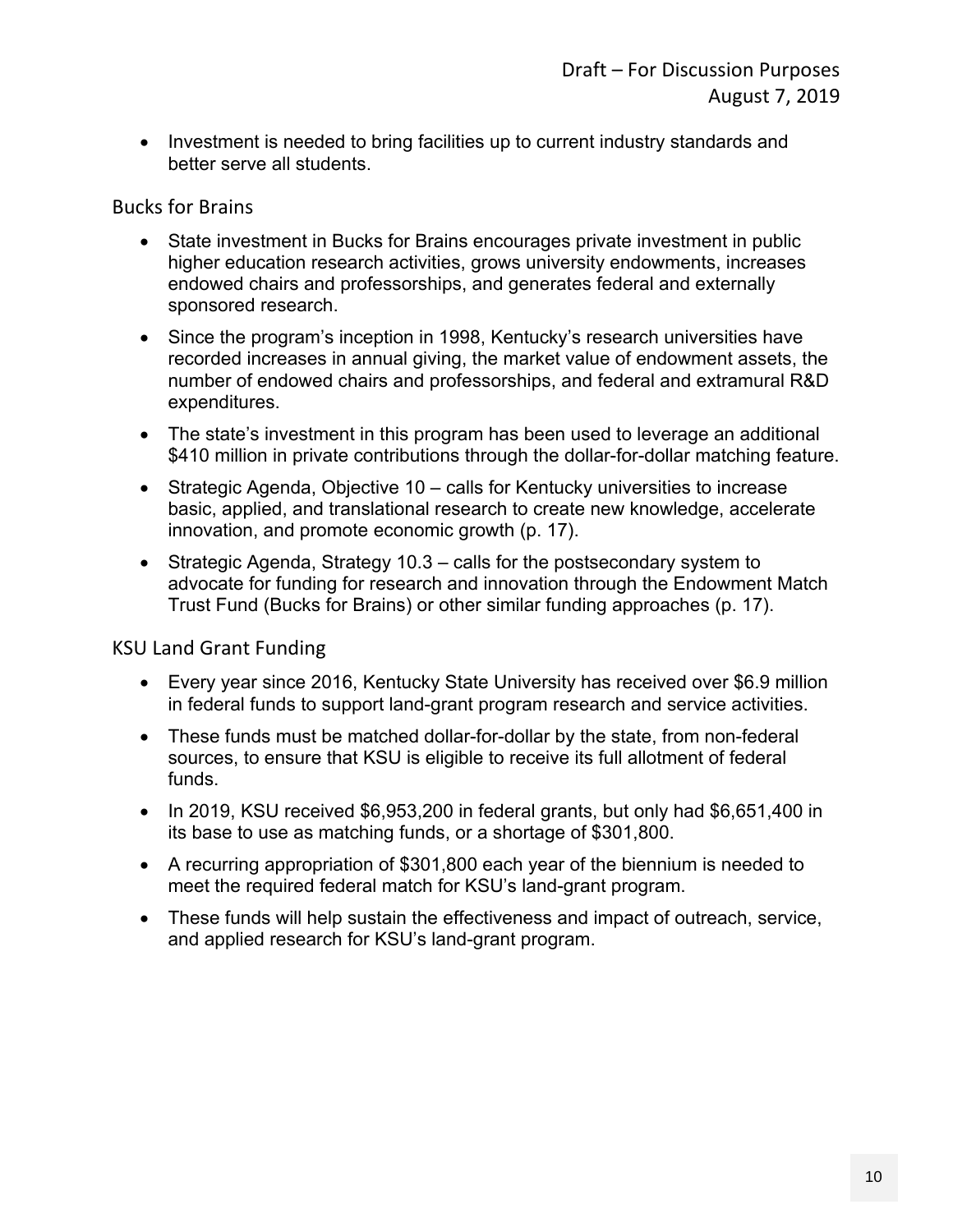# Council on Postsecondary Education Draft - For Discussion Purposes Performance Funding Model for the Public Universities August 7, 2019 Table 5 ‐ Calculated Allocable Resources by Institution Fiscal Year 2020‐21

| <b>Hypothetical 5% Increase</b> |                         |                 | (A - B)          |
|---------------------------------|-------------------------|-----------------|------------------|
| (HH added to SSA)               | А                       | B               |                  |
|                                 | <b>Assumed Fiscal</b>   |                 | <b>Assumed</b>   |
|                                 | 2020-21 Adjusted        | Small School    | Allocable        |
| Institution                     | <b>Net General Fund</b> | Adjustment      | <b>Resources</b> |
| University of Kentucky          | \$178,040,400           | ( \$16,999,300) | \$161,041,100    |
| University of Louisville        | 123,419,700             | (12, 391, 500)  | 111,028,200      |
| Eastern Kentucky University     | 60,448,100              | (4,451,200)     | 55,996,900       |
| Kentucky State University       | 18,235,500              | (11, 319, 000)  | 6,916,500        |
| Morehead State University       | 34,931,500              | (7, 266, 100)   | 27,665,400       |
| <b>Murray State University</b>  | 40,553,800              | (4, 569, 700)   | 35,984,100       |
| Northern Kentucky University    | 49,956,600              | (4,451,200)     | 45,505,400       |
| Western Kentucky University     | 66,861,100              | (4,451,200)     | 62,409,900       |
| Total                           | \$572,446,700           | ( \$65,899,200) | \$506,547,500    |
|                                 |                         |                 |                  |

Hold Harmless amounts in 2019‐20 for KSU, MoSU, and MuSU have been added to each institution's Small School Adjustment

## Calculated Hold Harmless Allocations

|                                  | <b>Fiscal 2019-20</b> |
|----------------------------------|-----------------------|
|                                  | <b>Hold Harmless</b>  |
| Institution                      | Allocation            |
| University of Kentucky           | \$0                   |
| University of Louisville         |                       |
| Eastern Kentucky University      |                       |
| <b>Kentucky State University</b> | (6,867,800)           |
| Morehead State University        | (2,814,900)           |
| <b>Murray State University</b>   | (118,500)             |
| Northern Kentucky University     |                       |
| Western Kentucky University      |                       |
| Total                            | (\$9,801,200)         |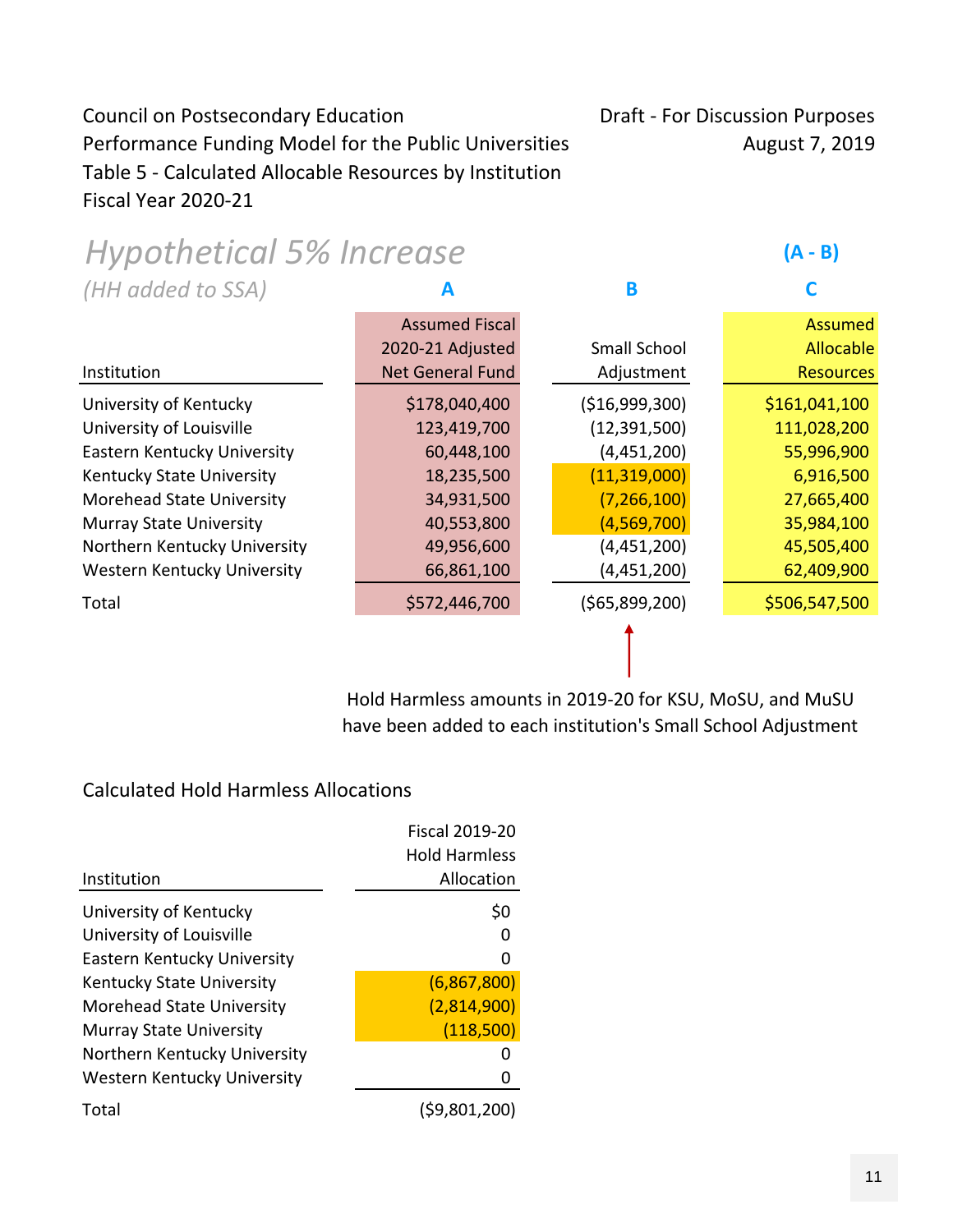# Council on Postsecondary Education **Draft - For Discussion Purposes** Draft - For Discussion Purposes

### Performance Fund Distribution ScenariosTable 6 ‐ Hypothetical New Funding *(Hold Harmless Added to Small School Adjustment)* Fiscal Year 2020‐21

### Calculated Performance Fund

| Fiscal 2019-20 Adjusted Net General Fund |                | \$749,890,900 | \$749,890,900 | \$749,890,900 | \$749,890,900 | \$749,890,900 | \$749,890,900 |
|------------------------------------------|----------------|---------------|---------------|---------------|---------------|---------------|---------------|
| Stop Loss Funds                          |                |               |               |               |               |               |               |
| <b>Statutory Stop Loss Parameter</b>     |                | 2.0%          | 2.0%          | 2.0%          | 2.0%          | 2.0%          | 2.0%          |
| Required Stop Loss Contribution          | $\overline{A}$ | \$14,997,800  | \$14,997,800  | \$14,997,800  | \$14,997,800  | \$14,997,800  | \$14,997,800  |
| <b>Assumed New Funds</b>                 |                |               |               |               |               |               |               |
| <b>Percent Increase Parameter</b>        |                | 2.0%          | 3.0%          | 4.0%          | 5.0%          | 6.0%          | 7.0%          |
| <b>Performance Fund Appropriation</b>    | $\overline{B}$ | \$14,997,800  | \$22,496,700  | \$29,995,600  | \$37,494,500  | \$44,993,500  | \$52,492,400  |
| Fiscal 2020-21 Performance Fund          | $(A + B)$      | \$29,995,600  | \$37,494,500  | \$44,993,400  | \$52,492,300  | \$59,991,300  | \$67,490,200  |

# *(Assumes No Change In Performance)*

| <b>Hypothetical Performance Distribution</b> |                                                   |                                                   |                                            |                                            |                                            |                                                   |
|----------------------------------------------|---------------------------------------------------|---------------------------------------------------|--------------------------------------------|--------------------------------------------|--------------------------------------------|---------------------------------------------------|
| Institution                                  | <b>Distribution</b><br>@ Assumed<br>2.0% Increase | <b>Distribution</b><br>@ Assumed<br>3.0% Increase | Distribution<br>@ Assumed<br>4.0% Increase | Distribution<br>@ Assumed<br>5.0% Increase | Distribution<br>@ Assumed<br>6.0% Increase | <b>Distribution</b><br>@ Assumed<br>7.0% Increase |
| University of Kentucky                       | \$7,345,800                                       | \$9,201,900                                       | \$11,058,100                               | \$12,914,200                               | \$14,770,400                               | \$16,626,500                                      |
| University of Louisville                     | 5,078,700                                         | 6,358,600                                         | 7,638,400                                  | 8,918,300                                  | 10,198,200                                 | 11,478,000                                        |
| Eastern Kentucky University                  | 2,523,800                                         | 3,168,900                                         | 3,814,000                                  | 4,459,000                                  | 5,104,200                                  | 5,749,200                                         |
| Kentucky State University                    | 536,400                                           | 618,600                                           | 700,700                                    | 782,900                                    | 865,000                                    | 947,200                                           |
| Morehead State University                    | 1,352,400                                         | 1,672,200                                         | 1,992,100                                  | 2,312,000                                  | 2,631,800                                  | 2,951,700                                         |
| <b>Murray State University</b>               | 1,657,700                                         | 2,072,700                                         | 2,487,600                                  | 2,902,500                                  | 3,317,500                                  | 3,732,400                                         |
| Northern Kentucky University                 | 2,068,200                                         | 2,592,600                                         | 3,117,100                                  | 3,641,500                                  | 4,165,900                                  | 4,690,300                                         |
| Western Kentucky University                  | 2,802,100                                         | 3,520,900                                         | 4,239,700                                  | 4,958,600                                  | 5,677,400                                  | 6,396,300                                         |
| Subtotal                                     | \$23,365,100                                      | \$29,206,400                                      | \$35,047,700                               | \$40,889,000                               | \$46,730,400                               | \$52,571,600                                      |
| <b>KCTCS</b>                                 | 6,630,500                                         | 8,288,100                                         | 9,945,700                                  | 11,603,300                                 | 13,260,900                                 | 14,918,600                                        |
| Total                                        | \$29,995,600                                      | \$37,494,500                                      | \$44,993,400                               | \$52,492,300                               | \$59,991,300                               | \$67,490,200                                      |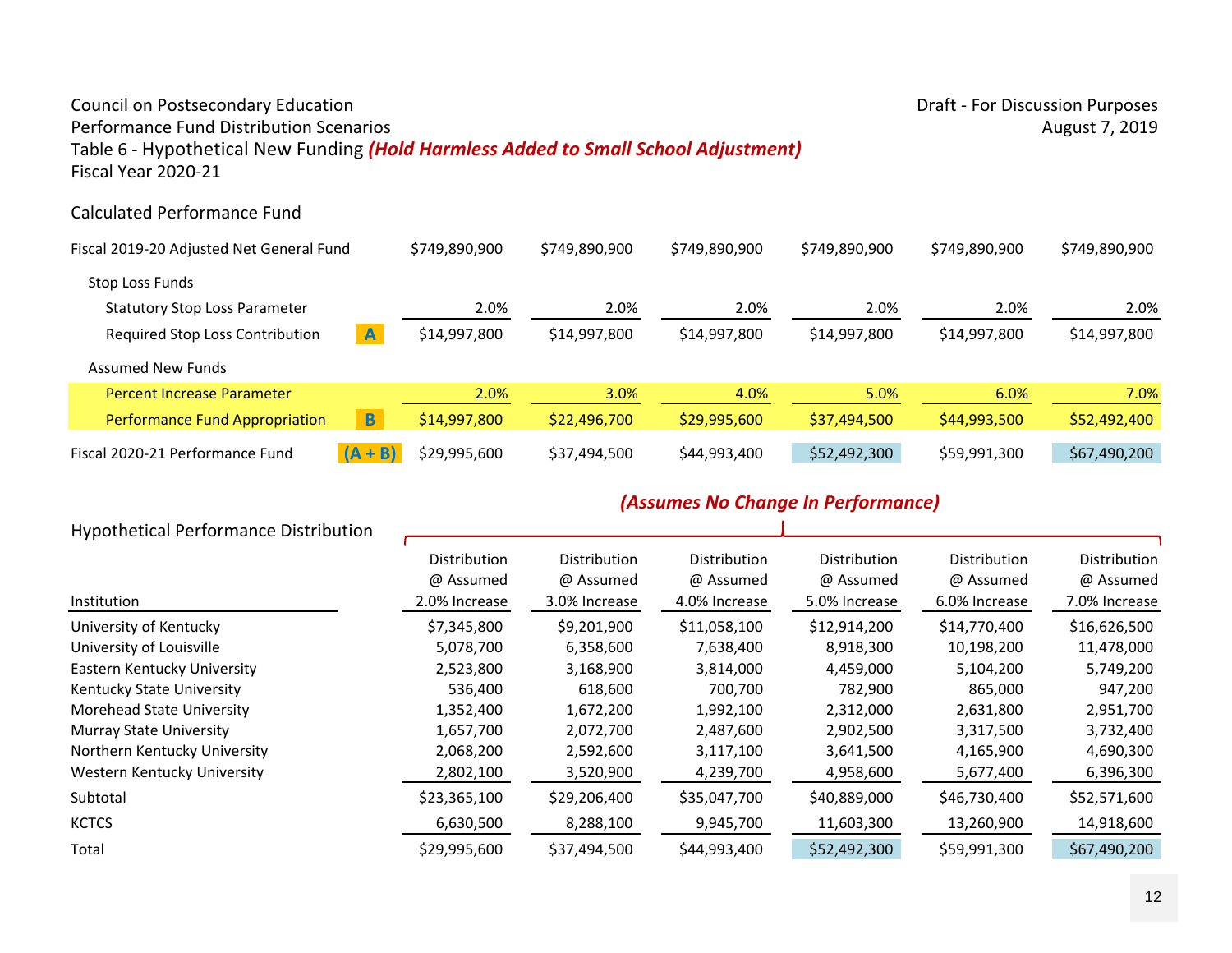Table 7 - Net Tuition Revenue per Student, Price Multiples, and Discount Rates by Residency Status August 7, 2019 Fiscal Year 2017‐18

| <b>Component Category</b>                               | UK          | UofL        | EKU         | <b>KSU</b> | MoSU       | MuSU       | <b>NKU</b> | WKU         |
|---------------------------------------------------------|-------------|-------------|-------------|------------|------------|------------|------------|-------------|
| Undergraduate Resident Students                         |             |             |             |            |            |            |            |             |
| <b>Gross Tuition and Fee Revenue</b>                    | 178,211,714 | 138,133,700 | 103,285,300 | 6,580,375  | 48,453,400 | 42,794,000 | 69,116,326 | 116,993,300 |
| - Institutional Financial Aid                           | 52,957,334  | 47,444,900  | 20,776,500  | 2,031,605  | 16,865,800 | 11,290,100 | 13,144,340 | 32,450,800  |
| Net Tuition and Fee Revenue                             | 125,254,380 | 90,688,800  | 82,508,800  | 4,548,770  | 31,587,600 | 31,503,900 | 55,971,986 | 84,542,500  |
| ÷ Fall 2017 FTE Students                                | 14,449      | 10,622      | 10,302      | 877        | 5,991      | 4,628      | 6,891      | 11,263      |
| A Resident Net Tuition Revenue per Student              | 8,669       | 8,538       | 8,009       | 5,187      | 5,273      | 6,807      | 8,122      | 7,506       |
| <b>÷ Resident</b> Undergraduate Tuition and Fee Charges | 11,772      | 11,264      | 9,296       | 8,184      | 8,950      | 8,820      | 9,744      | 10,202      |
| Resident Student Price Multiple <sup>1</sup>            | 0.74        | 0.76        | 0.86        | 0.63       | 0.59       | 0.77       | 0.83       | 0.74        |
| Resident Student Discount Rate <sup>2</sup>             | 30%         | 34%         | 20%         | 31%        | 35%        | 26%        | 19%        | 28%         |
| Undergraduate <b>Nonresident</b> Students               |             |             |             |            |            |            |            |             |
| <b>Gross Tuition and Fee Revenue</b>                    | 177,403,117 | 41,127,900  | 24,909,100  | 8,119,263  | 12,415,800 | 48,477,500 | 46,528,302 | 47,890,800  |
| - Institutional Financial Aid                           | 55,754,737  | 20,645,300  | 6,206,200   | 2,431,529  | 3,992,400  | 25,899,200 | 12,436,664 | 9,725,200   |
| Net Tuition and Fee Revenue                             | 121,648,380 | 20,482,600  | 18,702,900  | 5,687,734  | 8,423,400  | 22,578,300 | 34,091,638 | 38,165,600  |
| ÷ Fall 2017 FTE Students                                | 7,023       | 1,734       | 1,336       | 497        | 729        | 2,301      | 2,755      | 2,344       |
| <b>B</b> Nonresident Net Tuition Revenue per Student    | 17,321      | 11,812      | 13,999      | 11,444     | 11,555     | 9,812      | 12,374     | 16,282      |
| ÷ Resident Undergraduate Tuition and Fee Charges        | 11,772      | 11,264      | 9,296       | 8,184      | 8,950      | 8,820      | 9,744      | 10,202      |
| Nonresident Student Price Multiple <sup>3</sup>         | 1.47        | 1.05        | 1.51        | 1.40       | 1.29       | 1.11       | 1.27       | 1.60        |
| Nonresident Student Discount Rate <sup>4</sup>          | 31%         | 50%         | 25%         | 30%        | 32%        | 53%        | 27%        | 20%         |
|                                                         | UK          | UofL        | EKU         | <b>KSU</b> | MoSU       | MuSU       | <b>NKU</b> | WKU         |
| (B + A) Nonresident + Resident Net Revenue per Student  | 2.00        | 1.38        | 1.75        | 2.21       | 2.19       | 1.44       | 1.52       | 2.17        |

Kentucky Public Universities **Exercise Exercise Exercise** Draft - For Discussion Purposes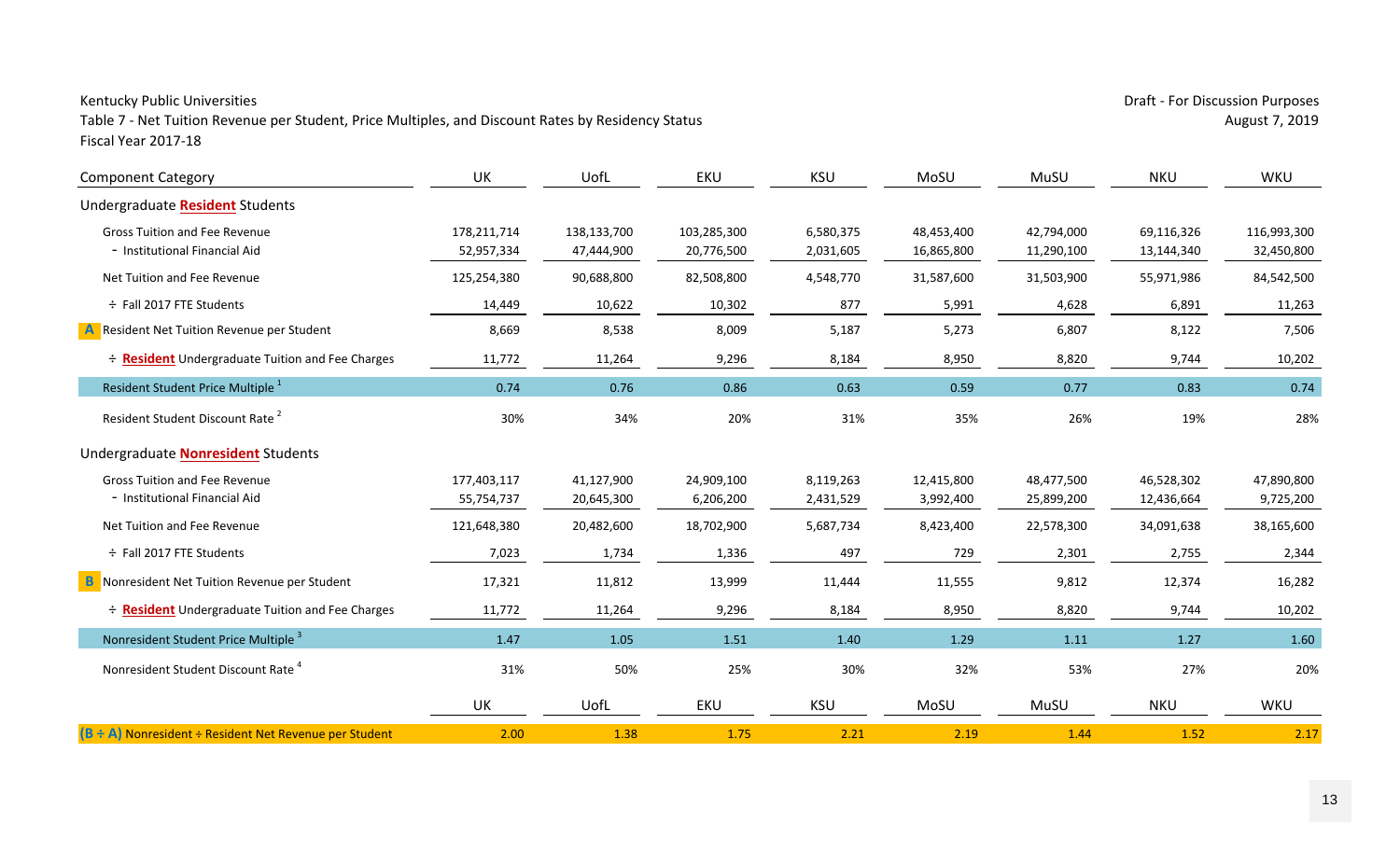# Draft – For Discussion Purposes August 7, 2019

# Council on Postsecondary Education Proposed Change in Tuition and Mandatory Fee Policy

# Nonresident Student Tuition and Fees

The Council and the institutions believe that nonresident students should pay a larger share of their educational costs than do resident students. As such, published tuition and fee levels adopted for nonresident students shall be higher than the prices for resident students enrolled in comparable programs of study.

In addition, every institution shall manage its tuition and fee rate structures, price discounting, and scholarship aid for out-of-state students, such that in any given year, the average net tuition and fee revenue generated per nonresident undergraduate student equals or exceeds 100% of direct instructional and student services costs per student 130% of the annual full-time tuition and fee charge assessed to resident undergraduate students (i.e., the published in‐state sticker price). As part of the tuition and fee setting process, staff shall monitor and report annually to the Council regarding compliance with this requirement.

Given the substantial costs associated with health-sciences professional programs, and to ensure comparability of policy data and analysis across institutions, direct costs and revenues for dentistry, medicine, and pharmacy students shall be excluded from calculations of policy assessment parameters for the research institutions.

The Council acknowledges that in some instances increasing nonresident student enrollment benefits both the Commonwealth and the institution. For this reason, exceptions to the 130% threshold may be requested through a Memorandum of Understanding (MOU) process and will be evaluated on a case by case basis by the Council. The main objective of the MOU process is to clearly delineate goals and strategies embedded in enrollment management plans that advance the unique missions of requesting institutions.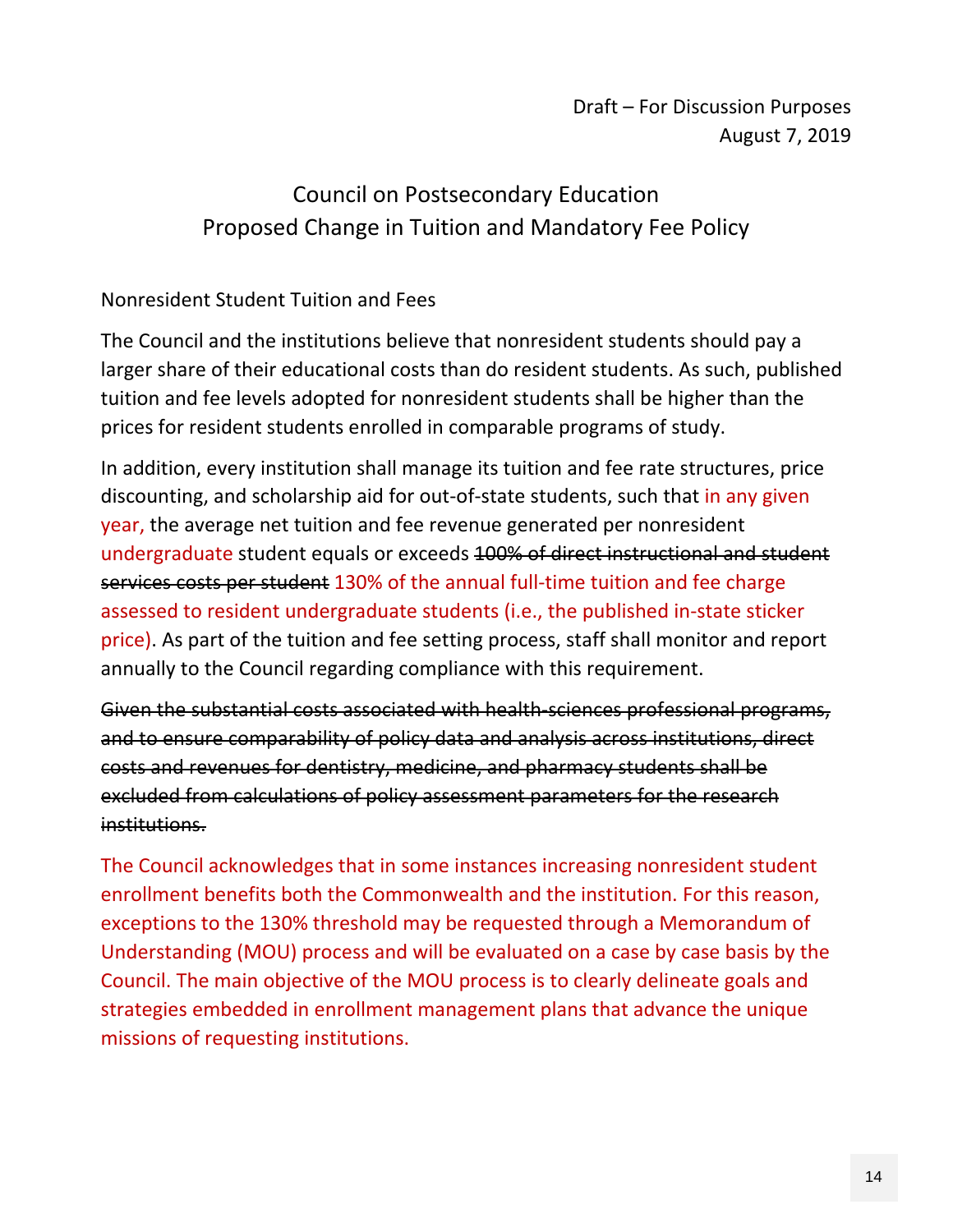# A Review of Income Share Agreements to Pay for College August 12, 2019

### **Introduction**

 On June 14, 2019, a newly formed Finance Committee of the Council on Postsecondary Education held its first meeting. At that meeting, the committee chair charged staff to conduct a review of Income Share Agreements (ISAs) to determine their usefulness as a means to help students finance college costs. The chair asked staff to produce a white paper on the subject of at least five pages in length, excluding any charts, graphs, or appendices. The method used to produce this report was a review of recent research, state and federal legislation, feasibility studies, opinion pieces, and news reports regarding use of ISAs to pay for college.

 In general terms, an ISA is a contract between a student and an institution, in which the student agrees to pay a portion of their income for a set number of years in exchange for the institution providing up‐front funding or waiving all or part of the student's tuition (Lederman, 2017). ISAs differ from loans in how the amount owed is calculated. With a loan, students make payments based on an interest rate until their principal balance is reduced to zero. With an ISA, students pay a percent of their income for a specified period of time, regardless of the total amount paid. There is no outstanding balance and there are no fixed principal and interest payments (Horne & DeSorrento, 2017).

 Students will ultimately end up paying back more or less than amounts they receive, depending on the economic benefit of their respective credentials. There are no ballooning balances due to penalty and interest charges and minimal possibility that monthly payments will exceed a student's ability to pay (Illinois Student Assistance Commission, 2014). ISA contracts are legally binding documents that specify terms and conditions of the arrangement, such as income share rates, payment terms, grace periods, minimum income thresholds, and payment caps (Friedman, 2019; Horne & DeSorrento, 2017). See Appendix A for a *Glossary of Terms for Income Share Agreements*.

### **Background**

 The concept of financing public higher education with equity instruments is not new. It was first proposed by Milton Friedman in his essay *The Role of Government in Education* (Friedman, 1955). In his essay, Friedman describes a market failure in the financing of higher education. Specifically, unlike a loan to finance a physical asset, such as a home mortgage, a loan to finance human capital, such as education debt, provides the lender with no physical asset pledged as collateral. The relatively high risks associated with lack of security for the lender, combined with wide variation in the fortunes of individual students, would require the market to charge usurious interest rates on education loans despite high returns to schooling, leading to widespread underinvestment in higher education (Bair & Cooper, 2019).

 Friedman looked to equity markets for a solution, since equity investment plus limited liability on the part of shareholders was the mechanism used to address the problem for other risky investments. Specifically, Freidman (1955) hypothesized that:

The counterpart for education would be to "buy" a share in an individual's earning prospects… to advance him the funds needed to finance his training on condition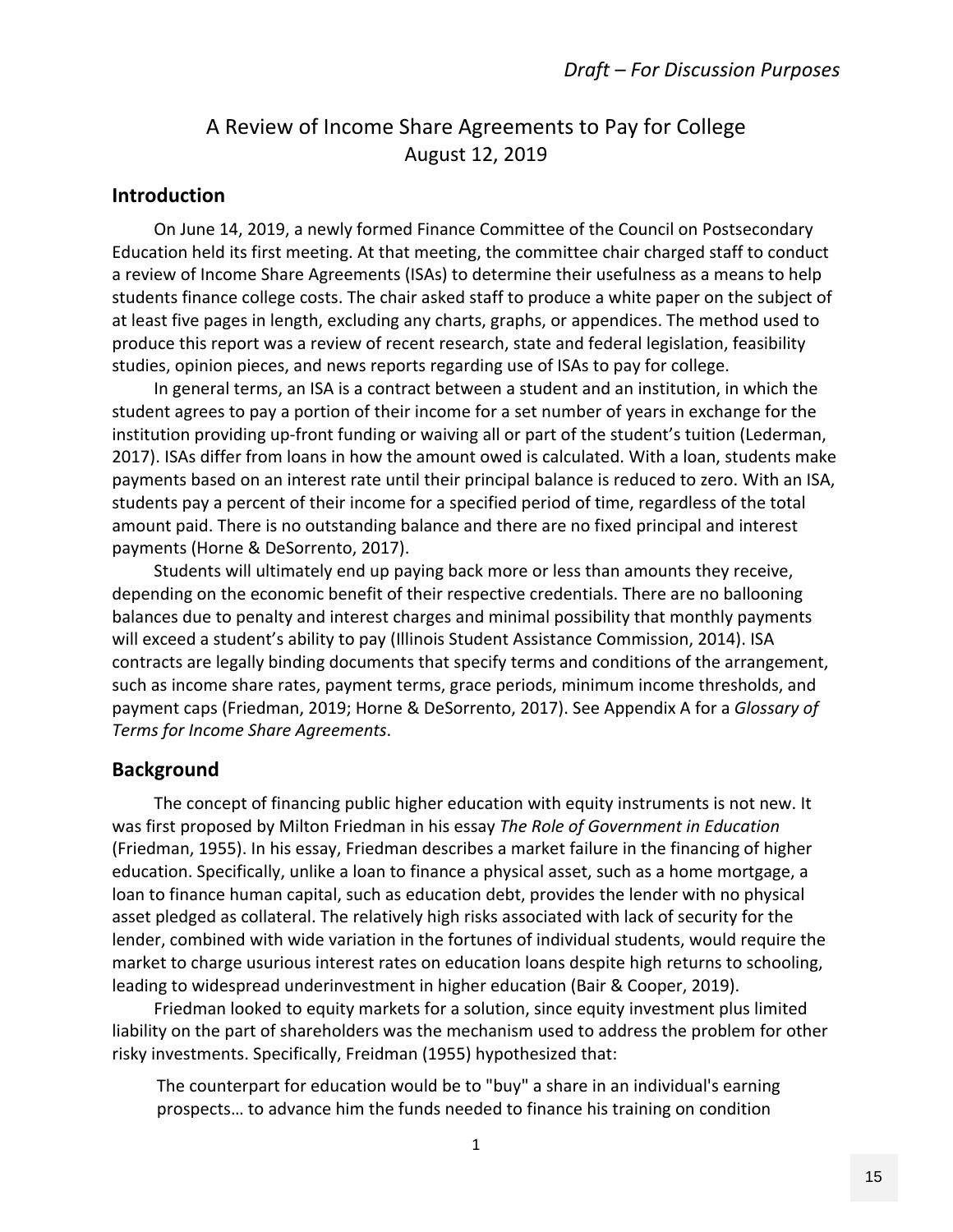that he agree to pay the lender a specified fraction of his future earnings. In this way, a lender would get back more than his initial investment from relatively successful individuals, which would compensate for the failure to recoup his original investment from the unsuccessful (p 10).

 For more than 50 years following publication of Friedman's essay, there was little apparent interest among state officials or postsecondary education providers in using income share approaches to finance college costs. One notable exception during that period was a Tuition Postponement Option (TPO) implemented at Yale University in the 1970s, which allowed groups of undergraduate students to borrow from the university and repay amounts received as a "cohort" by committing shares of their future incomes (Ladine, 2001). Despite noble intentions, the TPO program failed dramatically more than 20 years later, after some participants defaulted and others paid large sums to exit their agreements early, leaving those who remained paying substantially more than anticipated (Paterson, 2019). Since 2012, a growing number of states, bachelor's degree granting institutions, a public workforce development board, and accelerated training providers have begun showing interest in ISAs.

*Oregon "Pay It Forward" program.* In December 2012, a group of Portland State University students, who were enrolled in a senior Capstone Course on Student Debt, held a Legislative Panel to present their final report, which concluded that the state of Oregon should create a *Pay Forward, Pay Back* fund. Their report received serious consideration from the 77th Oregon Legislative Assembly in the form of HB 2838, which was later amended into HB 3472 (Hammond, 2013; Oregon Legislative Assembly, HB 3472, 2013). The idea behind the *Pay Forward, Pay Back* fund was that instead of charging students tuition to go to universities, the state would fund their education and students would repay the state a percent of their income after graduation. For example, students who earned a bachelor's degree under the proposed program would pay 3% of their annual income for 20 years (Studebaker, 2013).

 Despite exaggerated national news reports that Oregon's Legislature was moving forward with the plan (Hammond, 2013), in reality, the Assembly voted to have the Higher Education Coordinating Commission (HECC) consider creation of a proposed pilot program, which would:

- (a) Replace the current system of charging students tuition and fees for enrollment at public institutions of higher education; and
- (b) Identify one or more public institutions of higher education to participate in the pilot program.

After completing its review, if the Commission determined that a pilot program was warranted, it would submit a proposed program to the 2015 regular session of the Legislative Assembly for approval. The *Pay Forward, Pay Back* bill, HB 3472, passed unanimously during the 2013 legislative session (Oregon Legislative Assembly, HB 3472, 2013).

 In response to HB 3472, a workgroup was formed and directed to develop a detailed plan for a pilot program that could be implemented during the 2015‐17 biennium and that included a budget, which identified sources of funding and administration costs for the plan (Pay It Forward Workgroup, 2014). The *Pay It Forward* Workgroup, as the group would come to be called, developed a plan, which called for an initial cohort of 1,000 FTE students, selected randomly from those who applied, to be included in the pilot in 2016‐17. The number of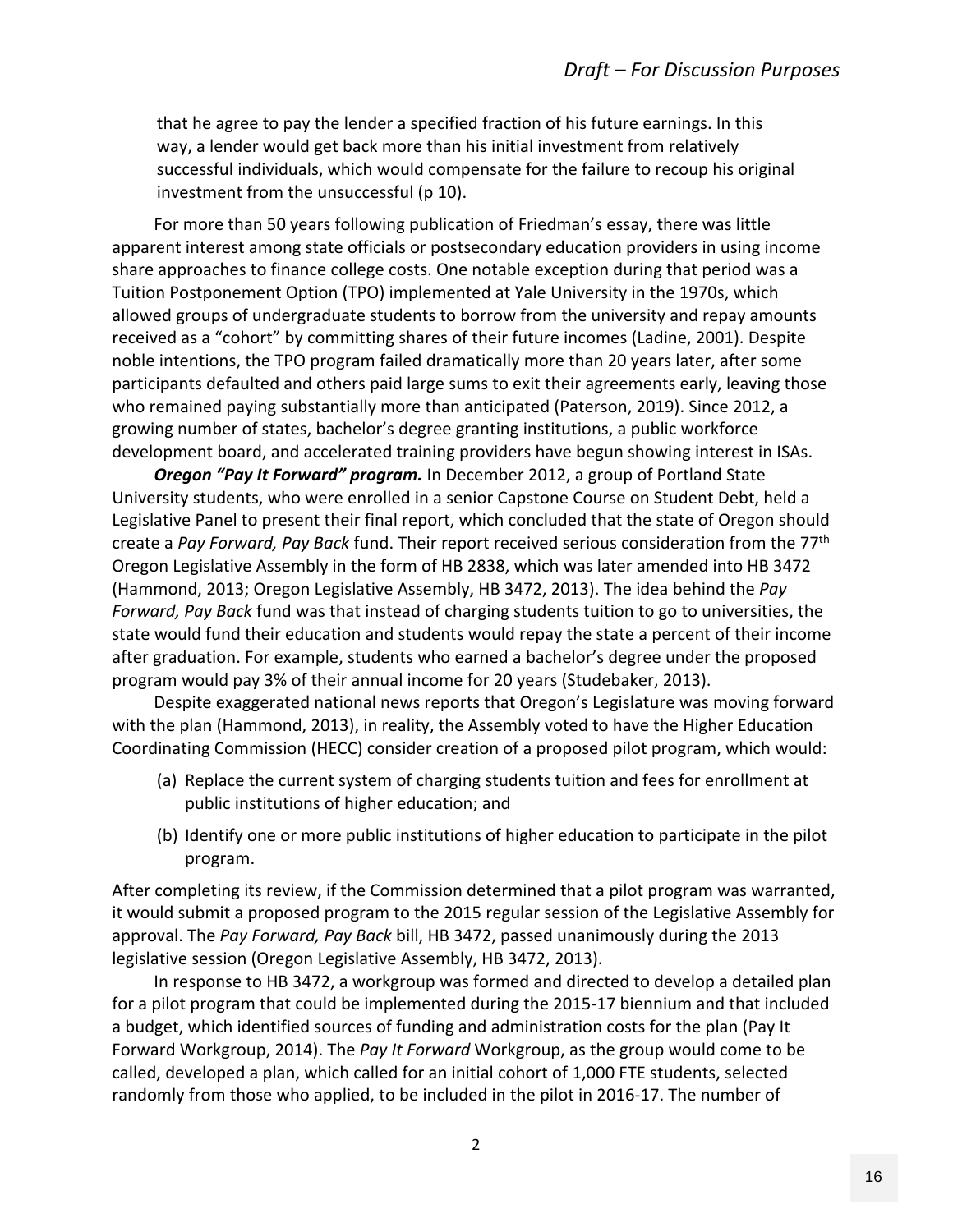participants was projected to grow by 1,000 FTE each year, reaching a maximum of 4,000 FTE by the fourth year. The cost of the program was estimated to be \$6.5 million in the first year, an amount that increased each year, peaking at an annual cost of just over \$20 million in the fourth year. After year four, costs would decline each year until the 22<sup>nd</sup> year, at which time the trust fund would break even and achieve self‐sufficiency (Pay It Forward Workgroup, 2014, p. 11). Finally, the plan called for the state's Office of Student Access and Completion to administer the program.

 In September 2014, the workgroup's report was submitted to the HECC, which approved the plan with stipulations, but also advised that expanded funding for need‐based student aid and for campus operations were higher priorities for limited state resources than the *Pay It Forward* pilot project. In the end, the HECC did not recommend implementation of the pilot program to the Oregon Legislative Assembly, because of the estimated peak cost of \$20 million and competing priorities for state funding (Illinois Student Assistance Commission, 2014).

 After news reports of Oregon's interest in a *Pay It Forward* approach surfaced, over the next two years, similar legislation was introduced in at least 24 states. More research is needed to determine the specific form that legislation took, but analysts found that the approaches varied considerably across states and no program, pilot or otherwise, had been implemented as of November 2014 (Illinois Student Assistance Commission, 2014).

 *Bachelor's degree granting institutions.* Other education providers that have begun to show interest in ISAs are bachelor's degree granting colleges and universities. As of May 2019, eight institutions that offer bachelor's degrees have implemented ISA programs, including Purdue University, Lackawanna College, Clarkson University, Messiah College, University of Utah, Make School, Norwitch University, and Colorado Mountain College (Pentis, 2019). Purdue University and the University of Utah are public institutions, Make School is proprietary, and the other five are private institutions.

 ISAs offered by four‐year colleges differ in terms of financial objectives for their programs, the scale of their programs, and contract terms and conditions. While information regarding the fiscal performance of university ISA programs is not publicly available, analysts have examined variations in program design to infer that institutions construct their ISAs with different financial objectives in mind (Bair & Cooper, 2019). For example:

[a]t Purdue, students of average incomes are estimated to pay back 1.5–1.6 times the amount received. *Back a Boiler* may thus be budget‐neutral or even turn a profit for Purdue. By contrast, at Colorado Mountain College, ISA recipients never pay back more than the amount received. This means that the program, which is philanthropically funded, is a money‐loser for the institution (p. 12).

 Among the eight colleges and universities that have implemented ISA programs, most offer them as a supplement, not as a replacement, for subsidized student loans (Bair & Cooper, 2019). They are used to fill the gap between federal loan limits and a student's resource needs and to provide an alternative to potentially higher cost private or Parent PLUS loans, which don't provide income‐based repayment options (Horne & DeSorrento, 2017). Clarkson University in New York and Colorado Mountain College are exceptions to this rule. The former markets their ISA program as an option for students who want to avoid taking on student loan debt, while the latter institution offers their ISA program only to students who are ineligible for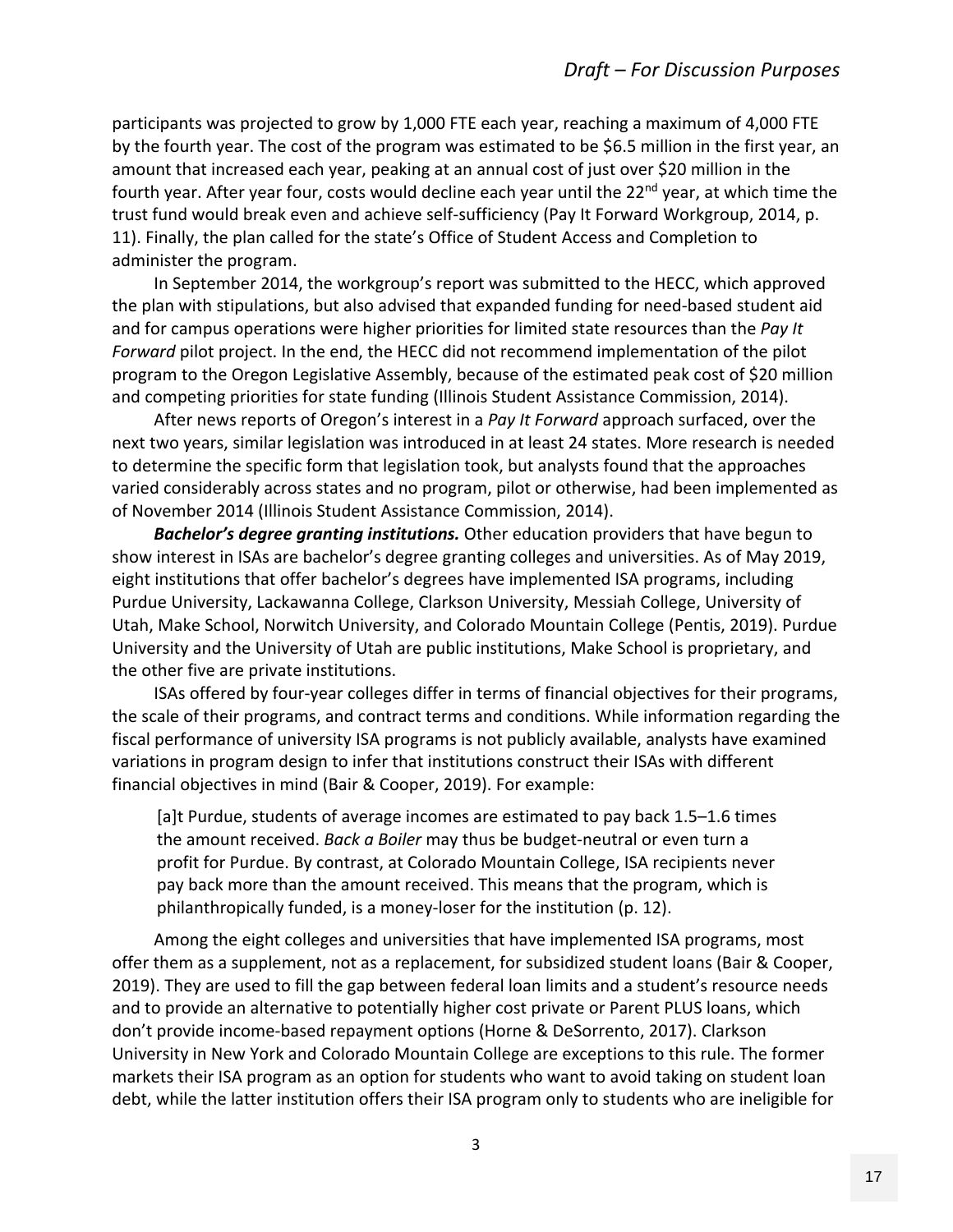federal aid, namely Deferred Action for Childhood Arrival (DACA) recipients, who are not U.S. citizens (Bair & Cooper, 2019).

 Finally, while specific contract terms and conditions vary widely among institutions that have adopted ISAs, there are commonalities across programs. For example, most programs have the same income share rates regardless of college major or amount of funding received, most have adopted payment caps to mitigate adverse selection, and many have established minimum income thresholds (Bair & Cooper, 2019). Purdue University's *Back a Boiler* program is an exception among this group, as their payback rates differ across college majors and by amount of funding received. Specifically, majors with lower expected starting salaries, such as History, English, or Social Services, have higher income share rates, while majors in the STEM fields, which often have higher starting salaries, have lower payback rates (Farrington, 2019). For a more detailed description of *ISA Contract Terms and Conditions for Selected Bachelor's Degree Granting Institutions* see Appendix B.

*Public workforce development board.* In May 2019, the San Diego Workforce Partnership, a public workforce development board, and the University of California San Diego Extension announced creation of a *Workforce ISA Fund* that will allow unemployed and underemployed individuals in San Diego County to access one of four certificate programs in high demand fields with no up-front tuition costs (Fain, 2019; San Diego Workforce Partnership, May, 2019). The *Workforce ISA Fund*, which is believed to be the first ISA nationwide initiated by a public workforce development board, will offer individuals who are traditionally underrepresented in technology fields access to 9‐month and 12‐month training programs in front‐end web design, Java programming, business intelligence, and digital marketing (Hess, 2019; San Diego Workforce Partnership, February, 2019). These fields were identified as being among the fastest growing in San Diego County and were specifically requested by local businesses, due to a dearth of talent in those areas (Rice, 2019).

 The first cohort of 100 students is scheduled to launch in July 2019, with 25 students in each of the four fields of study, and there is an expectation that number will grow to 200 students in 2020 (Fain, 2019; Rice, 2019; San Diego Workforce Partnership, May, 2019). Once students complete their credential and obtain jobs making \$40,000 or more—the minimum income threshold for the program—they will begin paying back to the fund a set percent of their income, over a specified period of time (Horn, 2019; Brandeis, 2019). Program income share rates vary between 6% and 8% and payment terms vary between 36 and 60 months, depending on a student's course of study (San Diego Workforce Partnership, FAQs, 2019).

*Coding academies*. Another place where ISAs have caught on recently is among for‐profit accelerated training providers, such as coding academies, which offer students short-term training in computer programming, software development, or similar fields and places them in lucrative software engineering or web design jobs (Bair & Cooper, 2019). For example, in 2012, a "coding boot camp" called App Academy began offering a 12‐week program in New York and San Francisco built around an ISA. Others like Lambda School in San Francisco, Code + Design Academy in New York, and Holberton School in San Francisco provide students similar ISA payment options (Gellman, 2018).

 Most coding academies are not accredited, making them ineligible to receive federal student aid. This has compelled students to seek alternative sources of funding and contributed to growth in ISA use among accelerated training providers. In fact, it has become standard for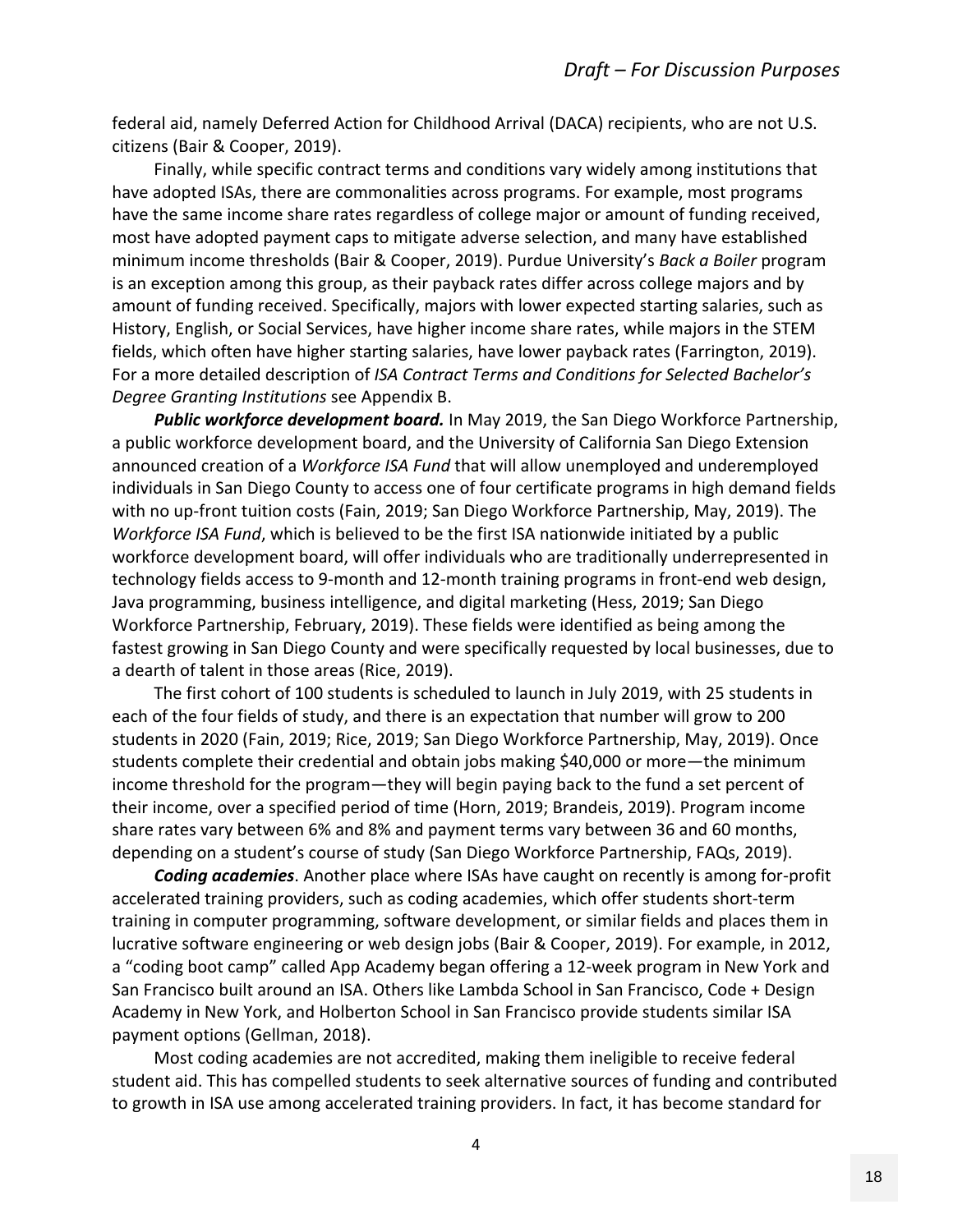coding academies to offer students ISAs with little to no tuition paid up front to finance their education (Bair & Cooper, 2019). Typically, ISA contracts offered by coding academies require students to pay much higher income share rates over much shorter repayment periods, than those offered by four‐year colleges. Minimum income thresholds are generally much higher in coding academy ISA contracts, as well.

### **Benefits of ISA Programs**

 Those advocating widespread adoption of ISA programs to finance college costs identify a number of benefits that such arrangements are purported to provide. Specifically, proponents contend that ISAs: (a) expand student access to financial resources; (b) are an affordable and flexible financing option; (c) provide downside risk protection for students; (d) focus provider attention on student success; and (e) enhance program quality and efficiency.

 *Expand access to resources*. Advocates argue that ISAs increase the availability of potentially lower cost resources for students to pay for education and training. Federal loans only help undergraduate students up to Stafford loan limits, leaving many students with only private loans or Parent PLUS loans above those limits, both of which are highly problematic (i.e., they are higher cost, do not provide an IBR option, and may require a co‐signer). For many students, federal loans are inadequate for their financing needs. ISAs provide students access to an alternative financing tool that they can pair with federal student loans to meet their resource needs (Palacios, DeSorrento, & Kelly, 2014).

*Affordable and flexible*. A frequently cited benefit of ISA programs is that participant payments are affordable because they are based on a set percentage of earned income. Rather than having fixed principal and interest payments, ISA payments adjust up or down depending on a student's earning power (Pollack, 2019). Even skeptics acknowledge that ISAs can help students keep payments to finance education at a manageable percentage of their income (Tharp, 2019). Theoretically, if ISA's were widely adopted as a means of financing college costs, fewer people would be saddled with debt payments that exceed their ability to pay (Pollack, 2019).

 Critics counter that rather than offering a solution to the escalating costs of going to college, ISAs are another avenue for students to become trapped in debt. For example, students who choose to participate in Purdue's *Back a Boiler* ISA program typically have exhausted their federal student loan eligibility. As a result, income share rates and repayment terms imbedded in the ISAs are stacked on top of existing debt obligations, which can lead to onerous payments after graduation (Morgan, Farr, & Hornung, 2019). After accounting for both federal student loan and income share commitments, monthly payments for some students could be as high as 40 percent of pretax income, posing a definitive threat to their economic security (p. 2).

*Provide downside risk protection*. One of the primary benefits of ISAs is that they reduce financial risk for students in the event their post-college incomes are lower than anticipated (Farrington, 2019). This is because students that are not employed or earn below a certain threshold typically are not required to make ISA payments (Pollack & Solomon, 2017), whereas principal and interest payments on Parent PLUS and private loans are not income dependent (i.e., they have no IBR option). Most ISAs have minimum income requirements, so someone working at minimum wage may not be required to make payments (Farrington, 2019). Students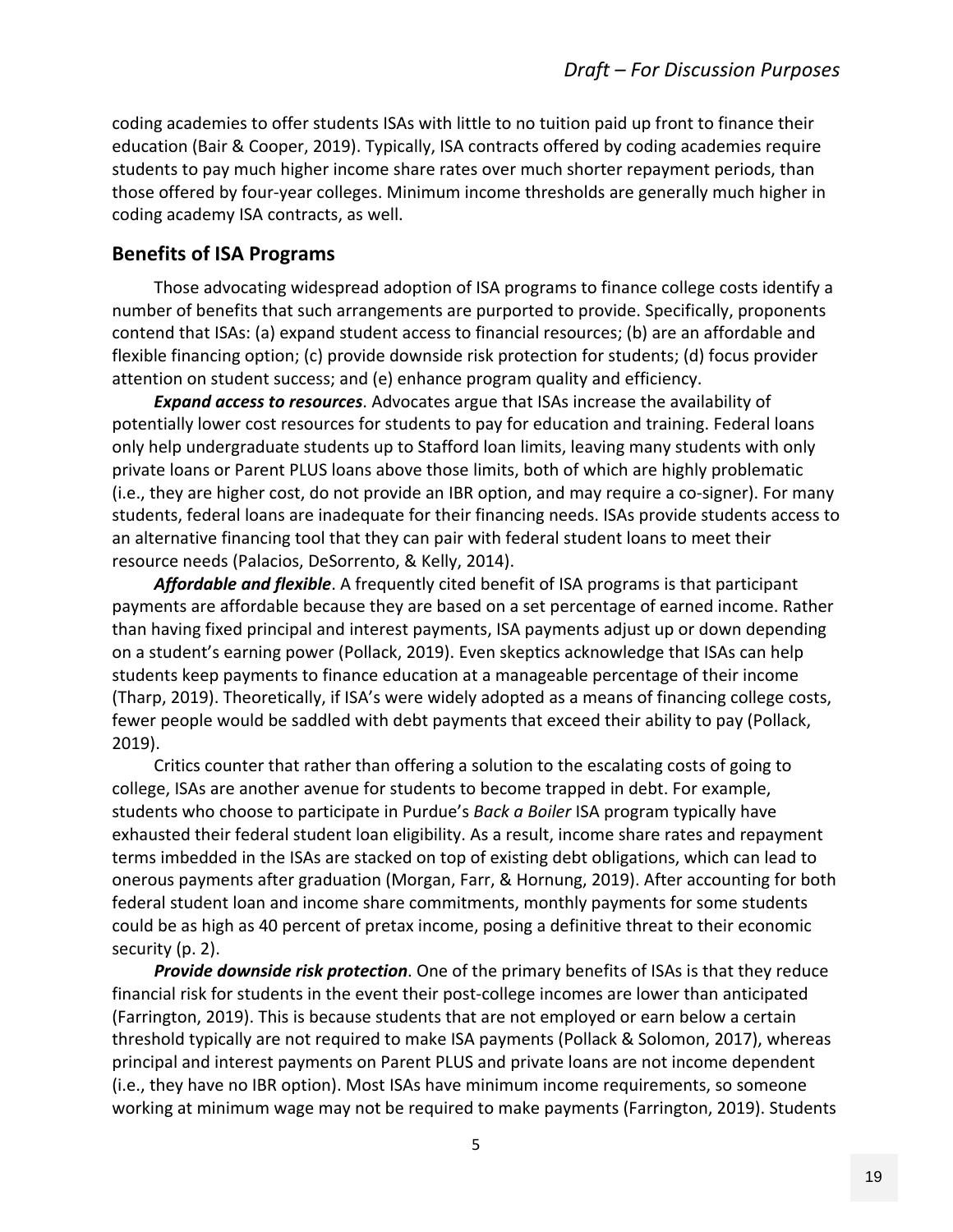pay more if they are successful and pay less if their educational investment does not pan out, thus providing strong downside protections for students (Palacios, DeSorrento, & Kelly, 2014). In short, the income‐based repayment feature of ISAs provides program participants insurance against future income uncertainty (Peek, Guarino, Mason, & Soldner, 2017; Holt, 2016). If ISA participants do not complete, are unemployed or underemployed, or earn less than anticipated given their field of study, they could end up paying back less than the amounts received.

 Although advocates claim that ISAs reduce income uncertainty risks compared to student loans, critics contend that in some cases providers can shift risks back to students by offering less favorable terms for those enrolled in less profitable majors, by requiring students to waive their rights to jury trial or class action lawsuits, and by using aggressive collection tactics if students fail to make their payments (Taylor, 2019). For example, Purdue's *Back a Boiler* program offers less favorable contract terms to students enrolled in less profitable majors, requiring them to pay a higher share of their income over the required payment term. This allows Purdue, through its ISA contract terms, to take on less risk associated with students having lower than anticipated earnings and transfer those risks back to students (Morgan, Farr, & Hornung, 2019).

 *Focus attention on student success*. Another frequently cited benefit of ISAs is that they focus investor and provider attention on student success, both while participants are still in school and after they enter the job market. By design, ISAs align the economic interests of investors with those of students (Bair & Cooper, 2019). Because investors only earn a profit when a student is successful, they have a strong incentive to support students both while in school and after graduation (Palacios, DeSorrento, & Kelly, 2014; Bair & Cooper, 2019). For example, at the University of San Diego Extension, ISA program participants "have access to a wraparound support system designed to help them succeed in both the classroom and the job market, including career coaching and mentoring, exclusive networking events and internship and job placement services" (Horn, 2019, p. 2).

 According to Clarkson University's website, faculty and staff are committed to giving students the resources they need to be successful in school and to accelerate career salary and growth opportunities. They strive to produce the most marketable and prepared employees through hands‐on academics, high impact experiences, and an exceptional support system, that includes assistance from staff in the Career Center, Student Success Center and other campus offices, and that support continues after graduation (Clarkson University, 2019). Many coding academies provide a wide array of academic support and job placement services to help students succeed in the classroom and to find work when the graduate, such as assisting with cover letters and staging mock job interviews (Bair & Cooper, 2019). As the above examples demonstrate, sharing the risks of a student's college and career success (a.k.a., having skin in the game) can be a powerful motivator for ISA providers (Lederman, 2017; Johnson, 2019).

*Enhance quality and efficiency*. Widespread adoption of ISAs could result in improved efficiency of postsecondary systems and higher quality programs. Because ISAs generally offer either different income share rates or different payment terms depending on college major, students are channeled to high quality, low cost programs (Palacios, DeSorrento, & Kelly, 2014). A main feature of ISA programs is that investor returns are directly linked to student success, both in terms of program completion and career outcomes. In a market economy, ISAs reward providers of effective education and training programs and penalize those who provide poor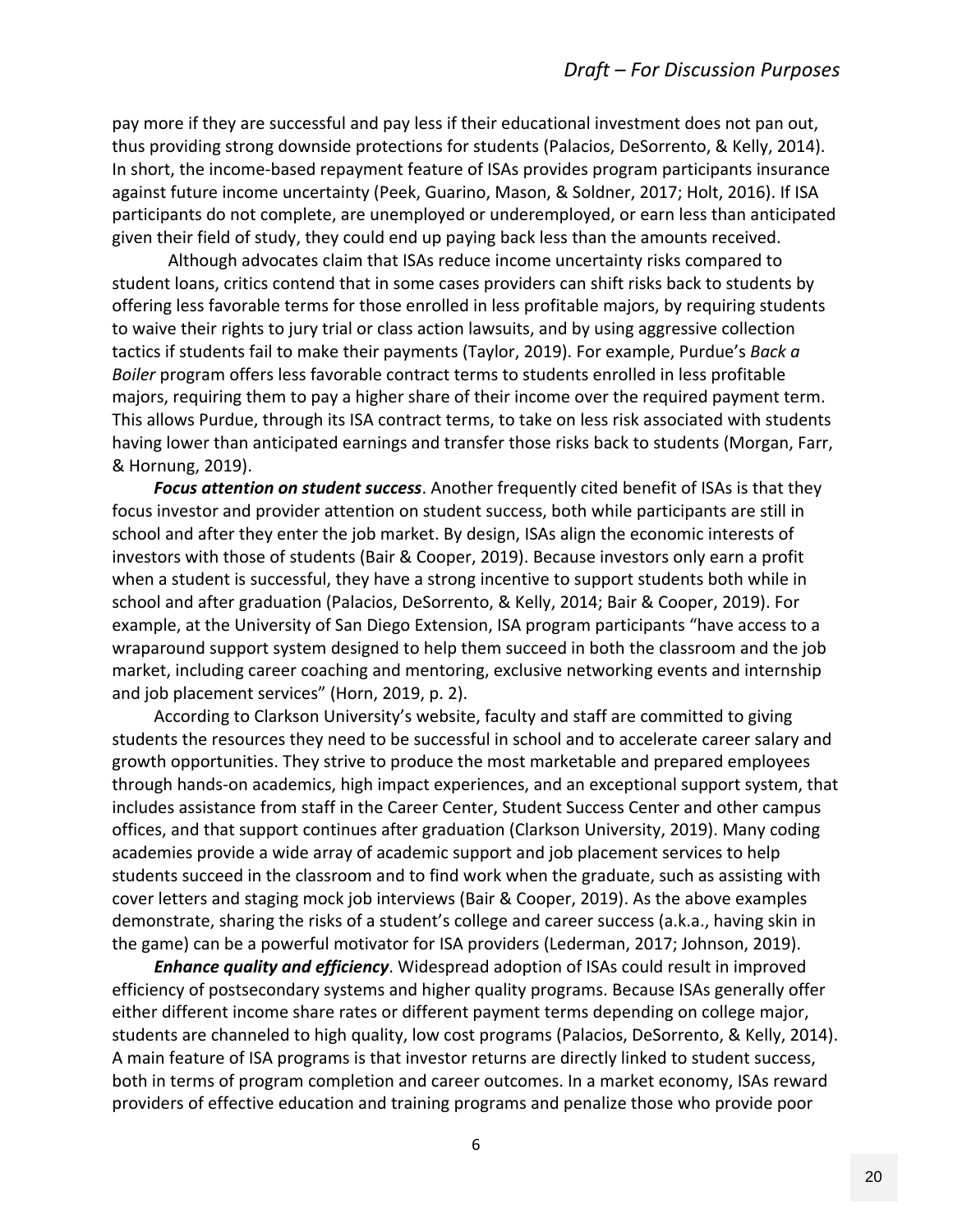quality programs (Pollack, 2019). For this reason, analysts conclude that economic incentives imbedded in ISA's will lead to increased efficiency and enhanced program quality.

# **Criticism of ISA Programs**

 Those opposed to expanded use of income‐share approaches argue that ISAs may be difficult for students and families to understand (Pollack, 2019), may use terminology that makes them sound more promising than they are (Farrington, 2019), are largely unregulated (Koenig, 2019), are potentially more costly than federal student loans (Tharp, 2019), may discriminate against protected classes of individuals (McCann & Nguyen, 2017; Warren, 2019), and may contribute to continuing erosion of state support for public higher education (Illinois Student Assistance Commission, 2014).

*Difficult to understand*. A frequently cited criticism of ISAs is that they are complicated legal documents that may be difficult for students and families to understand. There is concern that students, already facing a complicated array of financial aid and loan products, will find it difficult to understand the terms and conditions of ISAs (Pollack, 2019). Furthermore, given minimal legal and regulatory requirements for transparency, program providers and investors may oversell ISA benefits and downplay risks, leaving students with only a vague notion of what it means to take on such contracts (McCann & Nguyen, 2017). Others argue that students may find it difficult to weigh the costs of ISA funded training programs, which are imbedded in the income share rates and payment terms of the contracts, against the value of such programs in generated future earnings (Taylor, 2019). Peek and colleagues (2017) describe the issue of ISA complexity as follows:

Compared to student loans, ISAs are new to most students and to the public. ISAs also are more complicated. Student loan borrowers are responsible for learning about their loans, but there are resources to help them do so. For example, there are consumer protections, like mandatory exit counseling for student loan borrowers. For ISA funders, no such resources are currently available (p. 7).

 While it may be difficult for some to comprehend ISA terms and conditions, proponents argue that they are no less complicated or confusing than student loan agreements (Marcus, 2016). In fact, both focus group and survey research has shown that students and families are amenable to the idea of using ISAs to pay for college, especially if they are provided with information regarding how ISA and student loan costs compare. For example, using focus groups, Holt (2016) found that many students and families reacted positively to ISAs and liked the insurance they provide against lower than expected earnings. In a study of loan averse young adults, Peek and colleagues (2016) found that focus group participants viewed the flexibility and fixed payment terms of ISAs as positive features. The researchers concluded that ISAs could provide a viable alternative to student loans among individuals who have negative perceptions of debt financing, thereby removing a barrier to college going among this student population. Finally, in a nationwide survey of students and parents, Delisle (2017) found that over half of survey respondents (53 percent) preferred ISAs to student loans, when detailed information was shared with them about the costs of each option over various ranges of sample income (p. 8).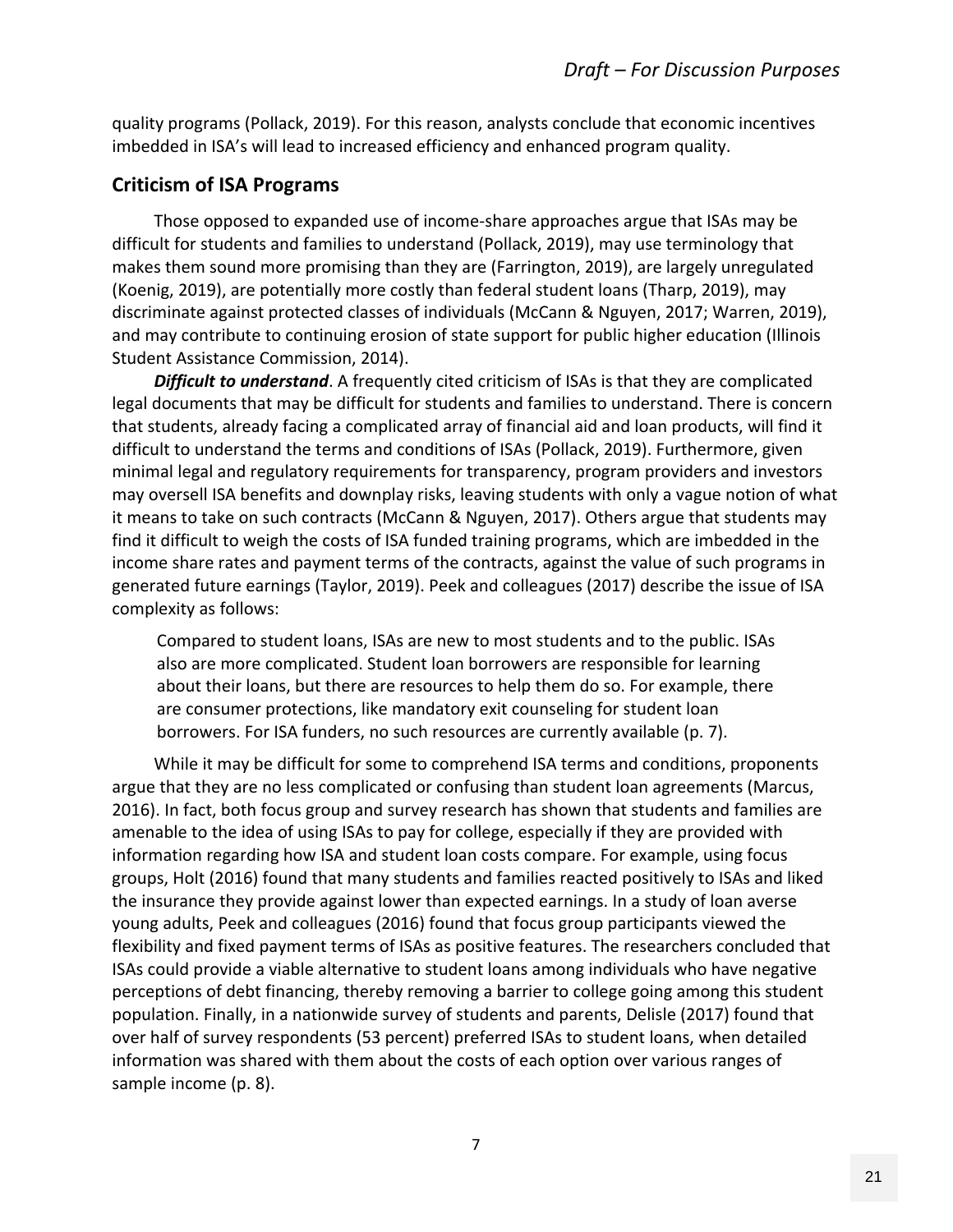*Misleading terminology*. Critics argue that the risks associated with ISAs are largely hidden and the benefits are oversold (Morgan, Farr, & Hornung, 2019). For example, ISAs are often marketed as something other than a loan, touting that there is no principal balance and no interest payments. However, according to some analysts (Farrington, 2019), the terminology used makes ISAs sound more favorable than they are. Although many ISAs advertise that students do not have to pay interest, an ISA is basically a loan and students will usually end up paying more than the original amount borrowed. Finally, the potential for accumulating excessive repayment burdens is not always readily apparent to ISA participants (Morgan, Farr, & Hornung, 2019).

 *Predatory practices*. Student advocates and higher education analysts have expressed concern about the potential for abuse among private sector ISA providers. Driven by profit motive, private providers may oversell the expected benefits and be less than fully transparent about ISA program costs. Students could be especially vulnerable to predatory practices of disingenuous ISA providers (Pollack, 2019). Others are concerned that students could find themselves locked into contracts with unfavorable terms and few consumer protections (McCann & Nguyen, 2017).

 Congress could enact legislation to prohibit predatory practices and unfair terms in ISA contracts, but according to some analysts, the only bills introduced to date primarily benefit program providers and investors (Morgan, Farr, & Hornung, 2019). For example, if adopted, the *Investing in Student Success Act* would reduce risk to investors by giving ISAs favorable legal treatment on par with student loans, such as exemption from bankruptcy protections, while at the same time declaring that ISAs are not loan products, thus allowing them to avoid consumer protection and disclosure requirements. Based on their research, Morgan and her fellow researchers conclude that:

until ISA models emerge that truly balance the risk between students and funders and adhere to commonsense consumer protections, members of Congress should focus on protecting students and take caution before promoting ISAs as a central solution to the student debt crisis. Otherwise, ISAs will merely be student debt by another name (p. 2).

*Potentially more costly*. With ISAs, students could end up paying much more than they would under a traditional federal loan for the same amount borrowed and the cost to get out of an ISA contract can be even higher. Although there is no penalty for paying off a federal loan early, terms and conditions in some ISA contracts require borrowers to pay up to 2.5 times the original amount received to buy out of an income share agreement (McCann & Nguyen, 2017). There appears to be general agreement among analysts that given a choice between a federal student loan with an income‐based repayment (IBR) option and financing college with an ISA, the former is the better alternative. For example, using assumptions based on Purdue's *Back‐a‐ Boiler* ISA program, Tharp (2019) found that federal IBR loans would be less expensive for students, both in terms of total repayment costs and cash flow protection over time. The key takeaways from Tharp's analysis are provided below.

[A]lthough "equity financing" college with an ISA may seem to intuitively be a favorable alternative to student loans, the advantages don't pan out when we start looking at the total costs and the impact they have on future cash flows… the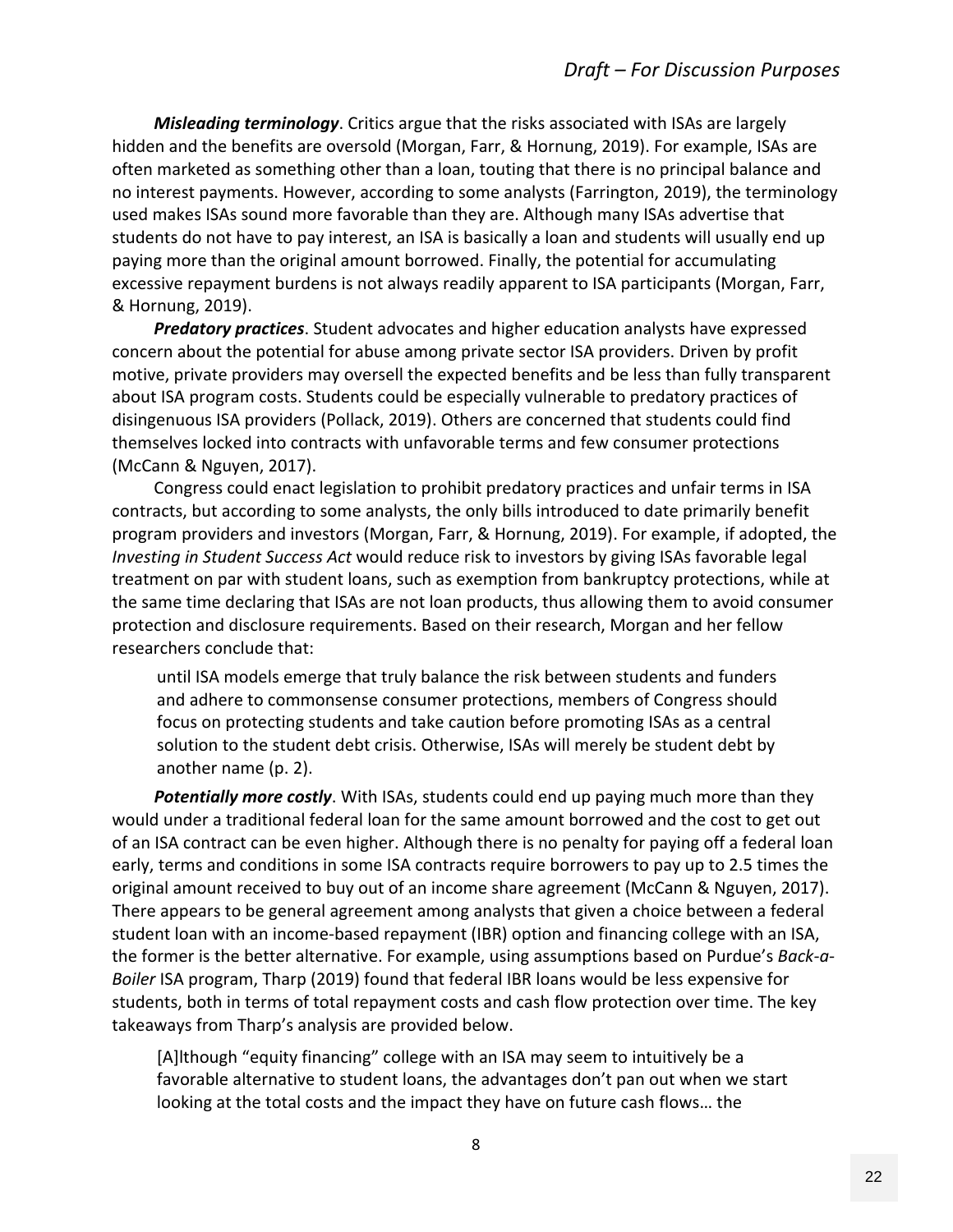answer to the question of when it would be better to finance a college education with "equity" in a student's future earnings is a resounding: rarely (p. 2).

The evidence was less clear when comparing ISA program costs to Parent PLUS and private loans. Tharp's analysis did show that for certain disciplines ISAs were the better alternative.

 *Potentially discriminatory*. Opponents argue that ISAs have a problem at their core that the federal student loan program has sought to solve, namely, discrimination. Federal student loans offer the same terms to all students, regardless of race, gender, credit history, or program of study, but this is not the case with ISA agreements, where critics argue that structural discrimination is imbedded in the contract terms of many current programs (McCann & Nguyen, 2017). Not all ISA contracts offer the same terms and conditions to all students, even within the same college or university. Some offer better terms to students enrolled in programs expected to generate higher incomes (Warren, 2019) and some include past credit history as a selection criteria, which may disadvantage students of color (McCann & Nguyen, 2017).

 Students of color often take on more debt to pay for college, but often realize lower economic returns from comparable levels of education due to discrimination in labor markets (Warren, 2019). People of color and women are both more likely to enroll in fields of study that lead to lower paying jobs and are more likely to earn less than their white male peers in comparable jobs (McCann & Nguyen, 2017). These realities suggest that ISAs will inherently have a discriminatory impact on students of color and women, both in terms of students' reliance on them and difficulty paying their monthly obligations (Warren, 2019). Others are concerned about applicability of ISAs at some institutions and in some disciplines (Schwartz, 2019).

 A major issue that has not yet been resolved is whether or not ISAs are credit products and the related legal treatment of ISAs. Some contend that the eligibility criteria and pricing of ISAs raise serious questions about whether they comply with ECOA and other federal laws that prohibit discrimination on the basis of certain protected classes like race, sex, or age (Warren, 2019). Program providers and investors portray ISAs as something other than a loan for both marketing and legal reasons. If ISAs are technically not credit products, then they may not be subject to the same anti‐discrimination laws and regulations as student loans (Taylor, 2019). Others posit that although ISA programs can be constructed so there is no discriminatory intent, there may be disparate impact, which could lead to legal challenges (Rustin, Grayson, & DeGroote, 2017).

*Erosion of state support*. No issue is mentioned more in the literature critical of *Pay It Forward* programs than the possibility that such programs may contribute to a shifting of responsibility for college costs from taxpayers to students and families. Some in the higher education community are concerned that growth in *Pay It Forward* programs will focus policymaker attention on the private benefits of education instead of on the societal benefits and will accelerate the transition, which many believe is already underway, from a publicly funded model of higher education to a student and family funded model by reducing taxpayer subsidies to state colleges and universities. Analysts contend that, under *Pay It Forward* plans, it would be easier to obscure further erosion of the shared responsibility model for financing public higher education that all states have to some degree (Illinois Student Assistance Commission, 2014).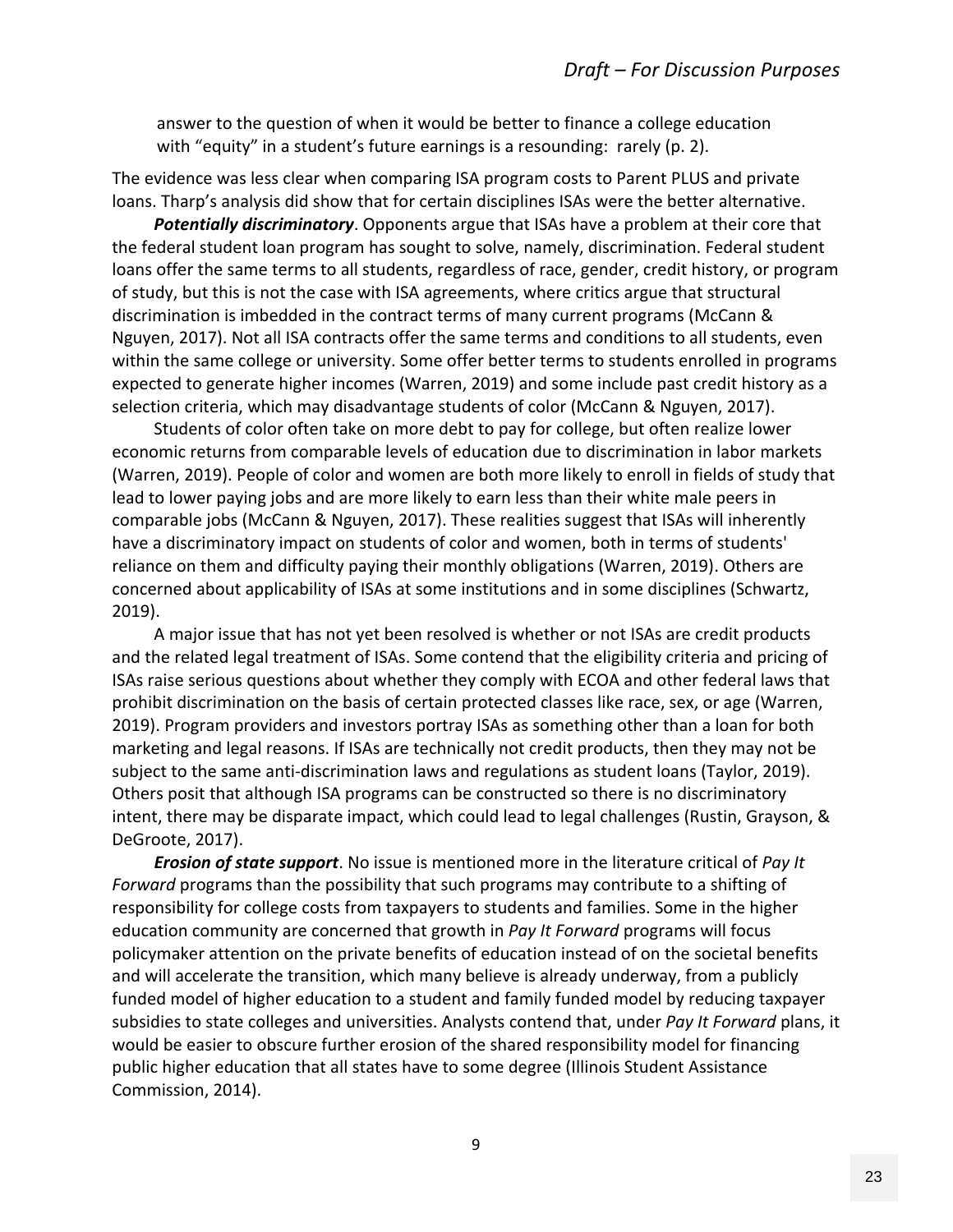### **Impediments to ISA Growth**

 Two potential impediments to ISA program expansion include absence of legal and regulatory frameworks governing the operation of such programs (Palacios, DeSorrento, & Kelly, 2014) and the fact that ISAs allow significant opportunity for students to engage in adverse selection (Bair & Cooper, 2019; Tharp, 2019).

*Largely unregulated.* The emerging use of ISAs as an alternative to Parent PLUS and private loans is a relatively recent phenomenon. As such, there is a conspicuous lack of legislation or regulation governing the operation of ISAs (Farrington, 2019) and little clarity regarding how consumer protection laws should apply to such programs (Pollack, 2019). This legal and regulatory uncertainty has made it difficult to attract investors and has prevented the market from developing on a larger scale (Peek, Guarino, Mason, & Soldner, 2017).

 Analysts contend that these concerns could be mitigated if Congress would adopt strong consumer protection laws that safeguard students from potential predatory practices of ISA investors and program providers. To facilitate growth of ISAs as a new financing option, proponents recommend that Congress and other policymakers take steps to provide legal clarity for ISA contracts, place reasonable limits on federal student loans, modify federal student loans to simplify repayment processes, and remove the restriction on student unit record data (Palacios, DeSorrento, & Kelly, 2014).

 Morrison and Foerster (2019) contend that ISAs should not be viewed as credit products since they do not generally contain an unconditional obligation to repay. While the courts have not applied a uniform test to distinguish between credit and non‐credit transactions, the fact that ISA providers bear the risk of nonpayment and do not retain a right of recourse against participants in the event of nonpayment bolster this argument. According to the researchers, if ISAs are not credit products, they should not be subject to various existing consumer credit laws and regulations, including the federal Truth in Lending Act (TILA), the Equal Credit Opportunity Act (ECOA), and the Fair Credit Reporting Act (FCRA). To date, the courts have not considered whether or not ISAs constitute credit for the purposes of TILA, ECOA, and FCRA.

 According to Rustin, Grayson, and DeGroote (2017), the risk of someone bringing an ECOA claim against an ISA investor or provider is substantial. This is because some of the best metrics used by ISA investors to assess a student's potential for future college and career success may disproportionately impact certain protected classes of people. Evidence of discriminatory intent is not necessary to establish that a policy or practice has disparate impact and may be subject to an ECOA claim. The researchers advise that ISA investors and program providers should maintain detailed and accurate records and be prepared to show that any disproportionate impacts are due to legitimate business necessity, such as differences in credit worthiness, and there are no less discriminatory alternatives for the policy or practice.

*Adverse selection*. An inherent risk in ISA programs is that they provide a significant opportunity for students to engage in adverse selection. As defined in the literature, adverse selection is a situation that occurs when students who have confidence in their abilities and future career prospects choose traditional student loans (Bair & Cooper, 2019) and students who are less confident in their outlook, or who have plans to stop out of the workforce or be underemployed, choose to finance their education with an ISA (Tharp, 2019). If prevalent, adverse selection limits potential returns for investors, because they are unable to recover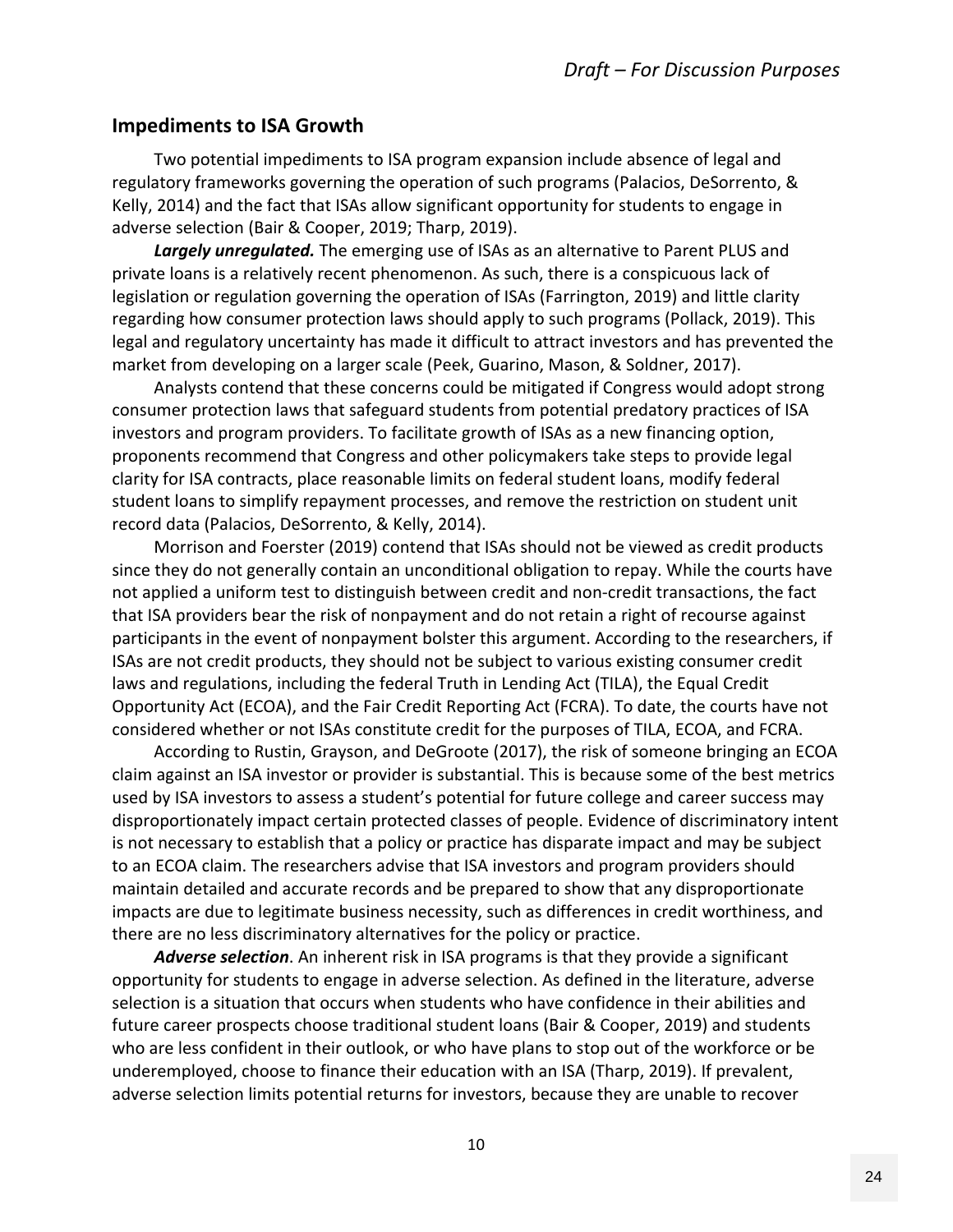losses on students who do worse than expected in the job market from those who fare well (Bair & Cooper, 2019). According to Tharp (2019), there are no existing examples of ISA programs that have effectively managed the adverse selection problem. It represents a major obstacle that education providers must overcome for ISAs to become viable long term.

 More research on the effects of adverse selection is needed. One recent study found that student selection into Purdue University's ISA program was driven by parent characteristics, salary differences across majors, and location preferences, but there was no adverse selection based on risk aversion, financial and employment experience, or student ability. The analyst posits that adverse selection in Purdue's program was less than expected because: (a) program eligibility is limited to sophomores, juniors, and seniors; and (b) income share rates differ depending on major and year in school (Mumford, 2018). Others agree that adjusting the terms of ISA contracts based on differing circumstances, most notably in response to different programs of study, is an approach that reduces the potential for adverse selection (Palacios, DeSorrento, & Kelly, 2014), as is offering lower payment caps overall. It is worth noting that adverse selection is only problematic to the extent that ISA investors expect a positive return on investment. As in the case of Colorado Mountain College, profit motive is not necessarily the driving force behind all ISA programs (Bair & Cooper, 2019).

### **Economic Feasibility**

 A basic question for any accelerated training provider, postsecondary institution, or state policymaker considering an ISA approach is whether and to what extent such programs are economically viable or sustainable. A frequent answer among analysts and practitioners is that it is too soon to tell whether or not ISAs will prove to be sustainable mechanisms for financing higher education.

 Most currently active programs are too new to provide a clear verdict on the potential success of ISAs and their graduates (Hess, 2019). According to Google's Andrew Dunckleman, "we are still in the very early stages of figuring out what this model is going to look like at scale…more innovation, more pilots, more practice is welcomed…it's still pretty early to understand if [ISAs are] having a meaningful impact on people's jobs and wages" (p. 4).

 Purdue's president, Mitch Daniels, acknowledges that his university's program is still small and the exact financial formula needed to make it work is still to be determined. In his opinion, for ISAs to become a viable option "we need scale…we need other schools and many more students participating, so that the marketplace of potential investors sees repayment history and we all learn more about how well this works" (Cohn, 2019, p. 2).

 In a comprehensive study of state level *Pay It Forward* (PIF) legislation, the Illinois Student Assistance Commission found and advised their General Assembly that, at present, states only have their own resources to invest in PIF programs (i.e., there were no federal funds available at the time) and that difficulty tracking addresses and collecting payments from program participants would result in higher per participant costs for state programs than for a nationwide program. In addition, the authors of the Commission report concluded that *Pay It Forward* programs would never be economically feasible or sustainable, as long as college costs increased faster than per capita personal incomes (Illinois Student Assistance Commission, 2014).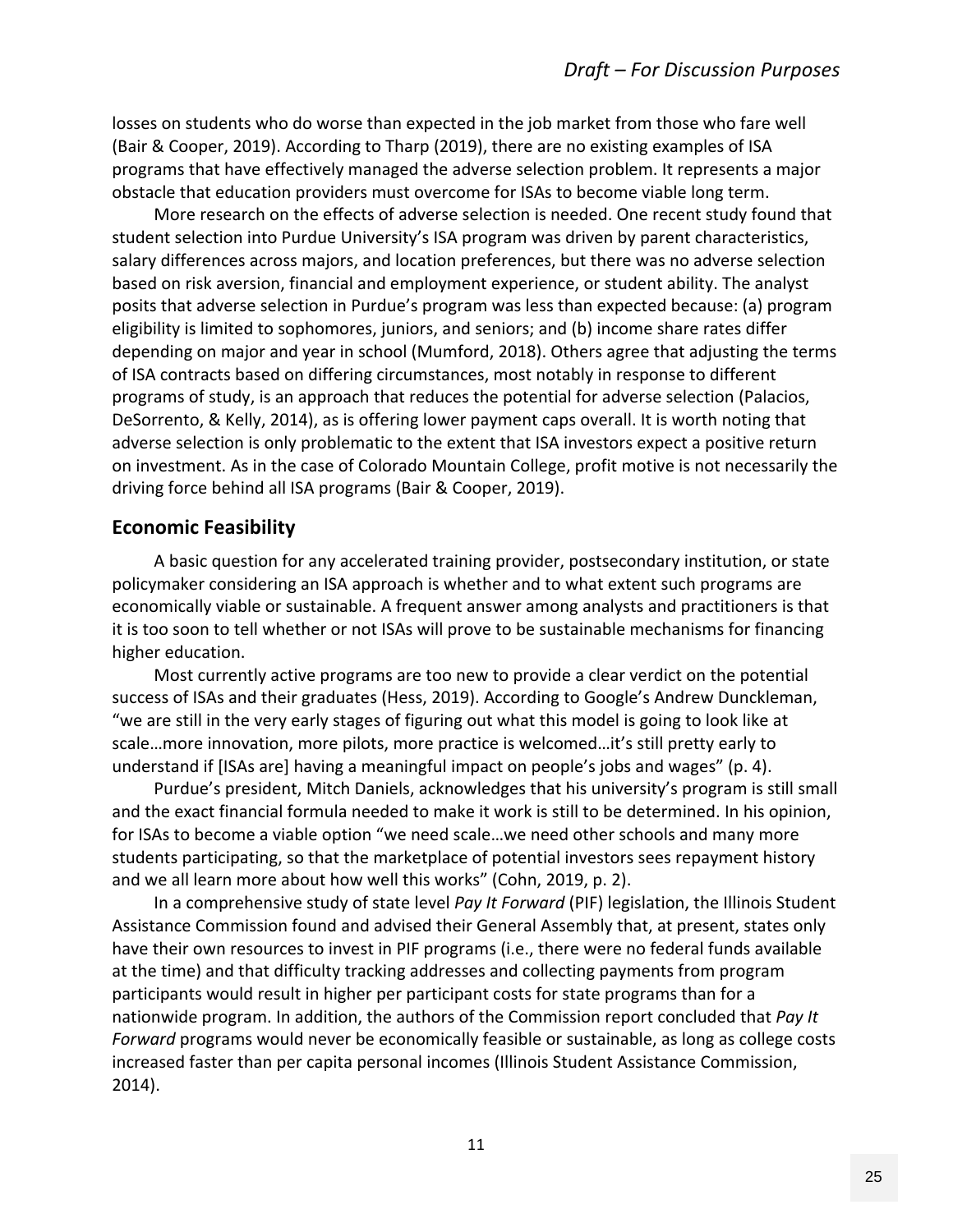### **Recent Developments**

 As previously discussed, a major impediment to growth of ISA programs has been the absence of statutory and regulatory frameworks that would provide guidance to potential investors and program providers. This has prompted policymakers at both federal and state levels to consider whether and how to regulate such agreements (Morrison & Foerster, 2019) and has resulted in political lines being drawn or either side of the issue (Paterson, 2019; Warren, 2019).

*Federal legislation***.** In 2017, two bills were introduced at the federal level that, if enacted, would have provided a legal framework governing the provision and use of ISAs, including, S. 268, the *Investing in Student Success Act of 2017*, introduced by Senators Todd Young (R‐Ind.) and Marco Rubio (R‐Fla.) and H.R. 3145, the *Investing in Student Achievement Act of 2017*, introduced by former Representative Luke Messer (R‐Ind.) and co‐sponsored by ten Democrats and nine Republicans (Morrison & Foerster, 2019). Neither of these bills was acted upon before the adjournment of the 115<sup>th</sup> Congress. In 2018, Mark Green (R-TN) and Vicente Gonzalez (D-TX) introduced a bipartisan House bill, H.R. 1810, the *Kids to College Act*, which reportedly would authorize ISAs as an alternative to student loans (Morrison & Foerster, 2019). More research is needed to determine the status of this bill (see Appendix C for more information).

 On July 16, 2019, Senate lawmakers Todd Young (R‐Ind.), Marco Rubio (R‐Fla.), Mark Warner (D‐Vir.), and Chris Coons (D‐Del.) introduced a bipartisan bill—SIL 19815, the *ISA Student Protection Act of 2019*—that, if enacted, would strengthen the framework and spur growth of ISAs, give the Consumer Financial Protection Bureau oversight authority of ISAs, and make ISAs dischargeable in bankruptcy (Kreighbaum, 2019). Under SIL 19815, ISA providers are prohibited from entering into agreements with students that require payments higher than 20.0 percent of income for short‐term contracts or higher than 7.5 percent for long‐term contracts, an individual earning less than 200 percent of the Federal Poverty Level (\$24,980 in 2019) would be exempt from making payments towards their ISA, the maximum amount of time an individual would be obligated to pay could not exceed 360 months (i.e., 30 years), and the total percentage of future income under the current and any other Qualified ISAs could not exceed 20 percent. The bill also requires providers to disclose how ISA payments would compare to federal or private loan payments for the same amount received, and it clarifies tax treatment of ISA contributions for providers and participants (U.S. Senate, SIL 19815, 2019; Warner, 2019).

*State legislation***.** In recent years, several states have shown interest in ISAs, although to date no state has taken formal action in this area (Morrison & Foerster, 2019). In Washington State, there is legislation pending that, if enacted, would establish a pilot program and allow participants to enter into ISAs through 2029. In Illinois, bills were introduced in the House and Senate that, if enacted, would create the *Illinois Student Loan Investment Act*, which would provide for the establishment, operation, and administration of a newly created Student Investment Account and allow the State Treasurer to originate and service student loans and enter into ISAs with students.

 In 2019, a member of the California State Assembly introduced legislation (AB 154) that, if enacted, would require California State University and the University of California to each select a campus of their respective systems to participate in a pilot program that would allow students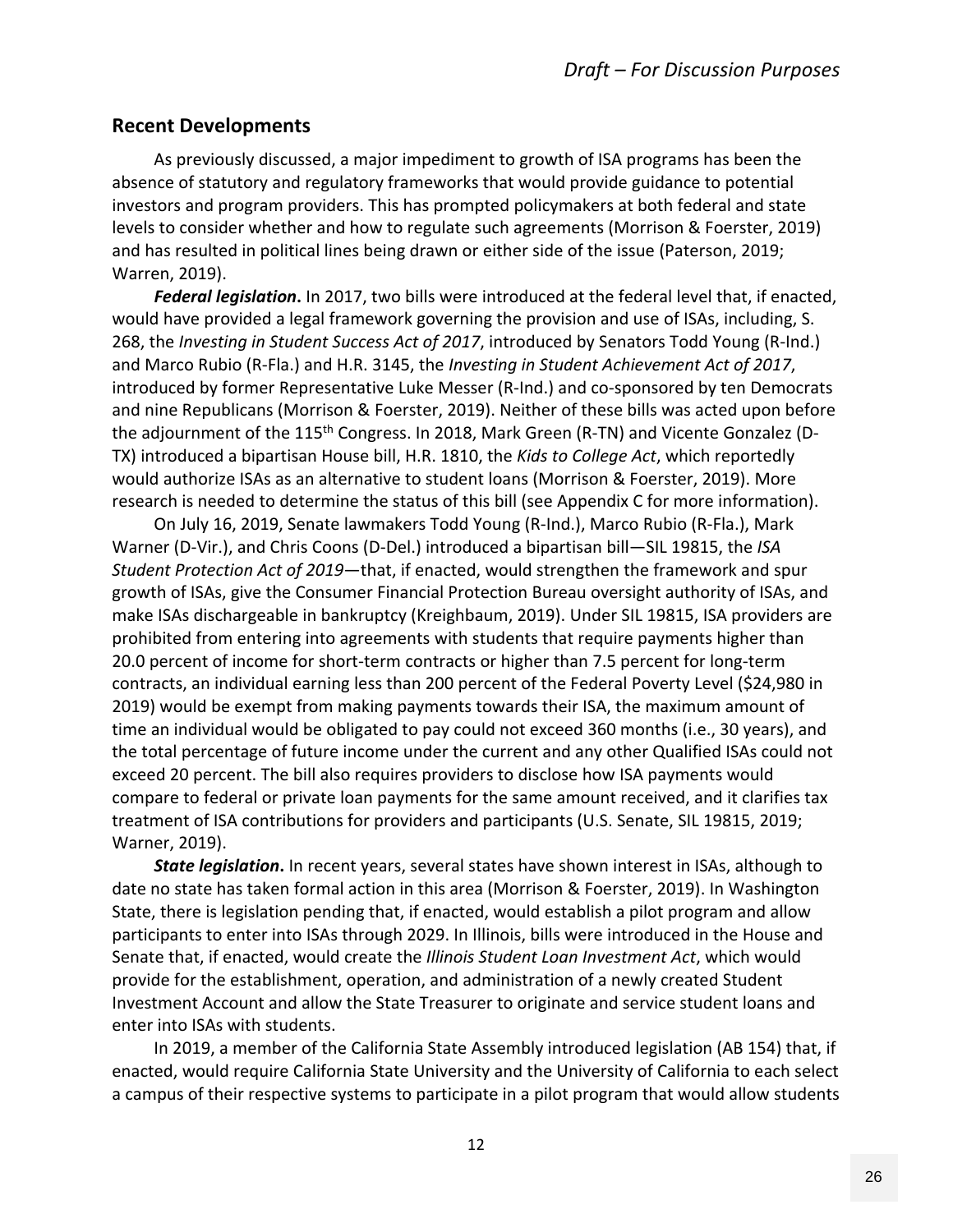to enter into an ISA, commencing with the 2021‐22 academic year (California State Assembly, 2019). The program, patterned after Purdue University's ISA model, would be open to second, third, and fourth year students, who would pay an unspecified percent of their income to their respective university for 10 years (Gasparyn, 2019). Payments would begin six months after the student was no longer enrolled full‐time and would not be required during periods when the student's annual income fell below \$20,000 (California State Assembly, 2019).

*Political context***.** During a recent panel discussion at the Reagan Institute Summit on Education, Diane Auer Jones, the Principal Deputy Under Secretary of Education, stated that her agency was looking for ways to provide support for ISAs. She went on to say that Department of Education officials hope to experiment with federal support for ISAs, with the caveat that such agreements must be designed carefully and may not work for every institution (Paterson, 2019).

 On June 4, 2019, Senator Elizabeth Warren (D‐Mass.) and two House Democrats—Ayanna Pressley (D‐Mass.) and Katie Porter (D‐Cal.)—sent a letter to Secretary of Education Betsy DeVos, expressing concern that the U.S. Department of Education "is exploring an experiment with Income Share Agreements (ISAs) in federal higher education programs" and seeking information to evaluate "whether these plans are in the best interest of students and within the Department's authority under the law" (Warren, 2019, p. 1).

 Although Senator Warren's letter was prompted by talk of federal support for ISAs, the Democrats expressed concern about ISAs more broadly, arguing that they share many of the same pitfalls as traditional private student loans, with the added danger of deceptive rhetoric and marketing that obscure their true nature (Kreighbaum, 2019). Below are excerpts from Senator Warren's letter highlighting concern about ISAs.

- The terms of ISA contracts can be predatory and dangerous for students.
- ISAs include some of the most exploitative terms in the private loan industry, including mandatory arbitration agreements and class action bans.
- Unlike private loans, these risky contracts have virtually no transparency and receive little to no oversight from federal regulators.
- Due to discrimination in labor markets, ISAs will inherently discriminate against people of color.
- Because ISAs do not offer the same terms and conditions to all students (i.e., they vary by program based on expected income), ISA eligibility criteria and pricing raises serious questions about whether they comply with ECOA and federal anti-discrimination laws.
- An ISA is simply a debt that has to be repaid. By design, ISAs often require students to pay much more to funders than they originally received.

### **Implications**

 Based on a review of recent research, state and federal legislation, feasibility studies, opinion pieces, and news reports pertaining to recent experimentation with Income Share Agreements for financing postsecondary education and training, several concepts can be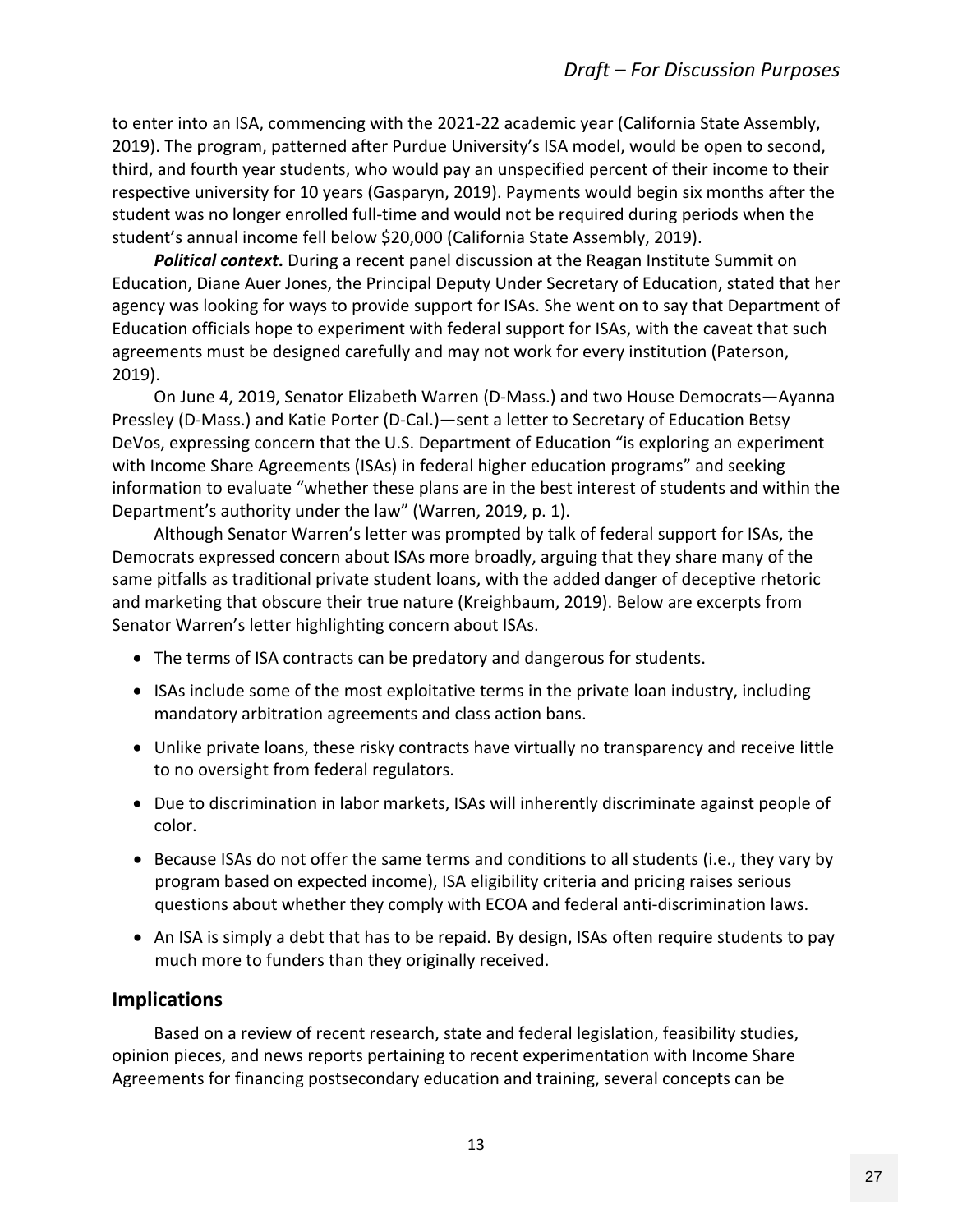identified that may assist state policymakers who may be considering whether and how to make use of this new funding mechanism.

- Before any action is taken by state agencies or public postsecondary institutions to implement ISA programs, general assemblies and governors should adopt legislation providing a legal and regulatory framework for such programs.
- Legislation directing state higher education governing or coordinating boards and agencies that administer state financial aid programs to conduct a comprehensive feasibility study of ISAs is an important first step in the process (e.g., as was done in Oregon and Illinois).
- Because the long term sustainability of ISA programs has not yet been determined, the projected cost of some exploratory ISA pilot programs has been found to be quite high, and there continues to be a dearth of statutory and regulatory guidance at the federal level, a pilot program that initially limits the scope of state funded ISA programs and provides for detailed evaluation of program results is recommended.
- Upon completion of a feasibility study, governors, legislators, higher education boards, postsecondary institutions, and other stakeholders need to determine whether, given the cost of such programs, ISA funding is the highest and best use of limited state resources (e.g., need‐based aid and campus operating funds were higher priorities in Oregon).
- If governors and legislators determine that ISA funding is a high priority, then legislation defining the scope, participants, and parameters of a pilot program should be enacted.
- Postsecondary institution participation in an ISA pilot program should be voluntary and initially limited to two or three institutions statewide that have sufficient interest and resources to fund such programs (i.e., to minimize risks and control costs).
- Institutions that choose to participate in a state sponsored ISA pilot program should contribute the lion's share of funding for the project, to preserve one of the most compelling benefits of such programs, namely, creating vested interest in student success among education providers (i.e., sharing risks and aligning student and postsecondary institution interests).
- Federal grants to support state pilot programs may be necessary to facilitate growth in the number of ISA providers and would likely include matching requirements for both state and institutional investors.
- Agencies that administer state financial aid programs could serve as fiscal agents responsible for tracking addresses, verifying income levels, and collecting payments from ISA program participants, or these activities could be outsourced to a third‐party vendor (e.g., such as Vemo at Purdue University and the University of Utah).
- Terms and conditions of state administered ISA programs should be structured to provide students the lowest possible income share rates and shortest possible repayment terms, while still realizing and maintaining sufficient collections to replenish the fund.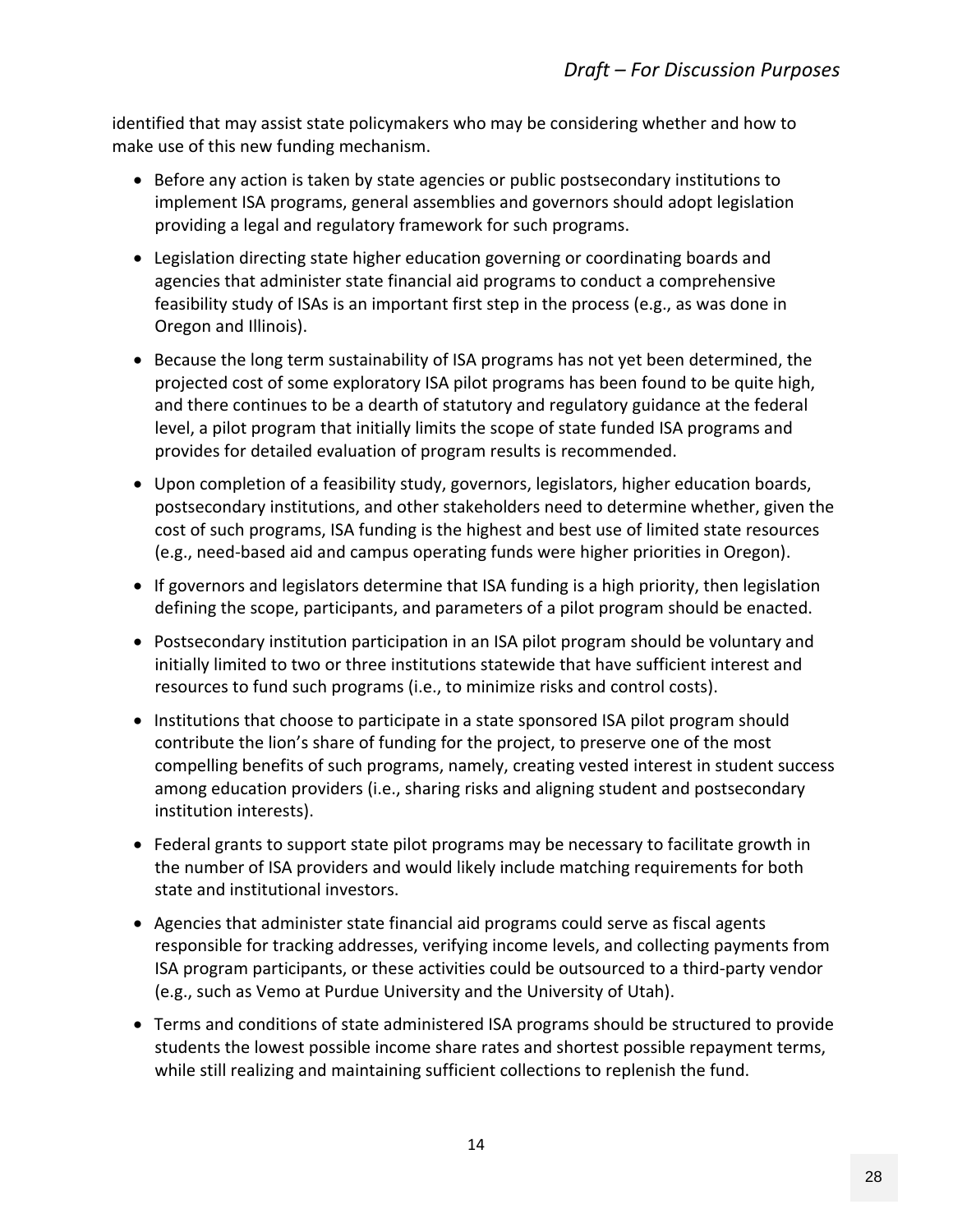- Initially, pilot program ISAs should only be offered to students that have reached federal Stafford Loan limits, as an alternative to Parent PLUS and private loans that can be higher cost and provide less downside risk protection for students.
- In order to minimize program costs, shorten initial repayment cycles, and reduce risks for state and institutional investors, ISAs should only be offered to eligible juniors and seniors with declared majors.
- Additional details regarding pilot program campus participants, matching requirements, ISA contract terms, student eligibility requirements, collection agents and processes, and overall program costs could be determined as part of a feasibility study.
- To facilitate growth in ISA programs among states, postsecondary institutions, and accelerated training providers, Congress should adopt legislation providing a statutory and regulatory framework for such programs.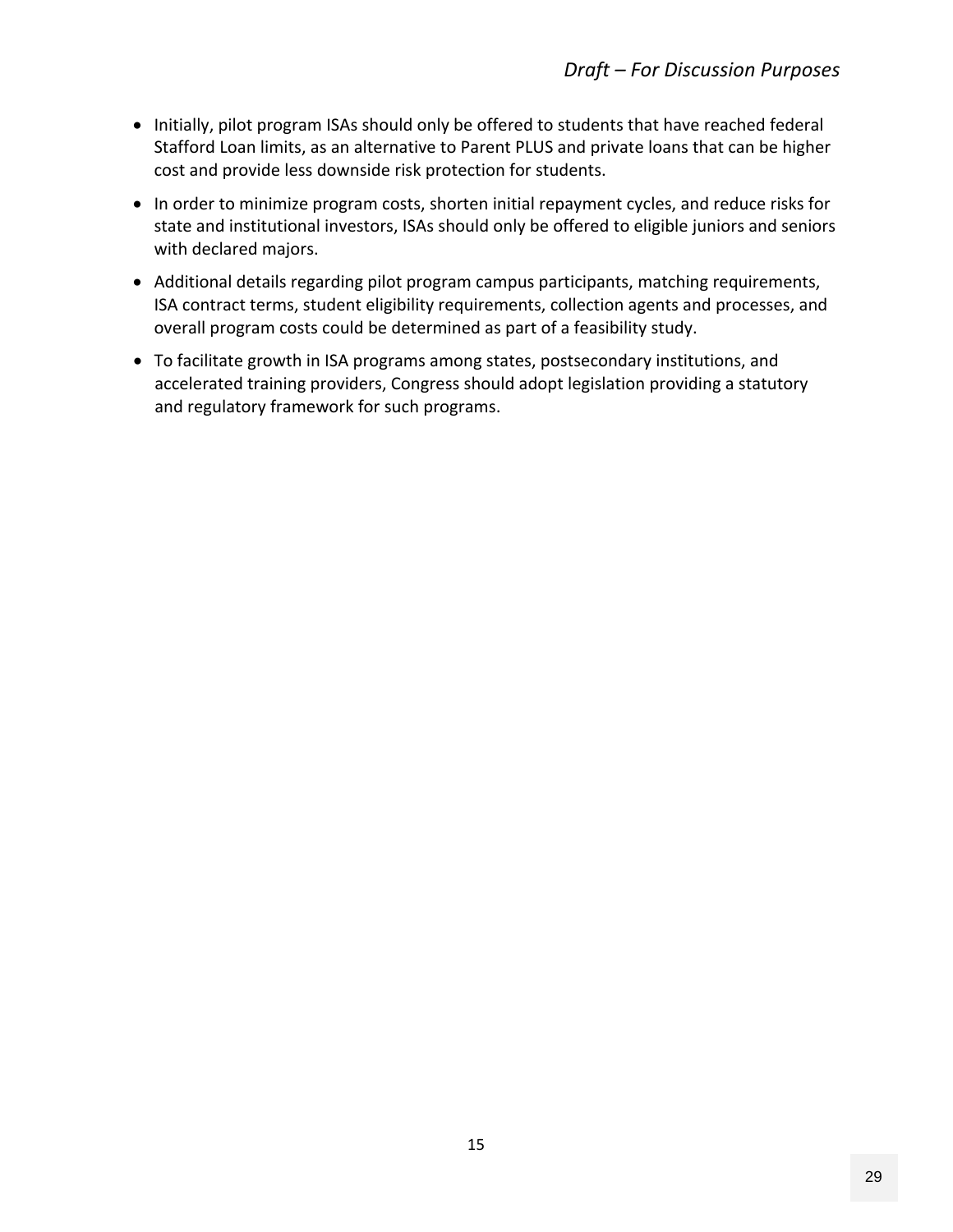# **References**

- Bair, S. & Cooper, P. (2019). The Future of Income‐Share Agreements: Policy and Politics. Solutions from Beyond the Beltway, *Manhattan Institute*, pp. 1‐20.
- Brandeis, A. (2019, February 25). San Diego Workforce teams up with UCSD Extension to offer student loan alternative. *ABC 10 News San Diego*, pp. 1‐2.
- California State Assembly. (2019, January 7). Assembly Bill No. 154, Public postsecondary education: income share agreement: pilot program, pp. 1‐3.
- Clarkson University. (2019). Lewis Income Share Agreement Program. Retrieved from https://www.clarkson.edu/isa
- Cohn, S. (2019, February 8). Purdue University introduces the first income‐sharing agreement in the US so students don't have to pay interest on loans. *NBR, CNBC*, pp. 1‐2.
- Fain, P. (2019, May 17). New Income‐Share Fund for San Diego County. *Inside Higher Ed*, p. 1.
- Farrington, R. (2019, April 12). Be Careful With Income Sharing Agreements (ISAs) To Pay For College. *Forbes*, pp. 1‐4.
- Friedman, D. (2019). Understanding Income Share Agreements (ISAs): A Glossary of Key Terms. *TBlog*. Retrieved from https://www.thinkful.com/blog/income‐share‐ agreements‐key‐terms/
- Friedman, M. (1955). The Role of Government in Education. In R. A. Solo (Ed.), *Economics and the Public Interest* (pp. 123‐144). New Brunswick, New Jersey: Rutgers University Press.
- Gasparyn, A. (2019, February 5). New bill proposes income share agreements for students as alternative to loans. *Daily Bruin*, pp.1‐3.
- Gellman, L. (2018, June 30). Code Now. Pay Tuition Later. Coding schools are offering free classes in exchange for a percentage of future income. But at what cost? *The Atlantic*, pp. 1‐5.
- Hammond, B. (2013, July 10). Oregon plan for tuition‐free, loan‐free university attendance an appealing concept, not a done deal. *The Oregonian*, pp. 1‐3.
- Hess, A. (2019, May 17). San Diego's new income‐share program wants to help students go back to school now, pay later. *CNBC Make It*, pp. 1‐5.
- Horn, M. (2019, June 20). As Income Share Agreement Politics Heat Up, San Diego Debuts First Renewable Learning Fund. *Forbes*, pp. 1‐6.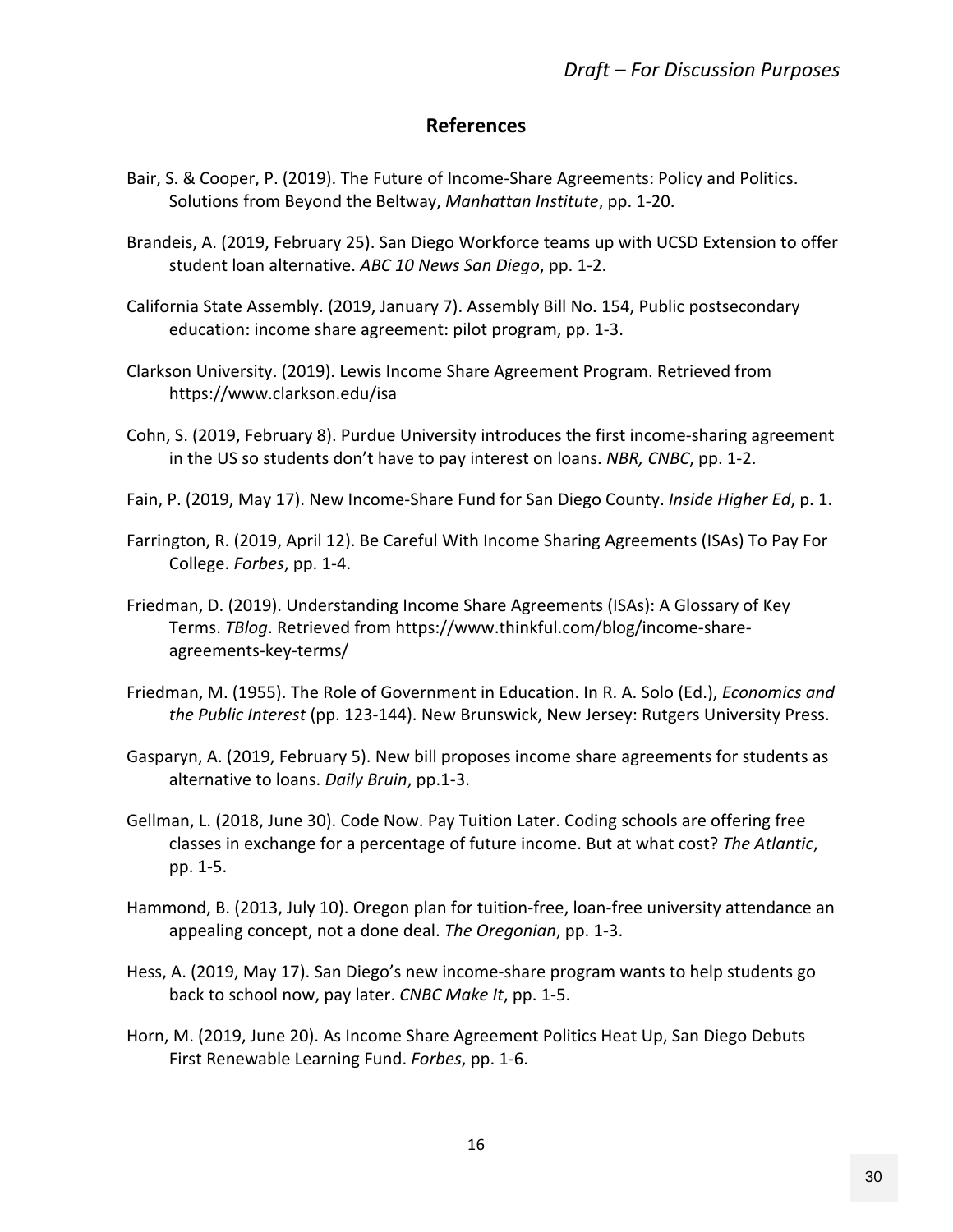- Horne, P. & DeSorrento, T. (2017, May 28). A Basic Glossary to Income Share Agreements, a New Approach to Student Finance. *EdSurge*, pp. 1‐4.
- Illinois Student Assistance Commission. (2014). An Analysis of the Feasibility of an Illinois Pay It Forward Program: As Directed by Public Act 98‐920. Report to the Illinois General Assembly, pp. 1‐73.
- James, K.J. (2016, July). New Funding, Aligned Incentives: How Private Financing Options Can Foster Higher Education Innovation. AEI Series on Private Financing in Higher Education, *American Enterprise Institute*, pp. 1‐14.
- Johnson, S. (2019, February 15). So You Want to Offer an Income‐Share Agreement? Here's How 5 Colleges Are Doing It. *EdSurge*, pp. 1‐6.
- Koenig, R. (2019, April 29). What Workers and Students Should Know about Income Share Agreements: With income share agreements, compare terms, read the fine print and consider where your money goes. *US News & World Report*, pp. 1‐5.
- Kreighbaum, A. (2019, June 5). Battle Lines Drawn on a Student Loan Alternative. *Inside Higher Ed*, pp. 1‐5.
- Kreighbaum, A. (2019, July 17). Senators Push Alternative to Student Loans. *Inside Higher Ed*, pp. 1‐3.
- Ladine, B. (2001, March 27). '70s debt program finally ending. *Yale Daily News*, pp. 1‐2.
- Lederman, D. (2017, May 22). Experiments with a New Way of Paying for College. *Inside Higher Ed*, pp. 1‐4.
- Marcus, J. (2016, March). Students' Futures as Investments: The Promise and Challenges of Income‐Share Agreements. AEI Series on Private Financing in Higher Education, *American Enterprise Institute*, pp. 1‐14.
- McCann, C. & Nguyen, S. (2017). Income Share Agreements Aren't a Solution to Student Debt. *New America*. Blog post retrieved from https://www.newamerica.org/education‐ policy/edcentral/income‐share‐agreements‐arent‐solution‐student‐debt/
- Morgan, J., Farr, B., & Hornung, D. (2019, January 10). Income Share Agreements: A Student Debt Promise Falling Short Of Reality. *Roosevelt Institute, Reimagine the Rules*. Retrieved from https://rooseveltinstitute.org/income‐share‐agreements‐student‐debt‐ promise‐falling‐short‐reality/
- Morrison & Foerster, (2019). Regulatory Treatment of Educational ISAs under Federal and Select State Consumer Credit Statutes. Morrison & Foerster LLP, pp. 1‐30.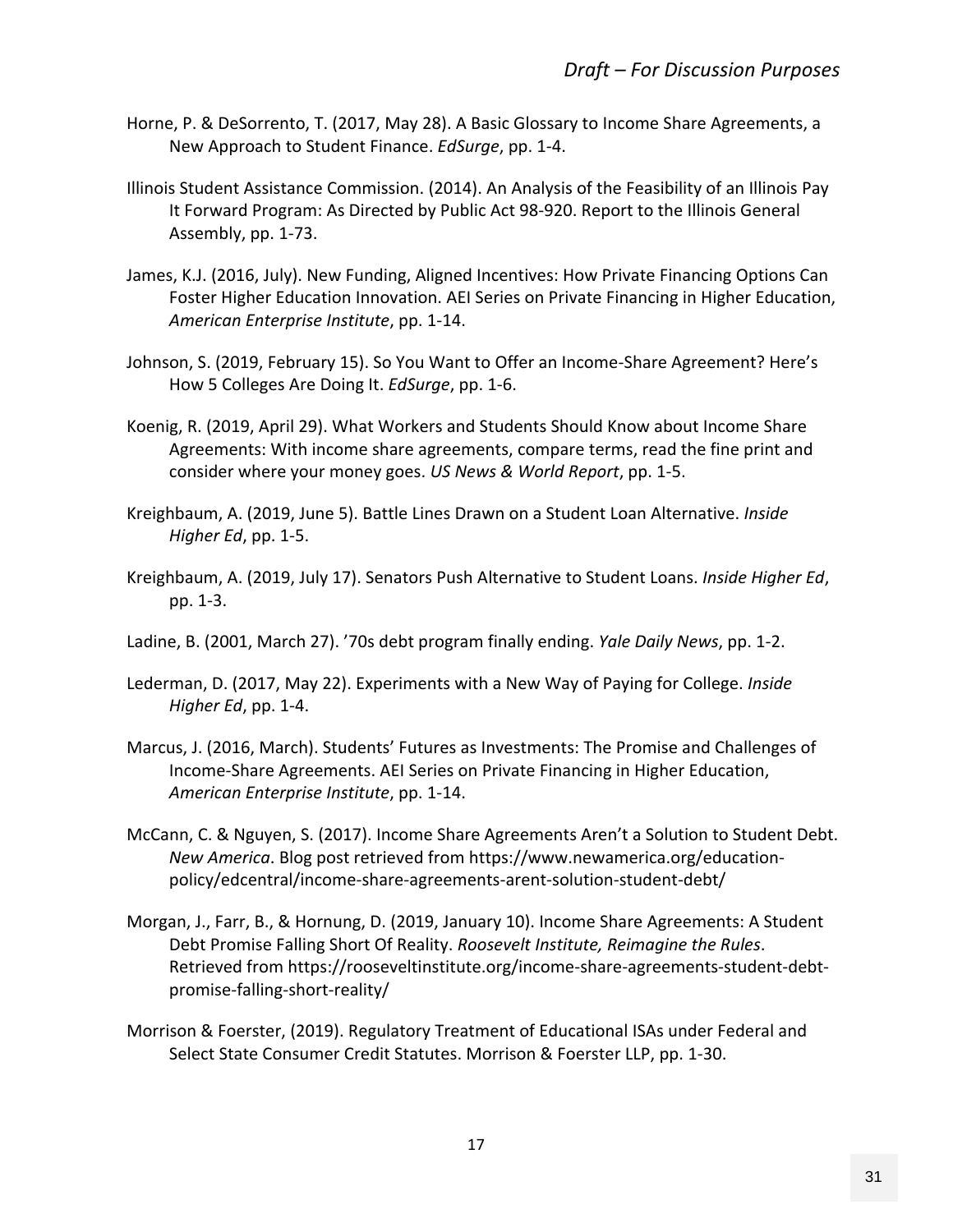- Mumford, K. (2018). Student Selection into an Income Share Agreement. Purdue University, pp. 1‐34.
- Oregon Legislative Assembly, HB 3472. (2013). Pay Forward, Pay Back Bill. 77<sup>th</sup> Oregon Legislative Assembly, 2013 Session.
- Palacios, M., DeSorrento, T., & Kelly, A. (2014). Investing In Value, Sharing Risk: Financing Higher Education through Income Share Agreements. AEI Series on Private Financing in Higher Education, *American Enterprise Institute*, pp. 1‐18.
- Paterson, J. (2019). Ed Dept Considering Income‐Share Agreements. *Education Dive*, pp. 1‐2.
- Pay It Forward Workgroup. (2014). House Bill 3472: Pay It Forward. A report to the Oregon Higher Education Coordinating Commission from the Pay It Forward Workgroup, pp. 1‐ 36.
- Peek, A., Guarino, N., Mason, J., & Soldner, M. (2016). How Loan‐Averse Young Adults View Income Share Agreements. *American Institutes for Research*, pp. 1‐17.
- Peek, A., Guarino, N., Mason, J., & Soldner, M. (2017). The Income Share Agreement Landscape: 2017 and Beyond. *American Institutes for Research*, pp. 1‐14.
- Pentis, A. (2019, May 21). 8 Schools That Offer Bachelor's Degrees and Income‐Share Agreements. *Student Loan Hero by Lending Tree*, pp. 1‐5.
- Pollack, E. (2019, May 22). Can Income Share Agreements Promote a System of Lifelong Learning? *The Aspen Institute*. Retrieved from https://www.aspeninstitute.org/blog‐ posts/can‐income‐share‐agreements‐promote‐a‐system‐of‐lifelong‐learning/
- Pollack, E. & Solomon, S. (2019, August 28). The Opportunities and Challenges of Income Share Agreements. *The Aspen Institute*. Retrieved from https://www.aspeninstitute.org/blog-posts/the-opportunities-and-challenges-ofincome‐share‐agreements/
- Rice, D. (2019, May 29). UCSD Extension starts income share agreements with web design, digital marketing: A Milton Friedman idea from 1955. *San Diego Reader*, pp. 1‐6.
- Rustin, D., Grayson, N., & DeGroote, K. (2017). Pricing Without Discrimination: Alternative Student Loan Pricing, Income‐Share Agreements, and the Equal Credit Opportunity Act. AEI Series on Private Financing in Higher Education, *American Enterprise Institute*, pp. 1‐ 27.
- San Diego Workforce Partnership. (2019). ISA terms & FAQs. Retrieved from https://workforce.org/isa‐faqs/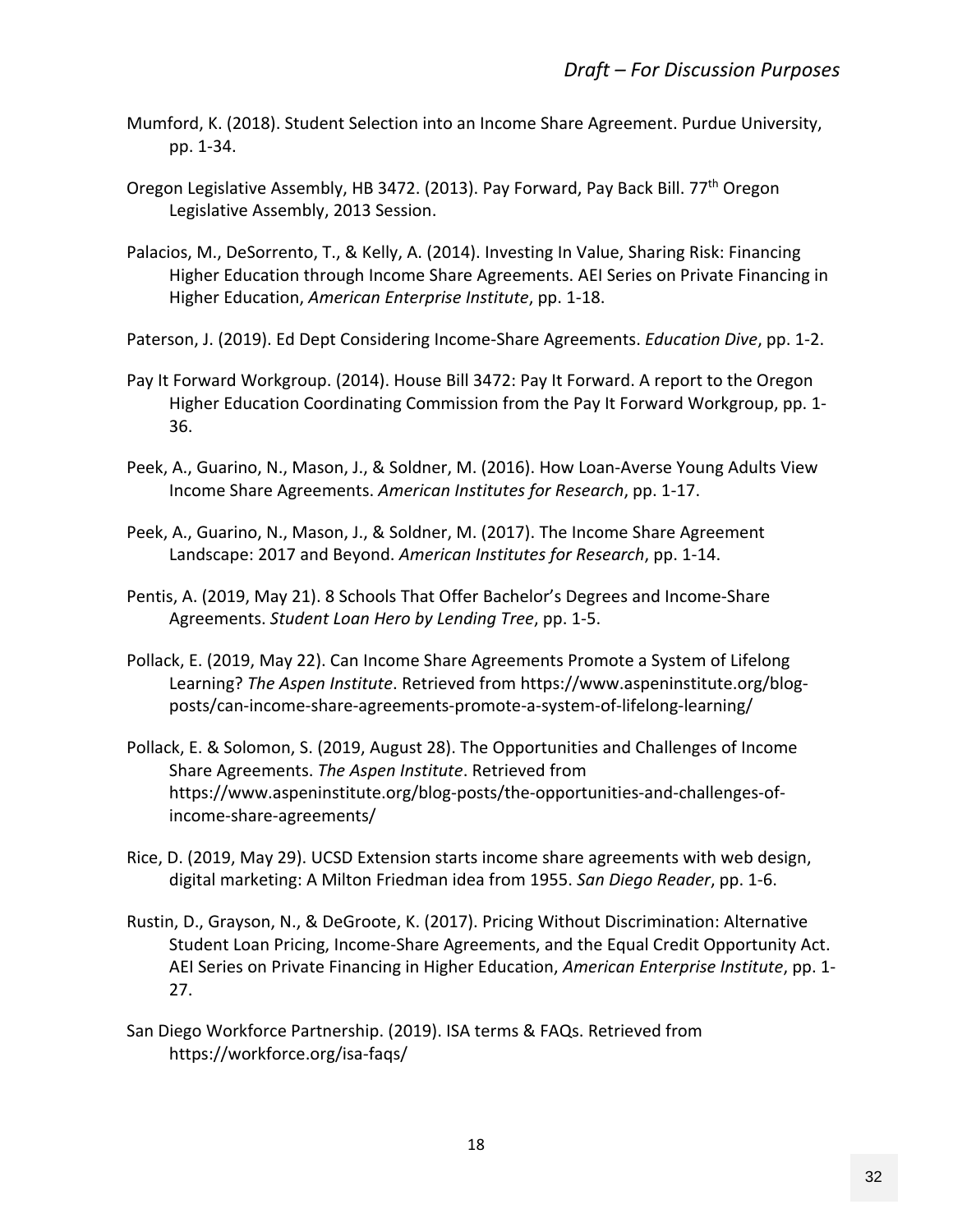- San Diego Workforce Partnership. (2019, February 20). Press Release: Workforce Partnership Awarded \$1.2M to Connect Education to Employment through Student Loan Alternative. *San Diego Workforce Partnership News*, pp. 1‐3.
- San Diego Workforce Partnership. (2019, May 16). Press Release: Ambitious Pay‐for‐Success Initiative Brings Together Tech, Education, & Business Leaders to Upskill San Diego's Workforce. *San Diego Workforce Partnership News*, pp. 1‐3.

Schwartz, N. (2019). U of Utah to offer income share agreements. *Education Dive*, pp. 1‐2.

- Studebaker, B. (2013, July 8). Oregon's College Funding Scheme. *Benjamin Studebaker, Yet Another Attempt to Make the World a Better Place by Writing Things*. Retrieved from https://benjaminstudebaker.com/2013/07/08/oregons‐college‐funding‐scheme/
- Taylor, M. (2019, January 9). 'Income Sharing' Is Wall Street's Potentially Predatory Alternative to Student Loans: The Hot New Millennial Trend is something critics call "indentured servitude." *Vice*. Retrieved from https://www.vice.com/en\_us/article/d3bm5a/income-sharing-is-wall-streetspotentially‐predatory‐alternative‐to‐student‐loans
- Tharp, D. (2019, May 29). Financing College Tuition With Student Loans Vs. "Equity" Via An Income Share Agreement. Retrieved from https://www.kitces.com/blog/income‐share‐ agreement-purdue-isa-college-tuition-financing-student-loan-equity/
- UNEWS, (2019, January 23). University of Utah Announces Innovative Financing Program to Help Students Finish Degrees: Utah's Flagship University Launches Invest in U Initiative. UNEWS, pp. 1‐2.
- U.S. Senate. (2019). SIL19815, The ISA Student Protection Act of 2019. 116<sup>th</sup> Congress, 1<sup>st</sup> Session, pp. 1‐30.
- Warner, M. (2019, July 16). Young, Warner, Rubio, Coons Introduce Innovative Higher Ed Financing Proposal. Press Releases, Mark R. Warner, US Senator from the Commonwealth of Virginia, pp. 1‐5.
- Warren, E., Pressly, A., & Porter, K. (2019, June 4). Letter to Secretary of Education Betsy DeVos.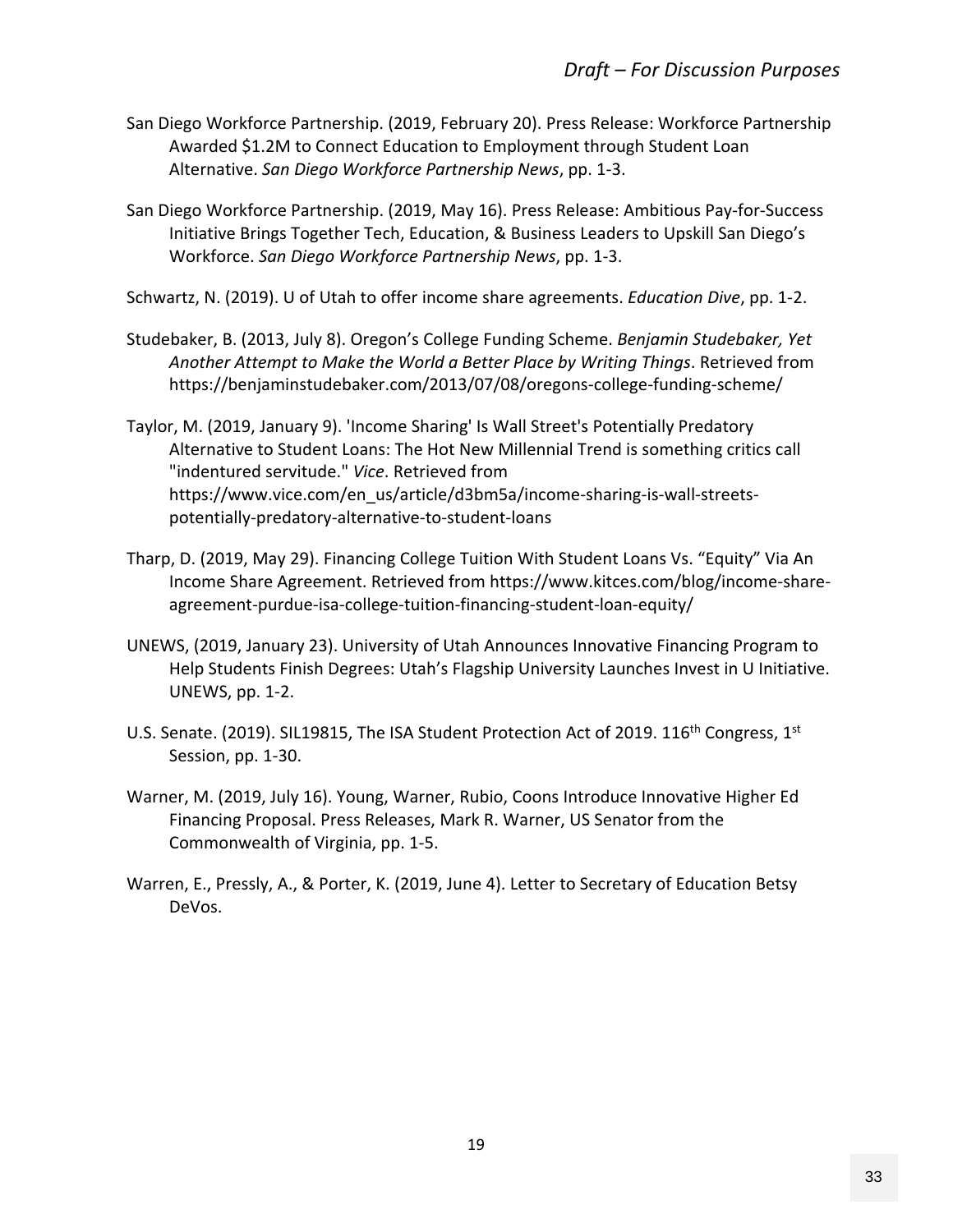# **Appendix A**

# **Glossary of Terms for Income Share Agreements**

- *Income* an individual's total earnings as reported to the Internal Revenue Service. Typically excludes non‐earned income such as lottery proceeds, inheritance, and capital gains (Horne & DE Sorrento, 2017).
- *Income Share Rate* the percentage of pre‐tax income that individuals agree to pay on a monthly basis, as established at the outset of the ISA (Friedman, 2019).
- *Payment Term* the total number of months that an individual is required to make payments, typically between three and 10 years (Horne & DeSorrento, 2017).
- *Grace Period* period of time after leaving school in which no payments are expected, typically at least 2‐3 months (Friedman, 2019).
- *Deferment (Tolling)* period of time during which an individual is not required to pay the income share due to lack of employment, returning to school, raising a family, or some other reason. In some situations, the payment term continues to count down during deferment. In others, the payment term is paused (Horne & DeSorrento, 2017).
- *Minimum Income Threshold* the level of income below which an individual has no payment obligation. Individuals earning above the threshold are expected to make payments according to the ISA terms (Horne & DeSorrento, 2017).
- *Payment Cap* the maximum cumulative amount that an individual will ever have to pay, typically somewhere between the value of initial funding and 2.5 times the initial funding (Horne & DeSorrento, 2017).
- *Refunds* depending on terms of the ISA, individuals may be entitled to refunds, which take the form of term reduction or income‐share reduction (Friedman, 2019).
- *Living Stipend* monthly stipends can be provided through an ISA to help students cover cost‐of‐living expenses while in school (Friedman, 2019).
- *Non‐Interference* ISAs may stipulate that program providers and investors may not influence an individual's career, education, or life choices. Individuals promise to pay a share of their income, not to work in any particular field (Horne & DeSorrento, 2017).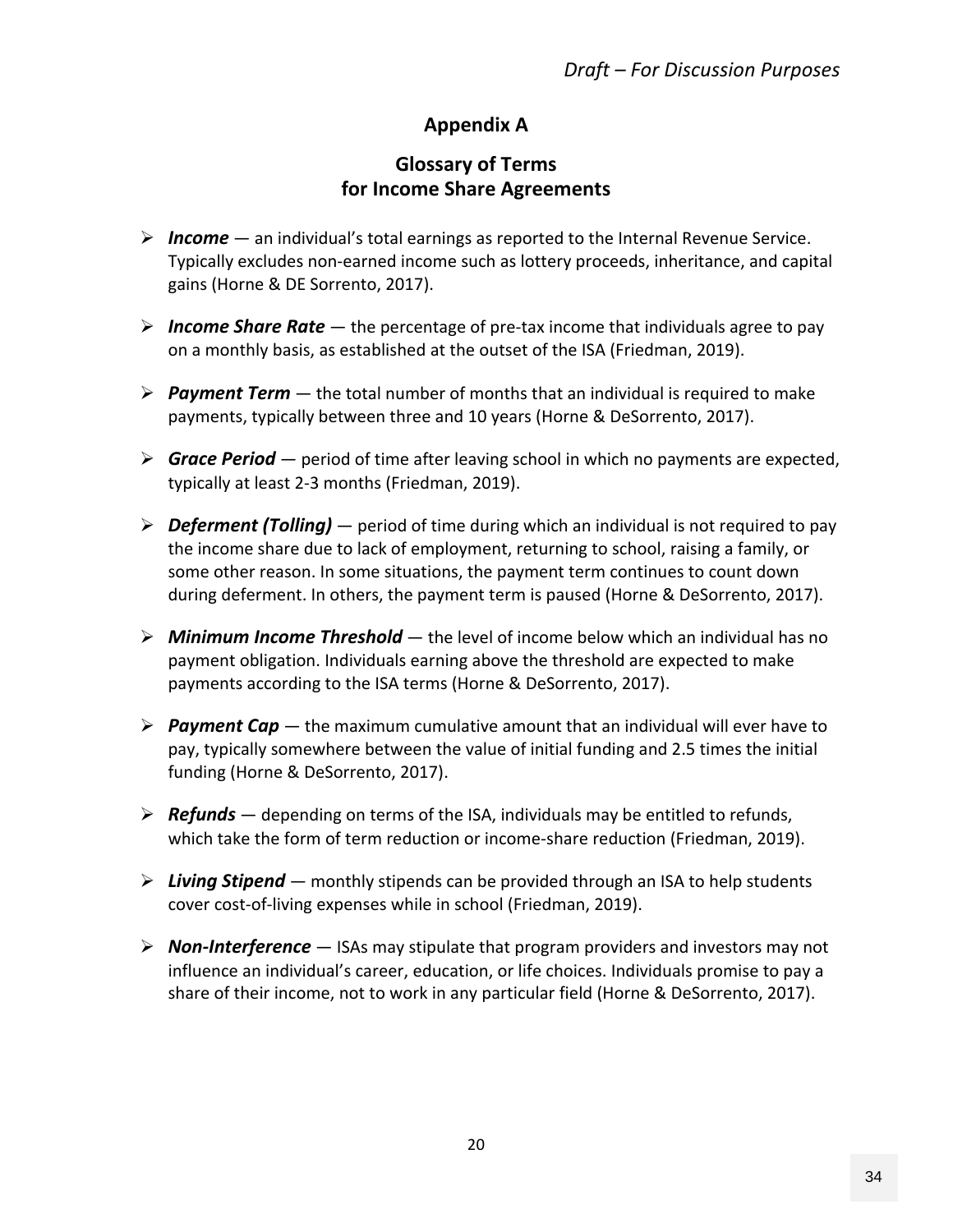# **Appendix B**

# **ISA Contract Terms and Conditions for Selected Bachelor's Degree Granting Institutions**

### *Purdue University (Back a Boiler Program)*

The Purdue program was designed to replace private or parent borrowing for students with a gap to fill in financing their undergraduate education (Lederman, 2017). Originally designed for juniors and seniors, the program was recently expanded to include sophomores. ISA contracts offered through the *Back a Boiler* program contain the following features:

- Students must be enrolled on a full-time basis
- U.S. citizen or permanent resident
- Rising Sophomore, Junior, or Senior with declared major
- All majors are eligible for the program
- May receive up to \$10,000 a year (maximum 15% of expected annual income)
- New ISA required for each year (income share percentages are cumulative)
- Share of income varies based on major (between 1.7% and 5.0% per \$10,000 received)
- The standard payment period is about 10 years
- Students are afforded a 6-month grace period after graduation before payments begin
- Minimum salary threshold is \$20,000
- For qualifying circumstances, payment term may be extended by one month for each month of deferral (up to 60 month maximum)
- Payment cap is 2.5 times the total ISA amount received

### *University of Utah (Invest in U Program)*

In January 2019, the University of Utah announced an income share agreement program for students in select majors who were close to graduation (Schwartz, 2019). The program, branded "INVEST IN U", contains the following features (UNEWS, 2019):

- Students within one year of graduating
- Enrolled in one of 18 eligible majors
- May receive \$3,000 \$10,000 for the fall/spring
- May receive up to \$4,500 for the summer semester
- Six-month grace period following graduation
- Students pay back 2.85% of monthly net incomes
- Length of payment term varies by amount received and major
- Payment deferral if students enter graduate school, participate in voluntary service, or are employed in full‐time jobs earning less than \$20,000 a year

### *UC San Diego Extension (Workforce ISA Fund)*

In May 2019, the San Diego Workforce Partnership, a non-profit workforce development board, and the University of San Diego Extension school announced a new *Workforce ISA Fund* that will pay up front tuition costs for 100 students to take a six‐month online and in‐person course at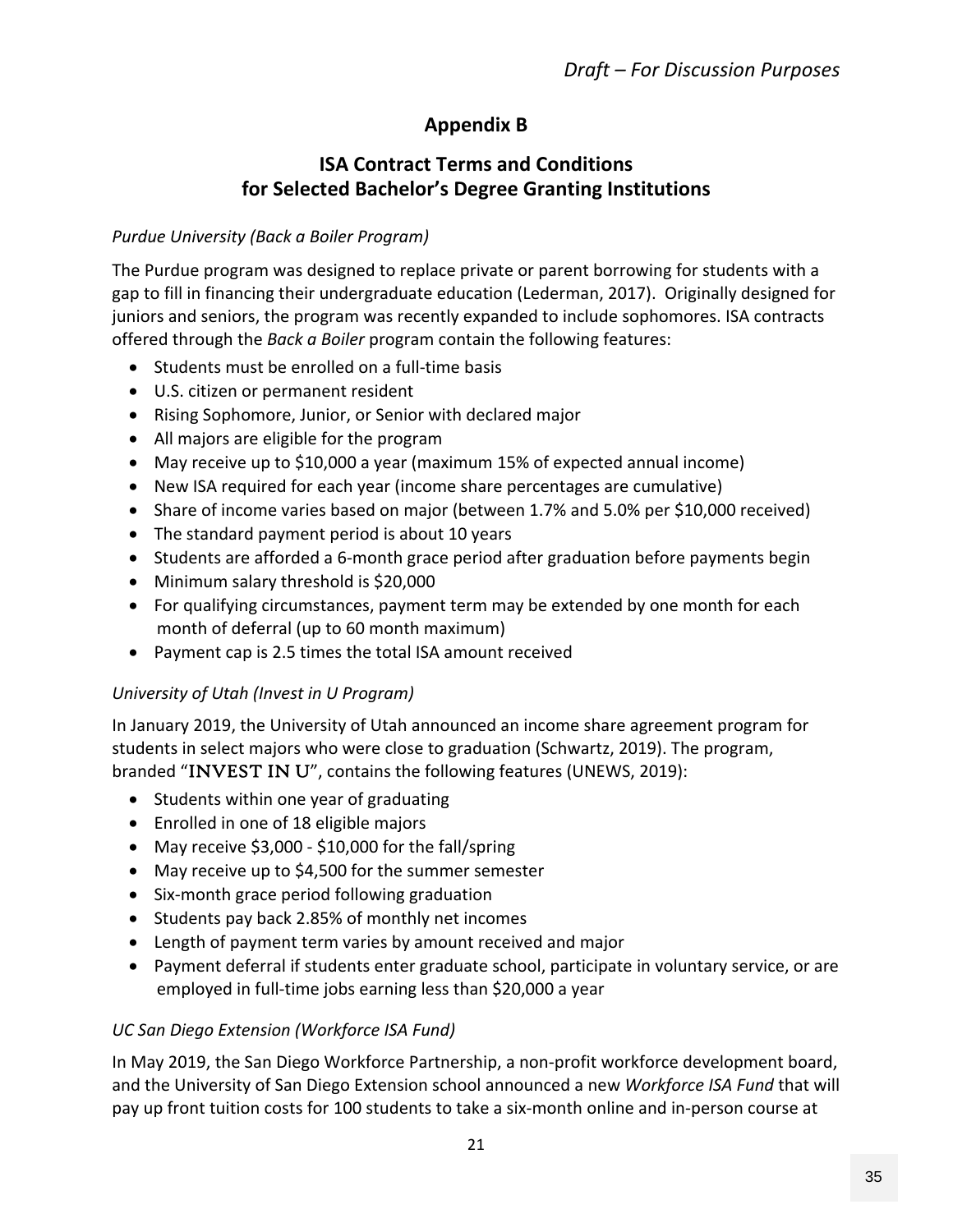the extension campus in digital marketing, business intelligence, Java programming, or web development (Hess, 2019). It is believed that this is the first ISA initiated by a public workforce development board and it is the first such program in the UC system. The San Diego Workforce Partnership ISA program contains the following features:

- Tailored to those interested in a career in the technology industry
- Student enrolled in one of four eligible certificate programs
- Tuition costs of \$6,500 are paid up front by the San Diego Workforce Partnership
- Participants have access to mentors in their field, career services, and internships
- One-month grace period after leaving the program
- Depending on course of study, students pay back between 6% and 8% of earned income
- Length of payment term is between 36 and 60 months depending on course of study
- Payments pause if earned income drops below minimum threshold (\$40,000 annually)
- Payment cap is \$11,700 or 1.8 times the cost of the program